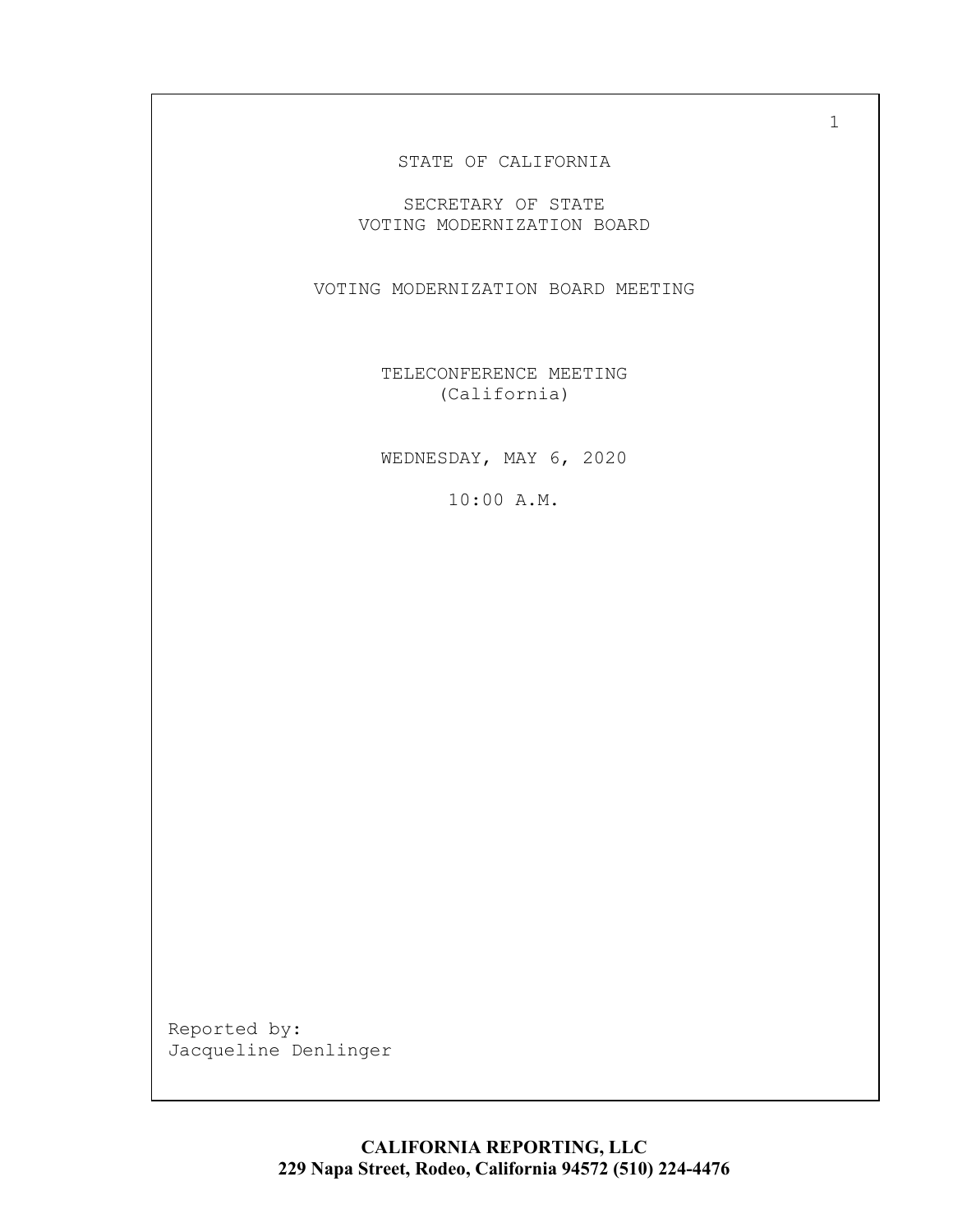### APPEARANCES

VMB BOARD MEMBERS:

Stephen Kaufman, Chair June Awano Lagmay Jill LaVine Gabriel Sandoval

CALIFORNIA SECRETARY OF STATE STAFF:

NaKesha Robinson Jordan Kaku Jana Lean

COUNTY OFFICIALS:

Julie Bustamente, Lassen County Clerk Dean Logan, Los Angeles County Registrar-Recorder/County Clerk

PUBLIC COMMENT:

David A. Holtzman, Esq.

**CALIFORNIA REPORTING, LLC 229 Napa Street, Rodeo, California 94572 (510) 224-4476**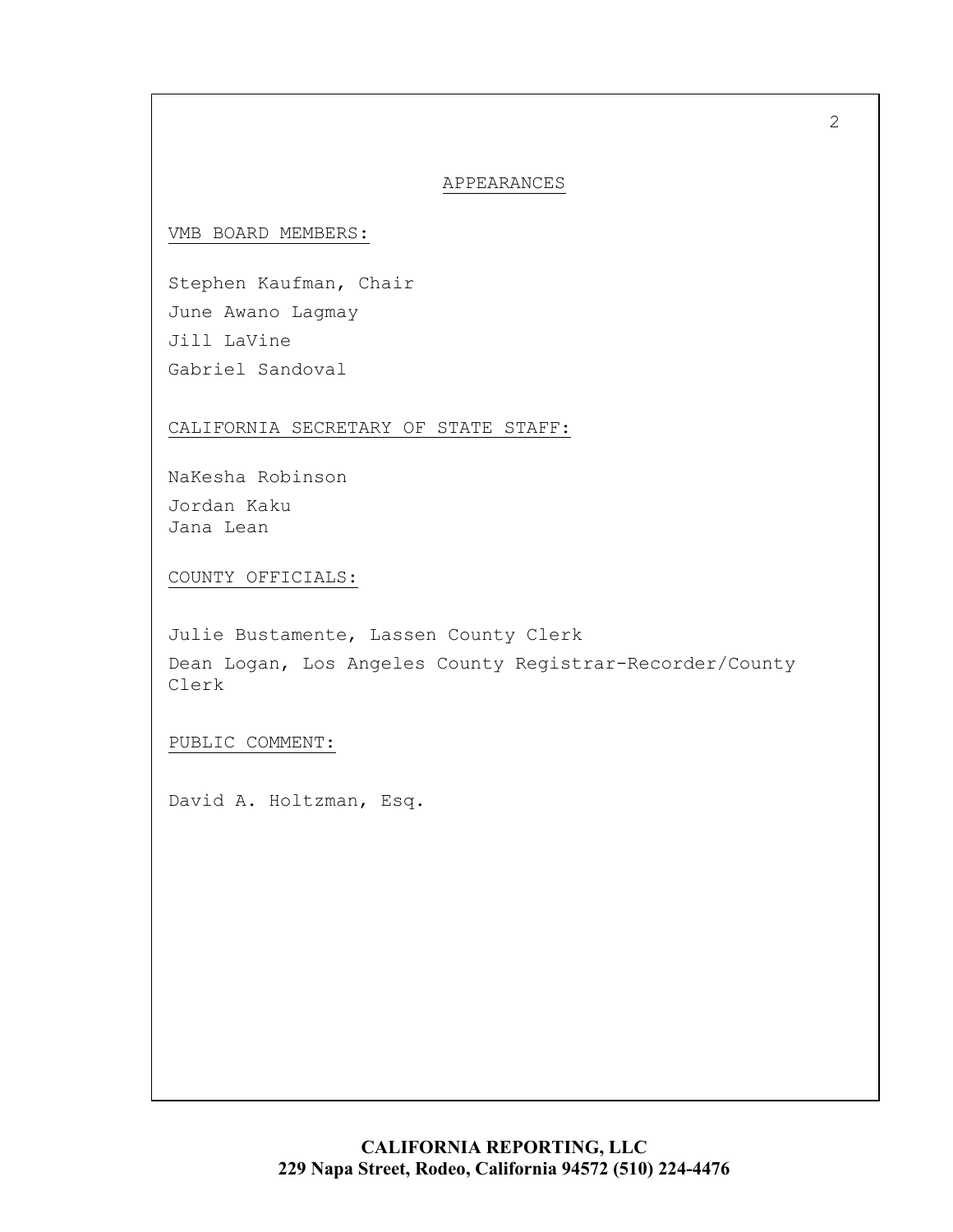(C) Update on status of counties with remaining VMB 12 VI. Project Documentation Plan Review and Funding 28 of funding award. (A) Los Angeles County – Phase 3 3 INDEX PAGE I. Call to Order 4 II. Roll Call and Declaration of Quorum 4 III. Public Comment: This time is set aside for  $$ public presentations regarding Board-related matters not appearing on the Agenda. Members of the public making presentations are limited to two (2) minutes per speaker. IV. Adoption of January 29, 2020, Actions & Meeting 5 Minutes V. Standing Items: Receive report on the following issues: (A) Update on SOS Notice of Withdrawal of 7 Certification and Conditional Approval of Voting Systems (B) Update on the status of Los Angeles County's 13 Voting Solutions for All People (VSAP) implementation Funds Award Approval: Receive staff reports for approval VII. Other Business 32 VIII. Adjournment 54 Reporter's Certificate 55 Transcriber's Certificate 56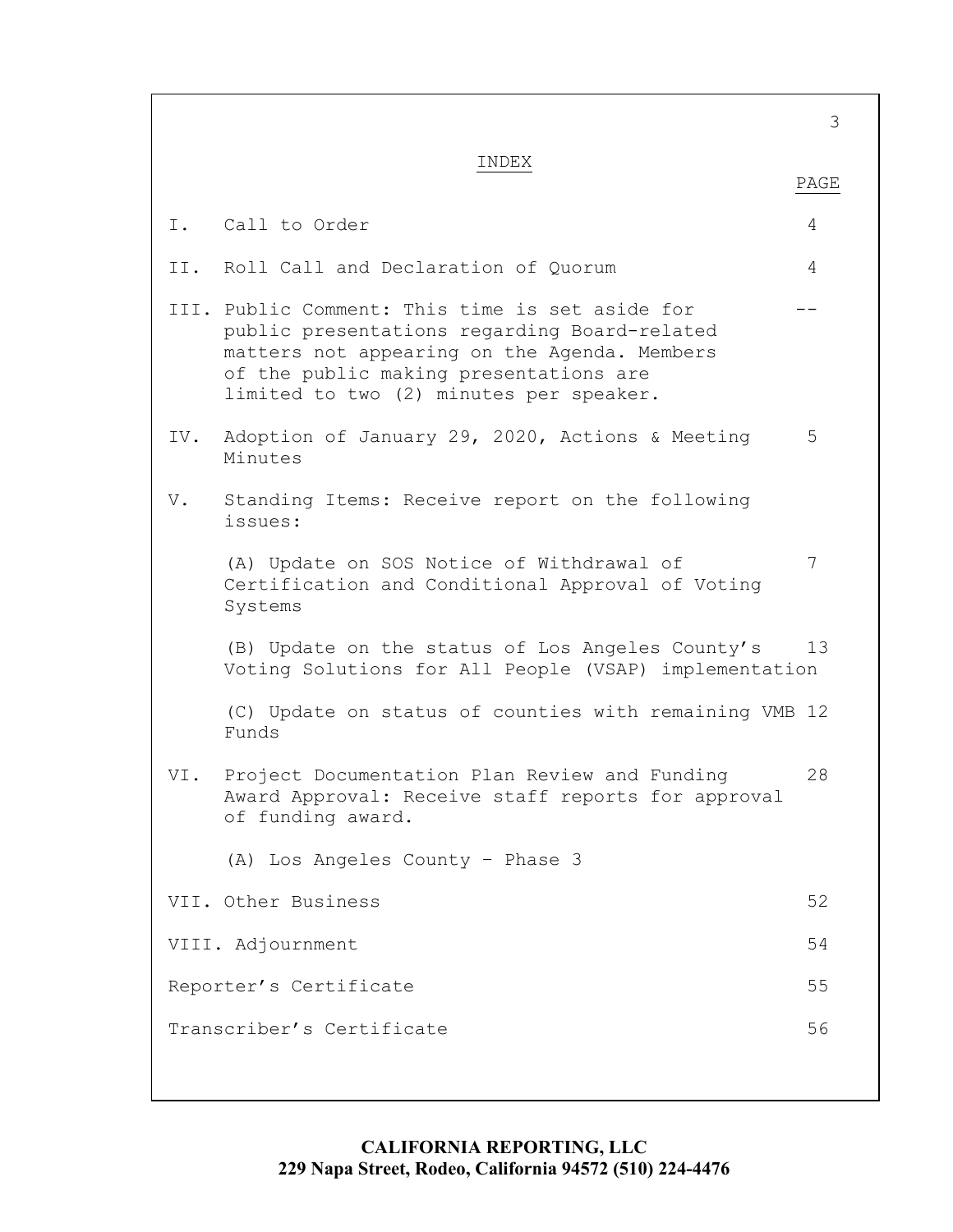CHAIR KAUFMAN: a call of the roll of the Board Members? a call of the roll of the Board Members?<br>MS. KAKU: Okay, so Stephen Kaufman? CHAIR KAUFMAN: Here. MS. LAGMAY: Here. MS. KAKU: Jill LaVine? MS. KAKU: Gabriel Sandoval? MS. KAKU: Okay. ready to proceed. I want to welcome everybody today. I'm 5 10 15 20 25 1 2 3 4 6 7 8 9 11 12 13 14 16 17 18 19 21  $22$ 23 24 P R O C E E D I N G S 10:06 a.m. Thank you everybody. We're going to call the meeting of the Voting Modernization Board to order. It is Wednesday, May 6, 2020 and why don't we have MS. KAKU: June Lagmay? MS. LAVINE: Yeah, I'm here. MR. SANDOVAL: Hi, there. CHAIR KAUFMAN: Okay. We have a quorum and are sorry that we all cannot be together in person, but under these unusual circumstances I appreciate everybody either hopping on the phone or hopping on the video. It's great to see everybody. This seems to be some of our only social contact these days, so it's nice to see those faces, most of them smiling. For those of you who aren't smiling, please get your smiles on and we will take care of our business at a distance today. But I want

## **CALIFORNIA REPORTING, LLC 229 Napa Street, Rodeo, California 94572 (510) 224-4476**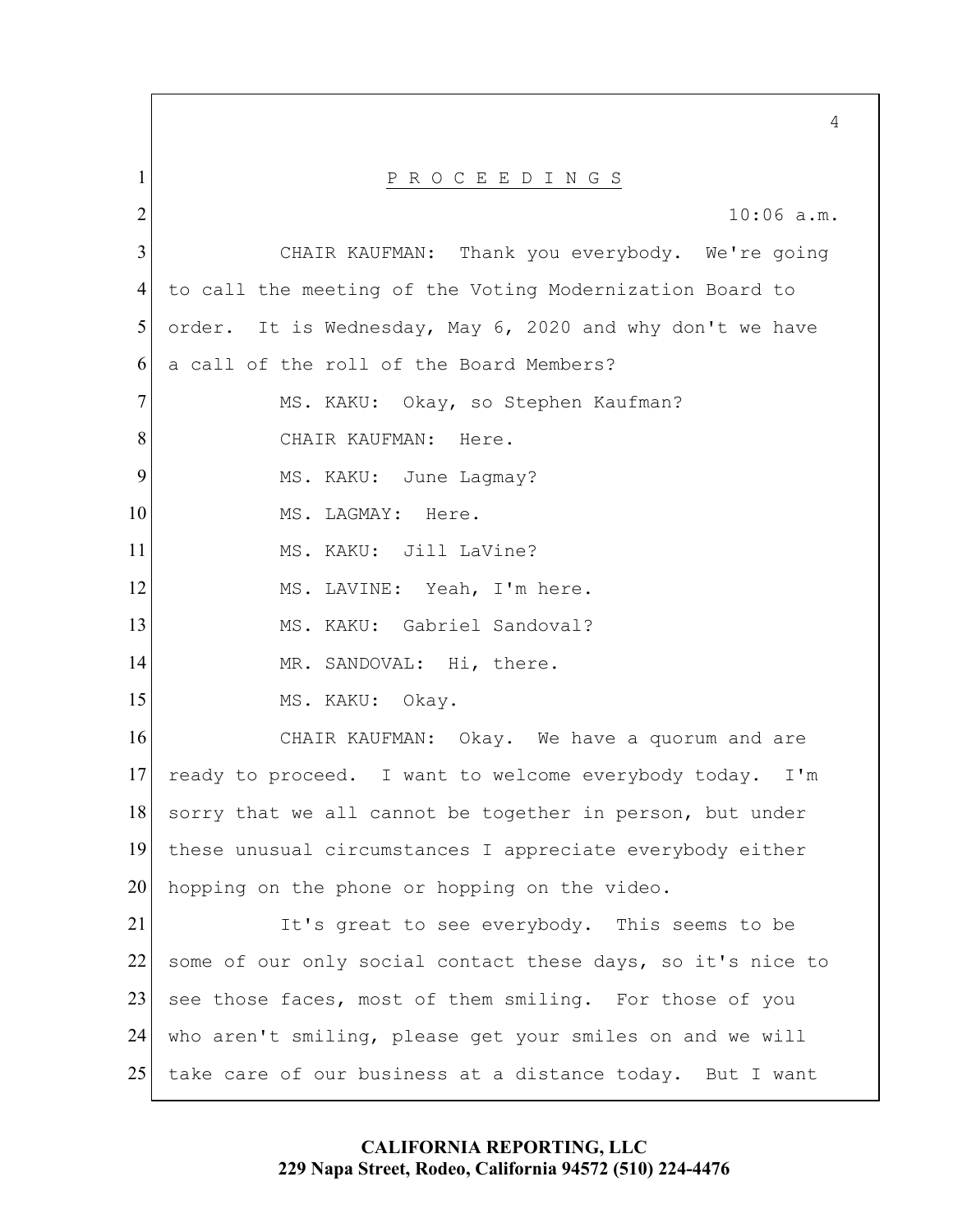1 2 3 4 to thank everybody for kind of cooperating and pulling together to get this meeting in order. And I appreciate everybody bearing with us as we try to work our way through this process online here this morning.

5 10 6 7 8 9 We've got a few big things on our agenda, so we want to make sure we cover everything and give everything the time and attention that it deserves. And appreciate those of you from the County of Los Angeles and I hear some other counties hopping on the phone today to facilitate your appearances, so thank you for that.

11 12 13 14 Okay let's begin by taking any public comment for matters that are not on the agenda. Do we have any folks on the line or on video who wish to provide public comment on any matters not on the agenda?

(No audible response.)

15

 January 29, 2020, Actions & Meeting Minutes. We have the minutes from the last meeting that were distributed. Do we MS. LAGMAY: Mr. Chair, June Lagmay here. Just 20 25 16 17 18 19 21 22 23 24 CHAIR KAUFMAN: Okay, hearing none we will then move to Item 4 on our agenda, which is the adoption of the action items summarized and then we have the meeting have a motion from any of my fellow Board members to approve the action items and minutes and/or do we have any comments about and corrections that are warranted on those? two tiny technical non-substantive changes, which I could

## **CALIFORNIA REPORTING, LLC 229 Napa Street, Rodeo, California 94572 (510) 224-4476**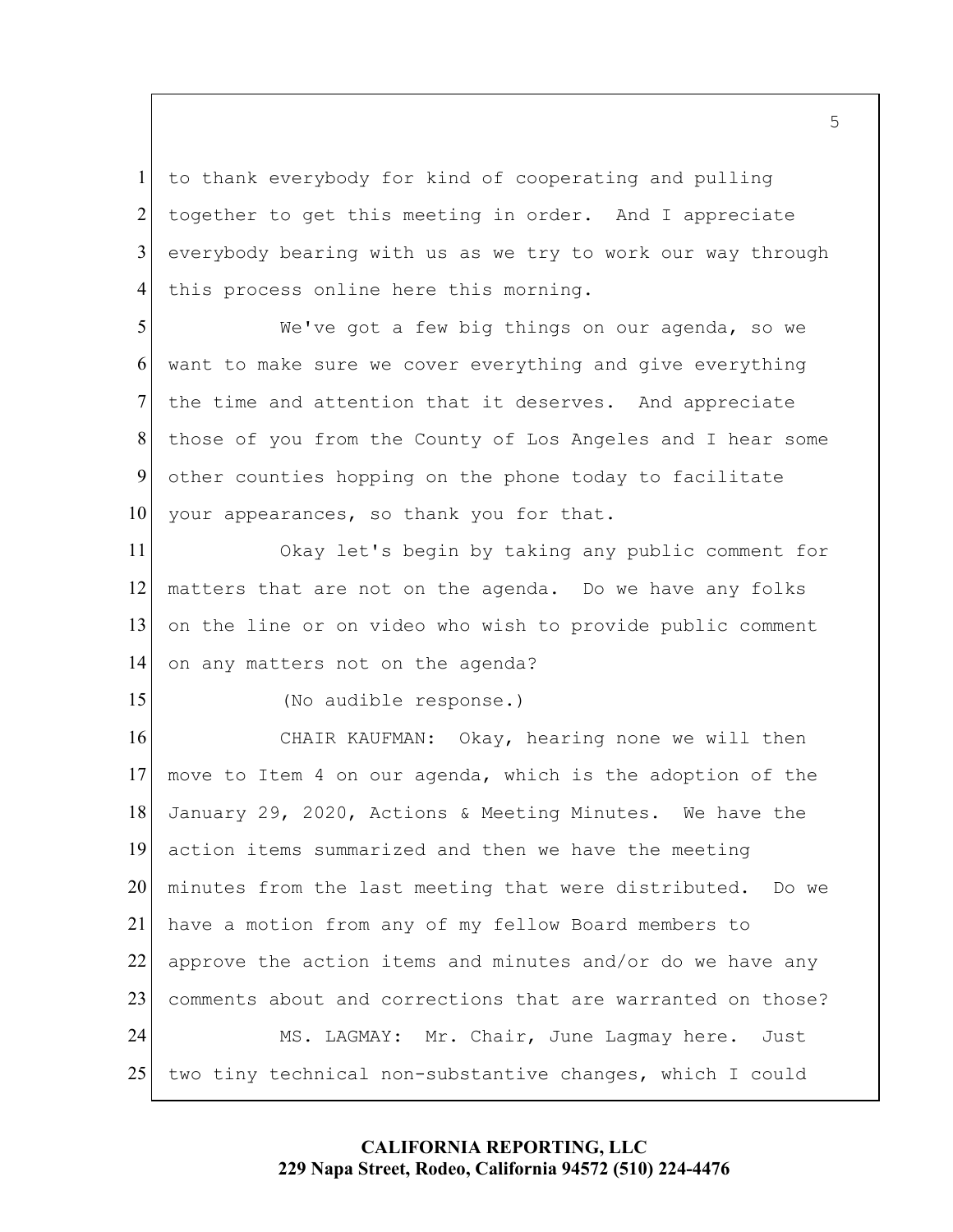MS. KAKU: Okay. Stephen Kaufman? CHAIR KAUFMAN: Aye. MS. LAGMAY: Aye. MS. KAKU: Jill LaVine? MS. KAKU: Gabriel Sandoval? MS. KAKU: Okay. 5 10 15 20 25 1 2 3 4 6 7 8 9 11 12 13 14 16 17 18 19 21 22 23 24 talk to staff about, otherwise the minutes look fine. CHAIR KAUFMAN: Okay, awesome. Sounds like June is making a motion to approve the minutes subject to a couple of small technical changes, correct? MS. LAGMAY: Correct. I make that motion. CHAIR KAUFMAN: Okay. And do we have a second? MS. LAVINE: This is Jill, Jill LaVine, and I will second. CHAIR KAUFMAN: Okay. And I think just because we're all on the line and it makes it a little awkward we should probably do a roll call vote for all our votes today just so nothing gets muddled crossing the lines. MS. KAKU: June Lagmay? MS. LAVINE: Aye. MR. SANDOVAL: Aye. CHAIR KAUFMAN: All right. That takes care of that piece of business. All right, next let's go to Item 5 on the agenda. So these are standing items that we have that the Board

 $6 \overline{6}$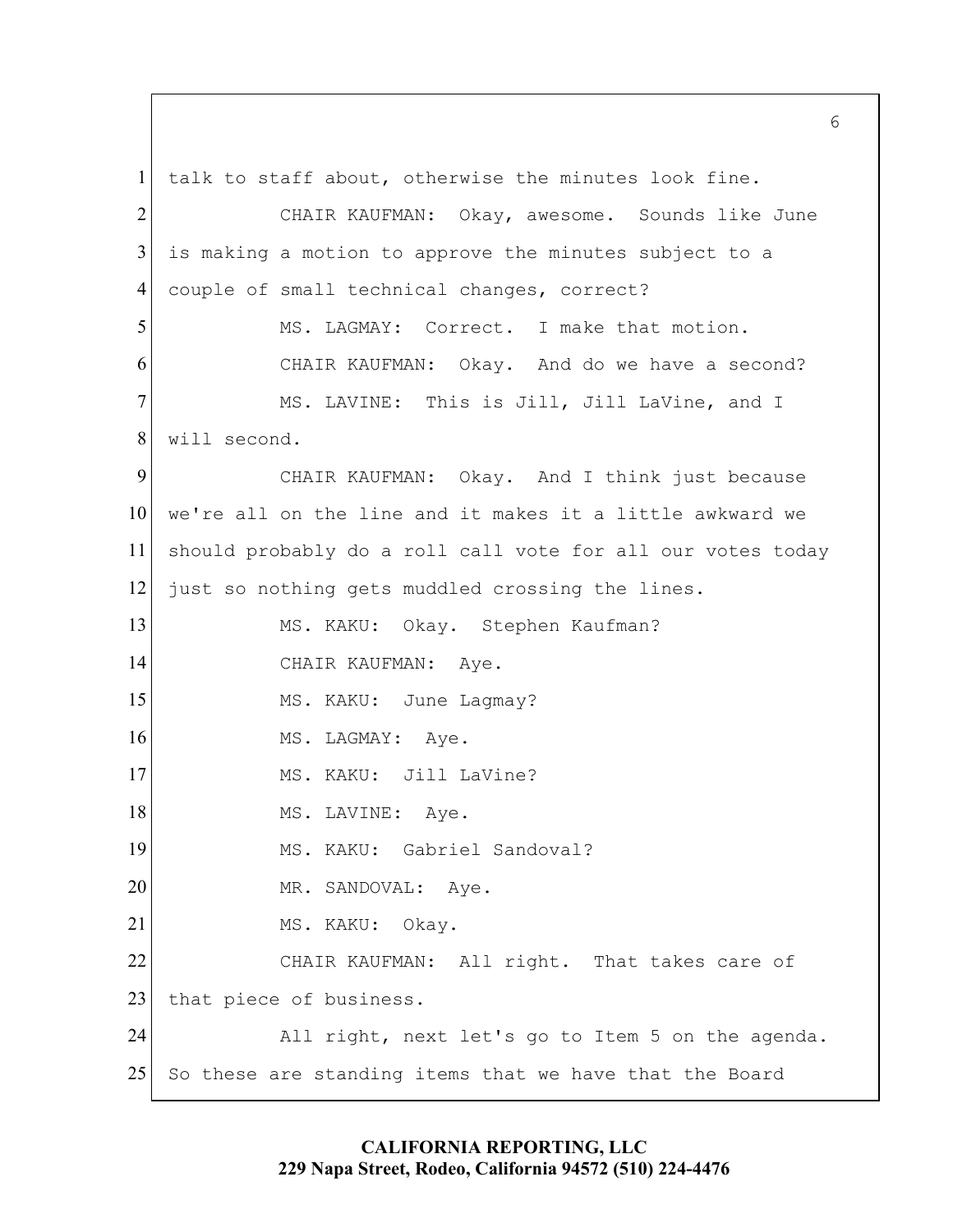presentations. But we would like to hear presentations on 5 1 2 3 4 6 7 requested a year or so ago to provide periodic updates to the Board members on various matters, most of which were leading up to the March election. And now that we're past that we may see if we can potentially reconsider at least one or two of these after we get through today's these issues to bring us up to date on where we're at.

 where we are with those counties that received waivers 10 15 8 9 11 12 13 14 So Number 5A on the agenda is an Update on the Secretary of State's Notice of Withdrawal of Certification and Conditional Approval of Voting Systems. There were a few counties who received waivers with respect to the March election. So I guess we'd like to hear a staff update on where we are with respect to what occurred in March and before March.

20 25 16 17 18 19 21 22 23 24 MS. ROBINSON: Good morning members of the Board, members of the public, county officials and Secretary of State staff. This is NaKesha Robinson with the Secretary of State Office of Voting Systems Technology Assessments. As of February 28, 2020, voting systems not tested and certified to CVSS may no longer be used except for those jurisdictions that have received a conditional approval for extension of use by the Secretary of State. Approximately 55 counties have implemented a CVSS certified voting system going into the March 2020 Primary.

## **CALIFORNIA REPORTING, LLC 229 Napa Street, Rodeo, California 94572 (510) 224-4476**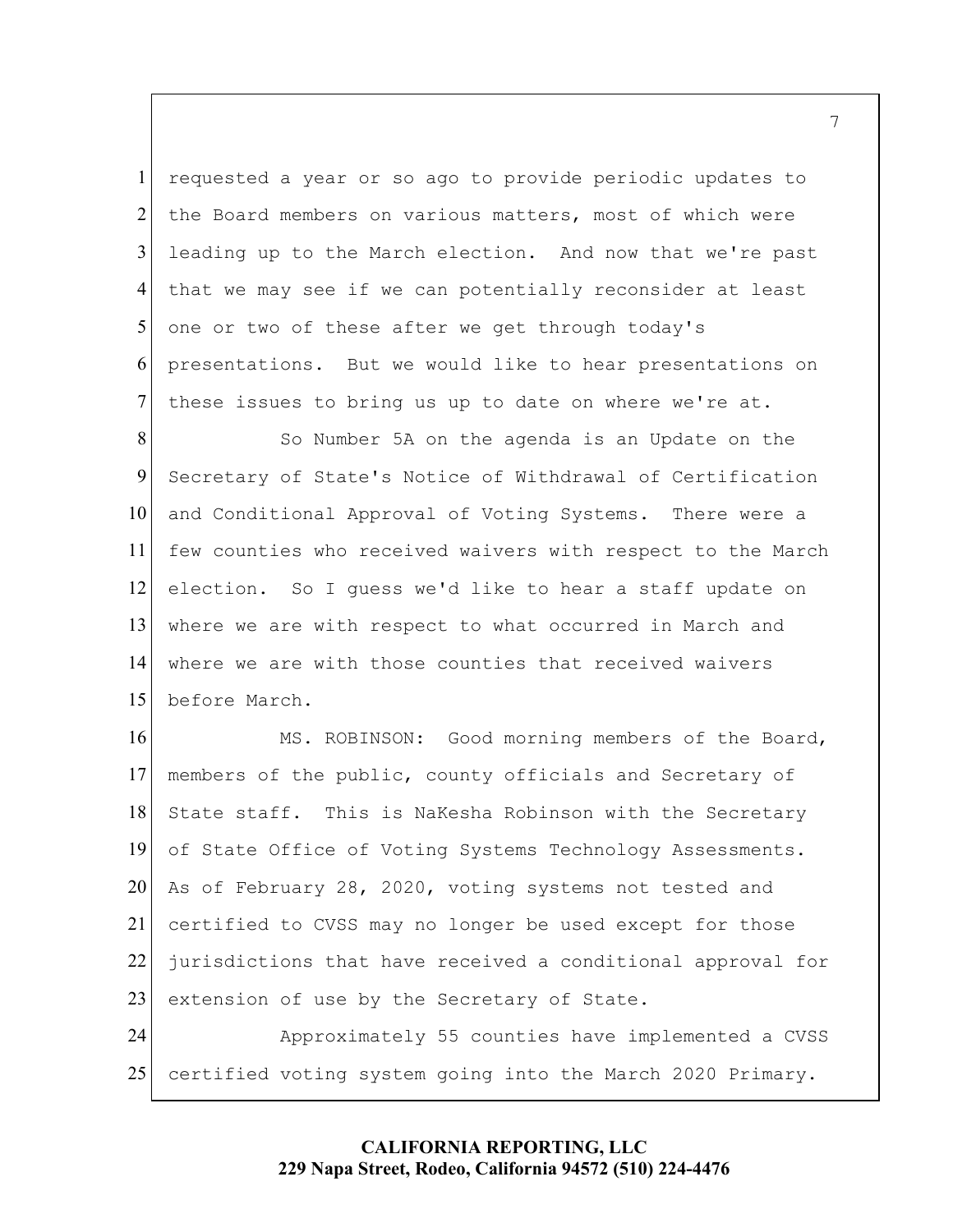1 2 3 Two counties, Lassen and Modoc, are in the final stages of implementing a CVSS certified voting system prior to the November general election.

5 4 6 7 8 One county, Yolo, will use a blended-system configuration. The county retained the use of Legacyaccessible devices in the polling place; however, the county has updated its voting system for tabulation to a CVSS certified voting system. That concludes my report.

10 9 11 12 CHAIR KAUFMAN: Okay. It sounded to me when we started this meeting like we had representatives of at least Lassen and maybe Modoc on the phone or on video with us this morning; is that correct?

 MS. BUSTAMANTE: Yes. Lassen is on the phone. 15 13 14 16 CHAIR KAUFMAN: Okay. I was wondering if then we could call on you to comment at all on the status on your efforts in Lassen County?

20 17 18 19 MS. BUSTAMANTE: I'm going to the Board of Supervisors on Tuesday and asking them to approve a contract with ES&S so that we can move forward and get certified.

 CHAIR KAUFMAN: And what system is the ES&S 25 21 22 23 24 CHAIR KAUFMAN: And that would be certification for November, correct? MS. BUSTAMANTE: Right. Correct. system? What kind of system?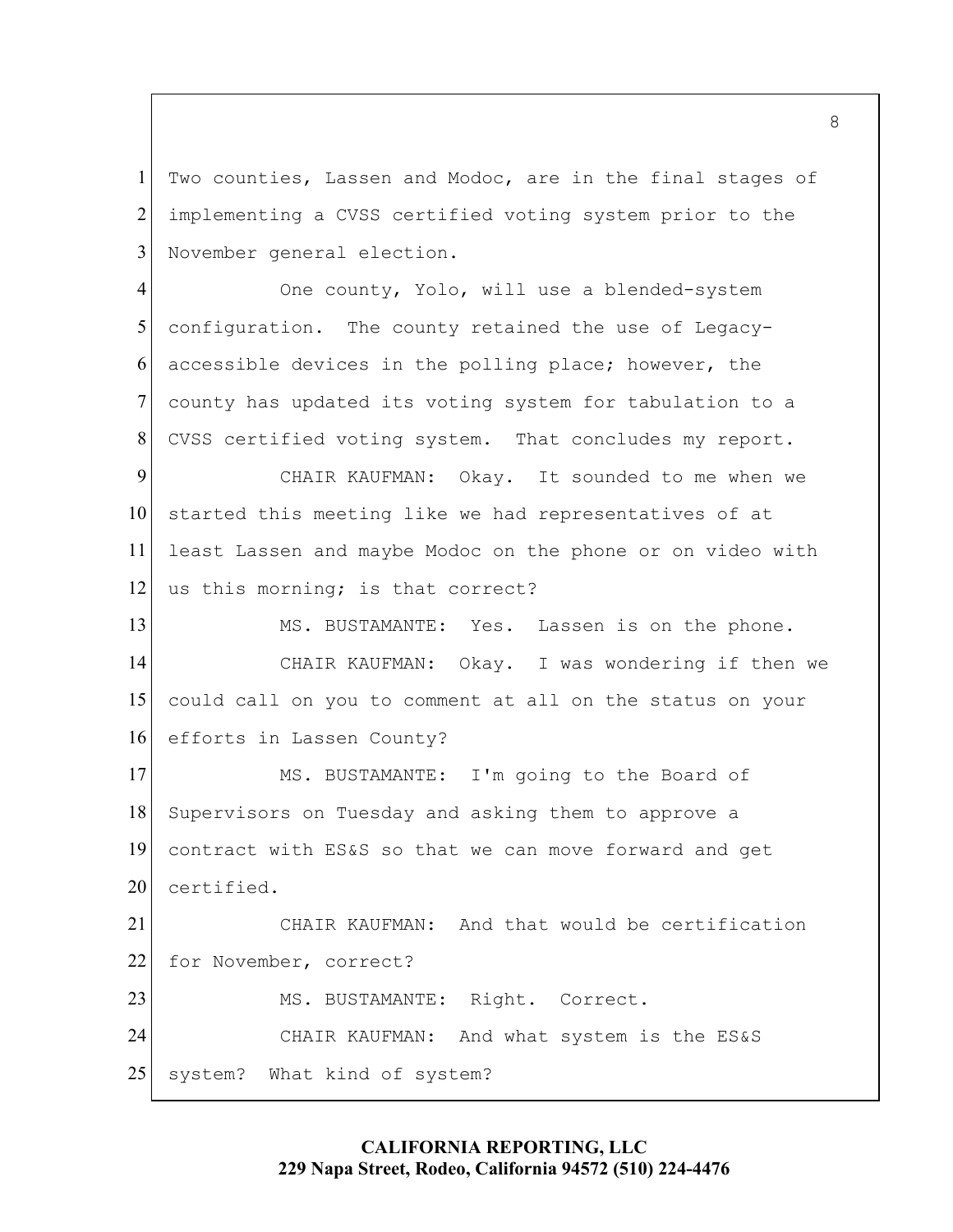front of me, I'm sorry. I wasn't expecting to talk. MS. ROBINSON: It's a voting –- 5 10 15 20 25 1 2 3 4 6 7 8 9 11 12 13 14 16 17 18 19 21 22 23 24 MS. BUSTAMANTE: I don't have the wording in CHAIR KAUFMAN: Well okay, we're just seeking information to see what kind of a system that was being implemented in Lassen County. MS. ROBINSON: Member Kaufman, well, this is NaKesha. I can answer that. CHAIR KAUFMAN: Okay. Go ahead. MS. ROBINSON: So she is planning to implement Election Systems & Software for ES&S's EVS 6.0.4.2 voting system. CHAIR KAUFMAN: Okay. Well, maybe you can put that in language that we can understand. What kind of system is it? Is it a type of --CHAIR KAUFMAN: Is it assessments? I mean, like what type -- MS. ROBINSON: -- a voting system used to tabulate -- CHAIR KAUFMAN: Go ahead. MS. ROBINSON: So it has a couple of components. It has accessible units for use in a polling place, which is a touchscreen-based system. It also has a tabulation (indiscernible: overlapping colloquy) the central office. MR. HOLTZMAN: (Indiscernible) -- our Applicant

> **CALIFORNIA REPORTING, LLC 229 Napa Street, Rodeo, California 94572 (510) 224-4476**

 $\mathsf{Q}$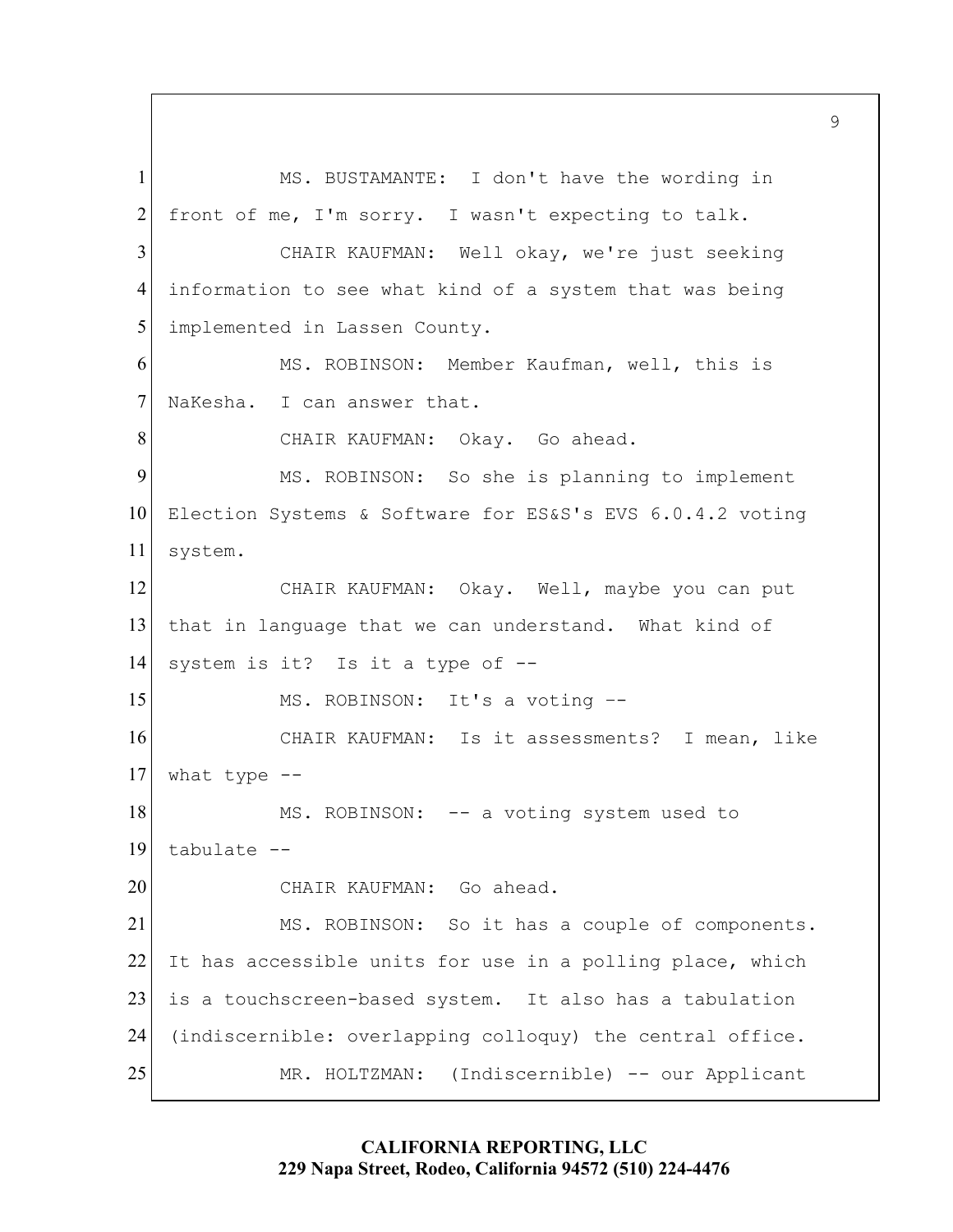CHAIR KAUFMAN: (Overlapping) I'm sorry, someone 5 10 15 20 25 1 2 3 4 6 7 8 9 11 12 13 14 16 17 18 19 21 22 23 24 Review Panel for the California Redistricting Commission, (indiscernible) - on the line needs to mute. David Holtzman you need to mute yourself. MR. HOLTZMAN: This is David Adam Holtzman, "H-O-L-T-Z-M-A-N."<br>CHAIR KAUFMAN: David, can you mute yourself? You're not –- somebody else is talking right now. If you wish to  $--$  well, we'll call  $--$  (indiscernible) MR. HOLTZMAN: (Overlapping) I'm calling, because I can't find the reports that were just provided to the Board online. I was wondering if someone could go on the Webcast and say how to do that. CHAIR KAUFMAN: All right. Well the materials are posted on the website, but let us get –- let NaKesha finish her report and then we'll ask Jordan to point your attention to the information on the website. UNIDENTIFIED SPEAKER: ((indiscernible)? MR. HOLTZMAN: No, no, no. I just gave you my real name. But I'm trying to –- my comment, maybe you can help me get through to them, is I can't find the documents that said would be online right now. CHAIR KAUFMAN: David Holtzman? MS. KAKU: Hi, Mr. Holtzman.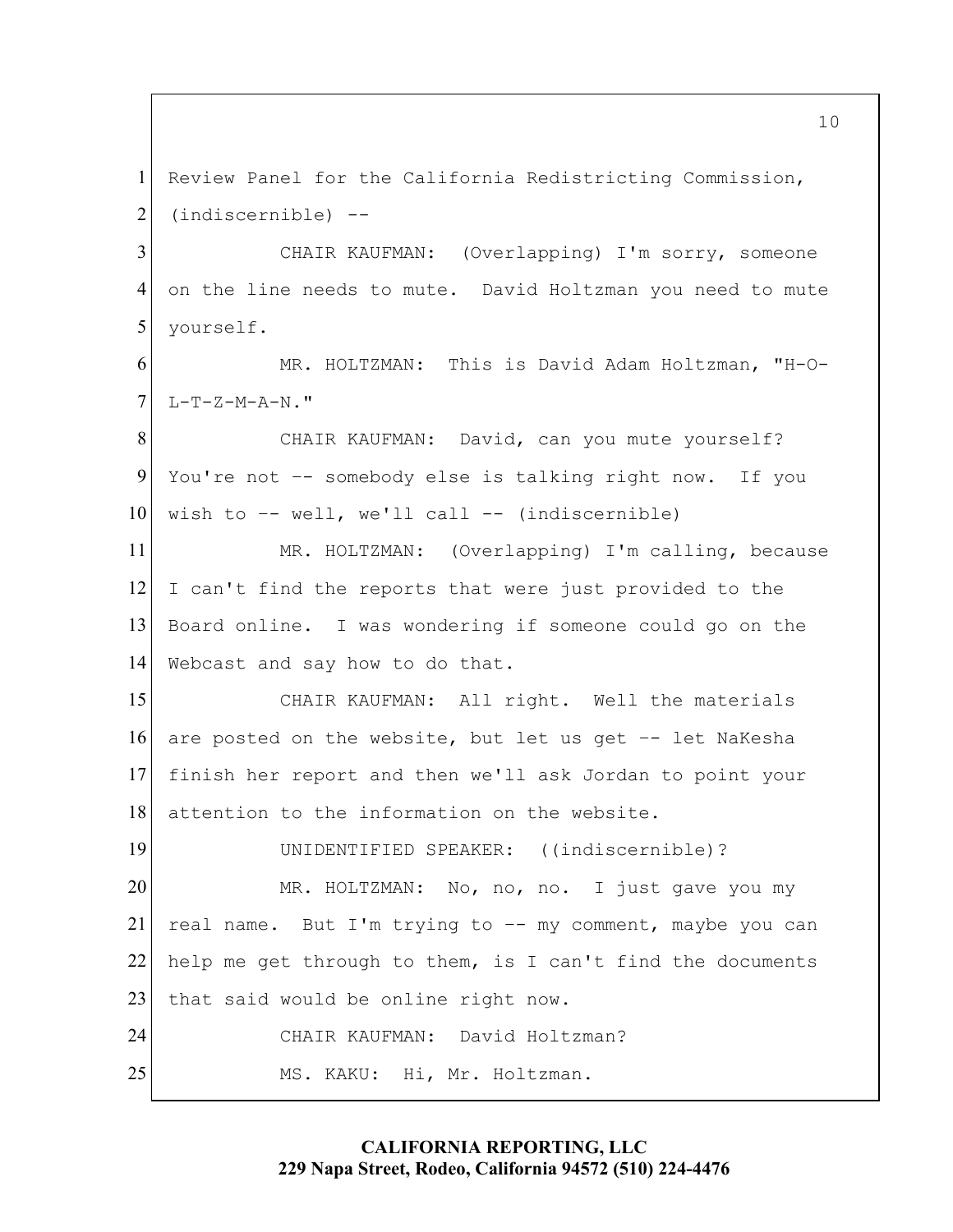CHAIR KAUFMAN: David Holtzman, can you please -– 1 2 can we please --

5 3 4 MR. HOLTZMAN: Oh, I'm sorry. I just reloaded my page and they're there. All right, thank you. Scrap all of that. Thank you very much.

 CHAIR KAUFMAN: Jordan, are we able to mute Dave? 6 7 8 MS. KAKU: Sorry. Yeah, I'm trying to mute him on here. He doesn't have the mute ability on here.

10 9 11 CHAIR KAUFMAN: All right. Okay. NaKesha, sorry for the interruption. If you can just complete what you were saying. Sorry.

 ES&S's EVS 6.0.4.2 Voting System. It contains an 15 12 13 14 16 17 18 19 MS. ROBINSON: Yes. So as I was saying the County plans to implement Election Systems & Software, or accessible unit that they use at the polling place, which is touchscreen-based as well as a central tabulation system to be used at headquarters to tabulate vote-by-mail ballots as well as precinct ballots if they do not retain the use of a precinct tabulator.

 the process? NaKesha? 20 25 21 22 23 24 CHAIR KAUFMAN: Okay. All right. So it sounds like Lassen is headed towards getting approval on a contract for a certified system and that's being implemented. And I'm sorry, and Modoc, did you comment on kind of where they're -- do you know where they're at on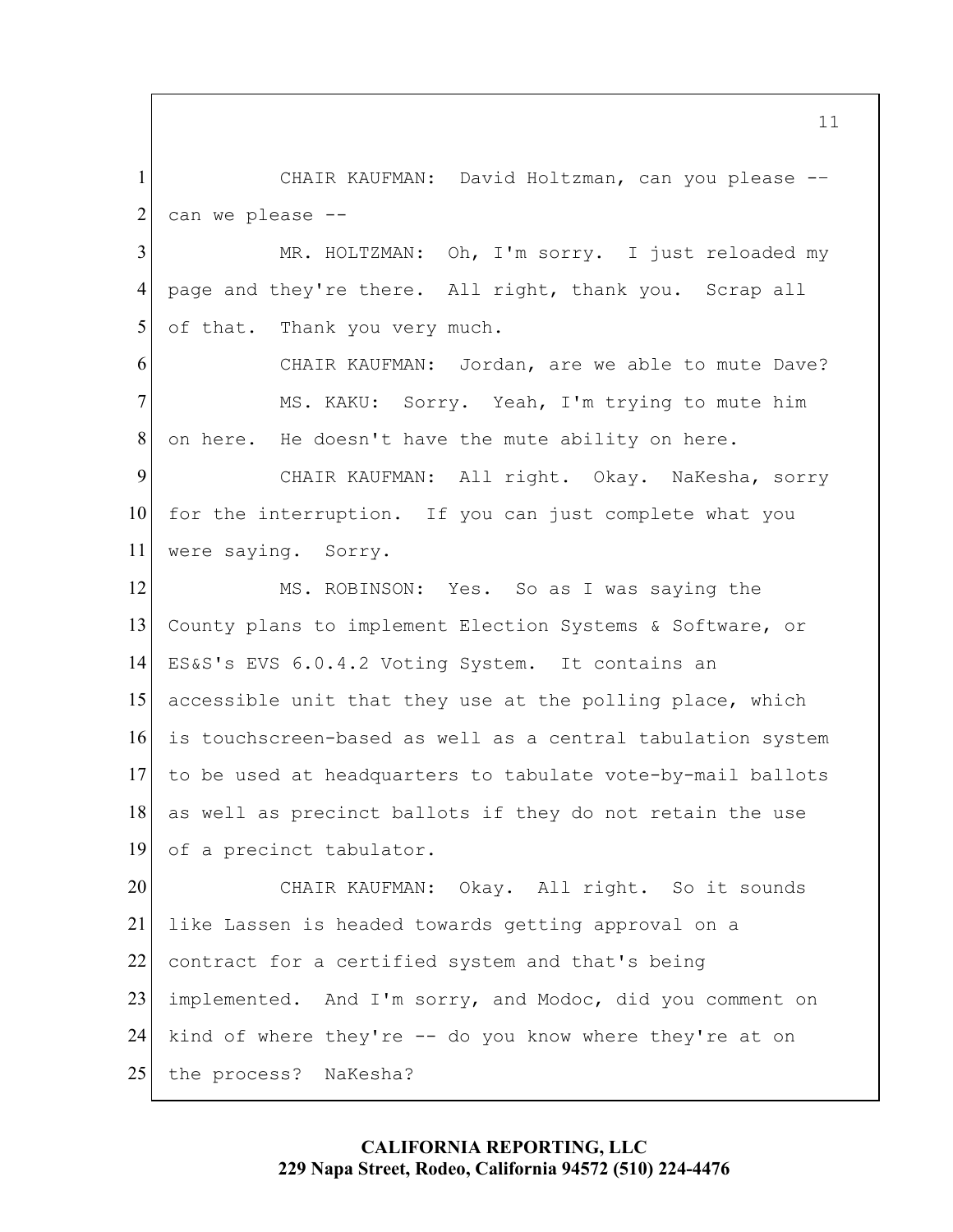MS. ROBINSON: Modoc is also -- yes. Yes, Modoc counties, as Lassen mentioned earlier and Modoc as well CHAIR KAUFMAN: Thank you. Do we have any a couple of counties pending, so we can get the final -- 5 10 15 20 25 1 2 3 4 6 7 8 9 11 12 13 14 16 17 18 19 21 22 23 24 is also about in the same streamline as Lassen in terms of implementing a CVSS certified voting system. There has been some delays given the COVID-19 situation. But both from the last report I would see from this, are planning to implement prior to the November election. CHAIR KAUFMAN: Good. All right, fellow Commissioners any questions of staff on this issue? MS. LAGMAY: Commissioner Lagmay here. No questions. CHAIR KAUFMAN: Go ahead. MS. LAVINE: Jill LaVine, no questions. comment from members of the public an Item 5A on the agenda?<br>(No audible response.) CHAIR KAUFMAN: Okay, so hearing none we'll move on to  $-$  actually, what I want to do is go to 5C, which is an update from the status of communities with remaining VMB Funds. And I guess I would say with respect to 5A let's just keep that standing item going given that there's still hopefully a final report at our next Board meeting leading into the November election.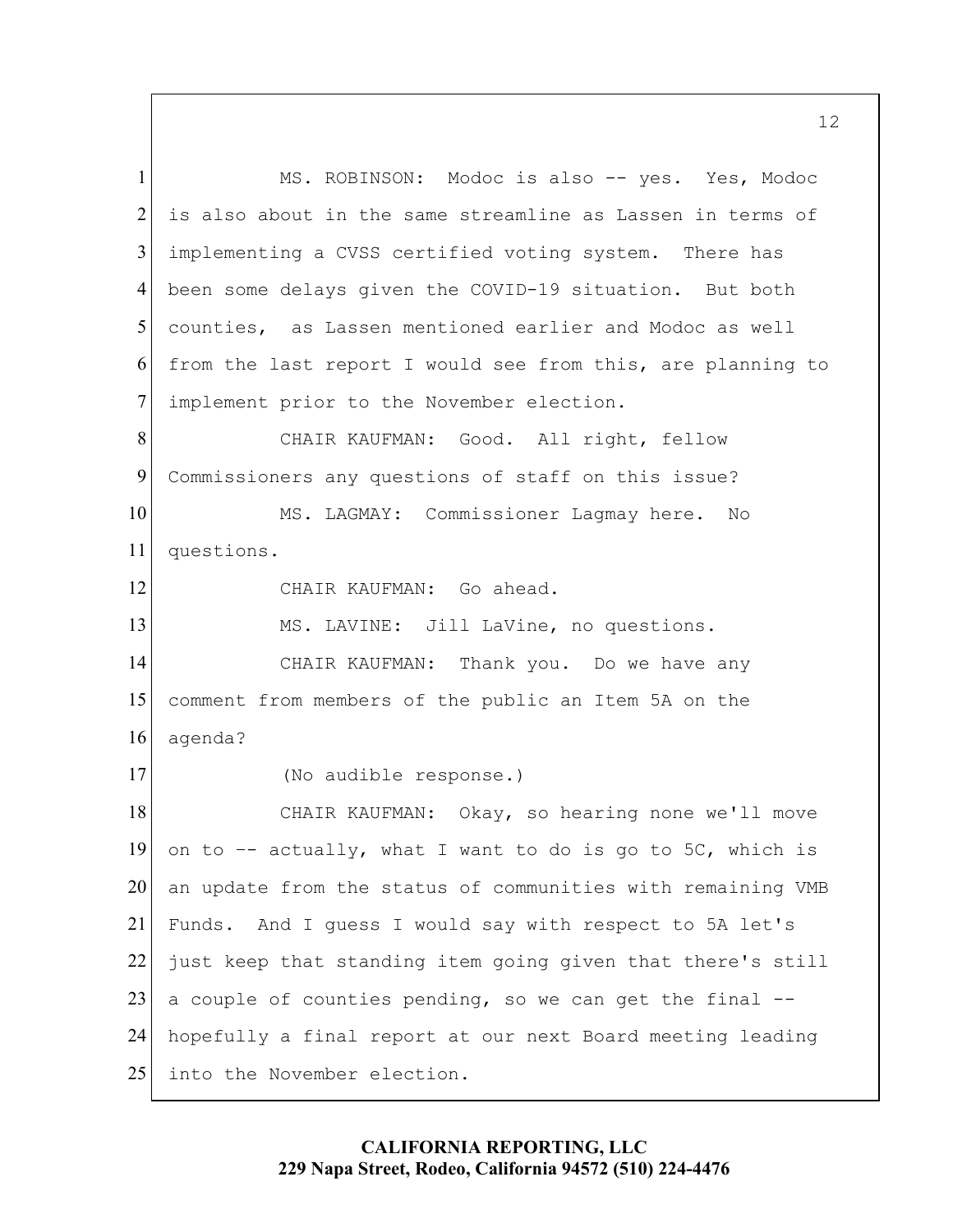Alameda County a few times and they have not been able to that will be processed over those next couple of weeks when 5 10 15 20 1 2 3 4 6 7 8 9 11 12 13 14 16 17 18 19 21 22 Okay, so let's go to 5C and then we'll come back to 5B. And it's an update on the VMB funding allocations for the counties. And is that coming from NaKesha as well? MS. KAKU: All right just one second, I'm going back to sharing. Okay, so on your screen should be the remaining funding allocation amounts as of this month for all of the counties. And so just an update, I have reached out to give me an answer as to when they'll be able to come forward. El Dorado counties just submitted their payment funding requests for what they were approved last year, so we should be receiving their check. We have Los Angeles with us today, so that'll take out a very large chunk of what's remaining. And we are still waiting for a funding request from San Luis Obispo County for what they were approved last year. CHAIR KAUFMAN: Okay. So it's approved, but just the waiting to be funded? MS. KAKU: Yes.

25 23 24 CHAIR KAUFMAN: Okay. And are all the other ones on here just waiting for some kind of submission or not? MS. KAKU: Yes.

## **CALIFORNIA REPORTING, LLC 229 Napa Street, Rodeo, California 94572 (510) 224-4476**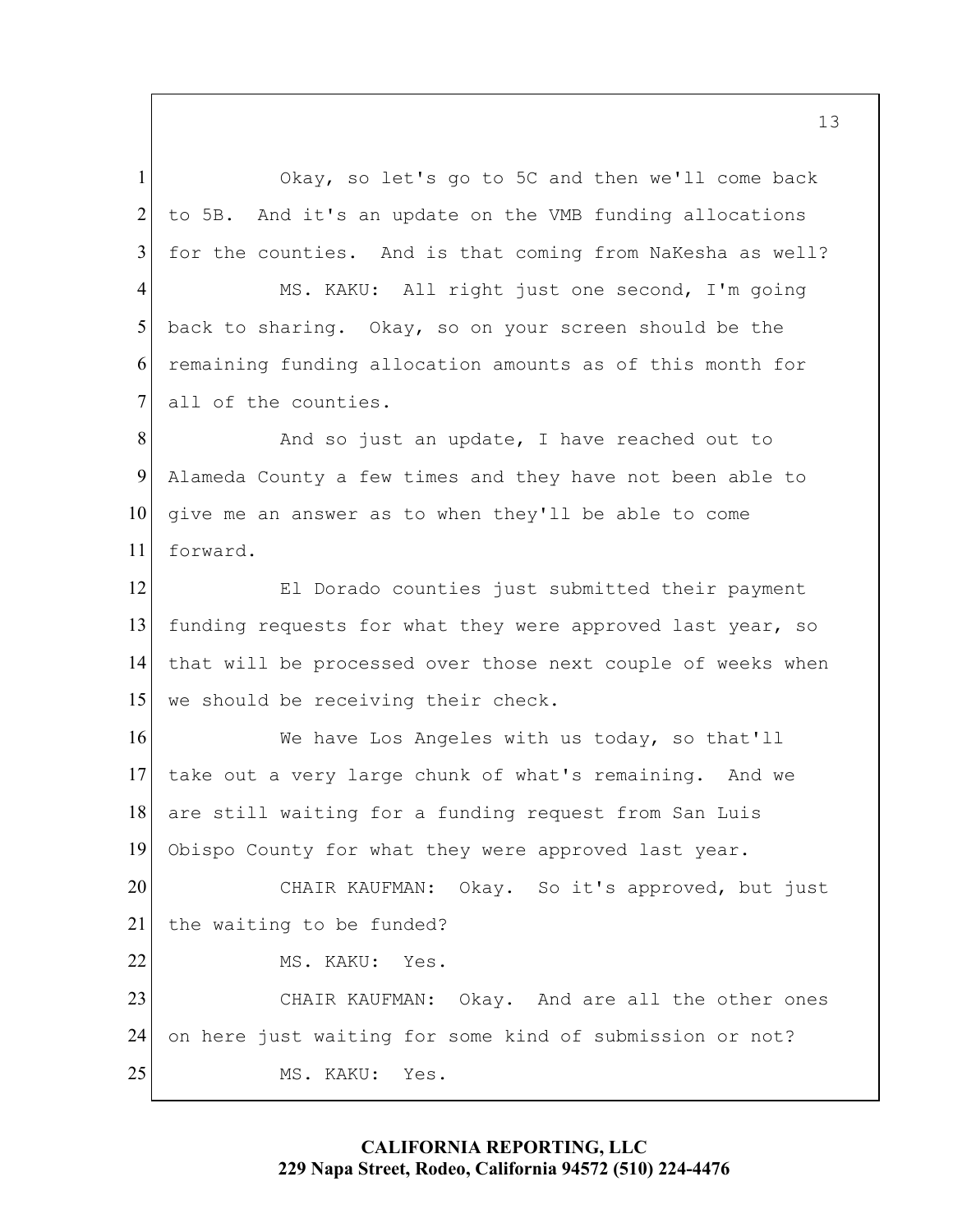1 2 CHAIR KAUFMAN: So no others that are funding requests that are just waiting to be paid out?

5 3 4 6 MS. KAKU: Correct. So what we'll be doing is just another round of reaching out to all of the counties with remaining funds to see when they plan to come forward and if they can have a plan to come forward anytime soon.

7 8 CHAIR KAUFMAN: Okay. Very good. Any other questions fellow Commissioners?

10 9 11 12 13 MS. LAGMAY: June Lagmay here. I just noticed that San Diego has a moderately large sum still waiting (indiscernible) bill. Is there any indication from them? Or they are not really rushed to get that money and/or any reason to formally ask for it?

15 14 16 MS. KAKU: To my knowledge, no. I haven't spoken with San Diego recently about funding requests, but I can reach out to them specifically.

20 17 18 19 21 22 23 24 MS. LAGMAY: Well, not necessarily. It's just they have money in the bank and yet they don't want to withdraw it. I was just curious, because it's a large amount. But no, that's fine. If you haven't heard anything then you haven't heard anything. Thank you so much. MR. SANDOVAL: Hi, this is Gabriel. I don't have any questions.

MS. KAKU: Okay.

25

**CALIFORNIA REPORTING, LLC 229 Napa Street, Rodeo, California 94572 (510) 224-4476**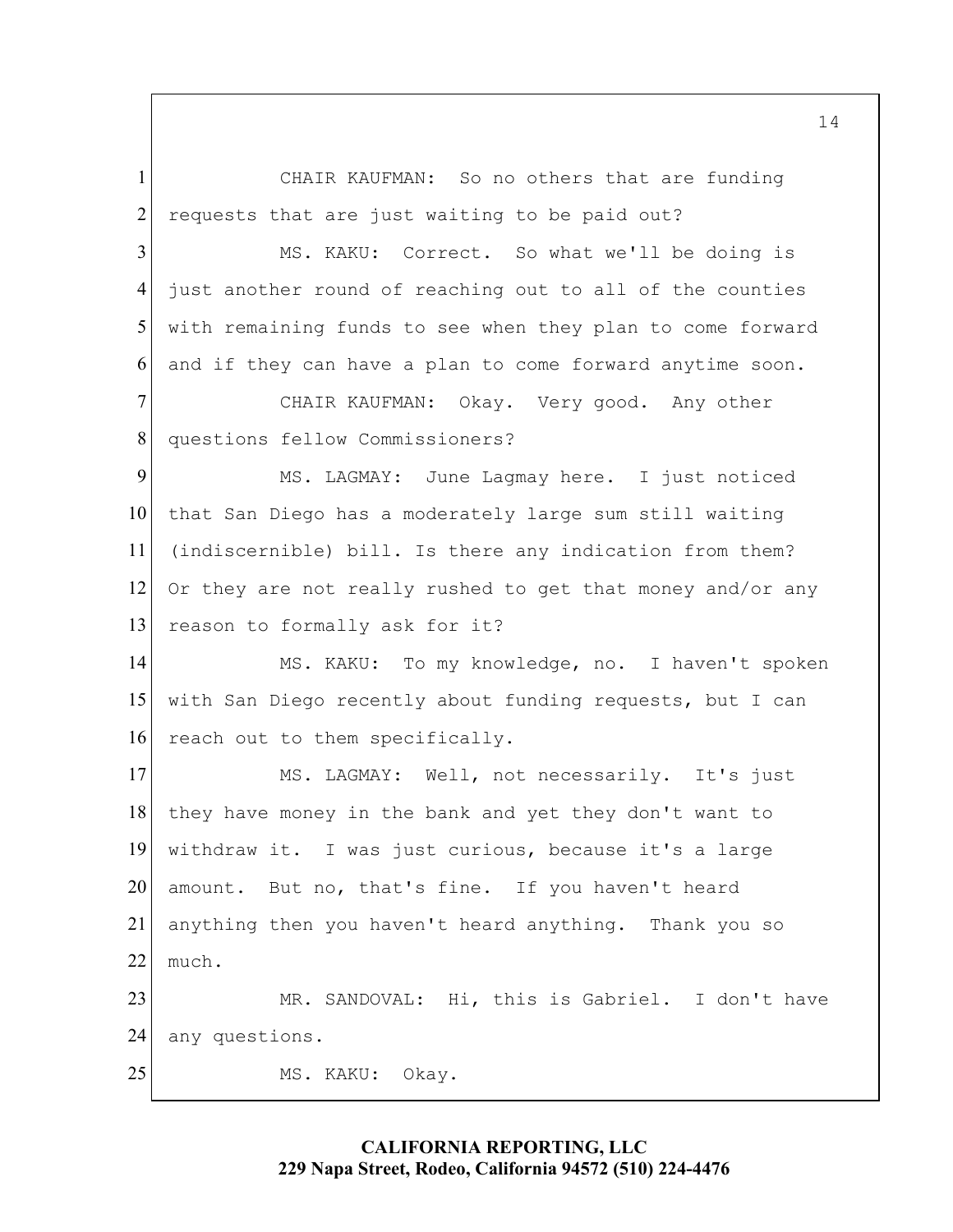don't have an exact date. They are going to purchase some in to Item 6, which will also be LA County's project hearing updates for the better part of the last year and a so we want to hear -- I think staff has a brief report on 5 10 15 20 1 2 3 4 6 7 8 9 11 12 13 14 16 17 18 19 21 22 23 MS. LEAN: Hi, this is Jana. And I did actually talk with San Diego. They do plan to come forward. They additional equipment though for the November elections, so once I get more information from Michael Vu I will let you know. And hopefully we'll have some by the next meeting that is scheduled. MS. LAGMAY: Great, thank you. CHAIR KAUFMAN: Okay, thanks. Thank you Jana. Okay, let's go back to Item 5B. And the reason I did that is LA County is going to be -- we want to hear about LA County. And I think that'll just be a good leaddocumentation plan and funding request. So I guess we'd like to start on 5B with an update on the implementation of LA County's Voting Solutions for All People, VSAP system, which we've been half on this. And we know that LA County had its first election, a county-wide election, under the VSAP program, it. And then I know LA County had a video

25 24 presentation or a PowerPoint presentation they wanted to present to help supplement on this particular item. So I

> **CALIFORNIA REPORTING, LLC 229 Napa Street, Rodeo, California 94572 (510) 224-4476**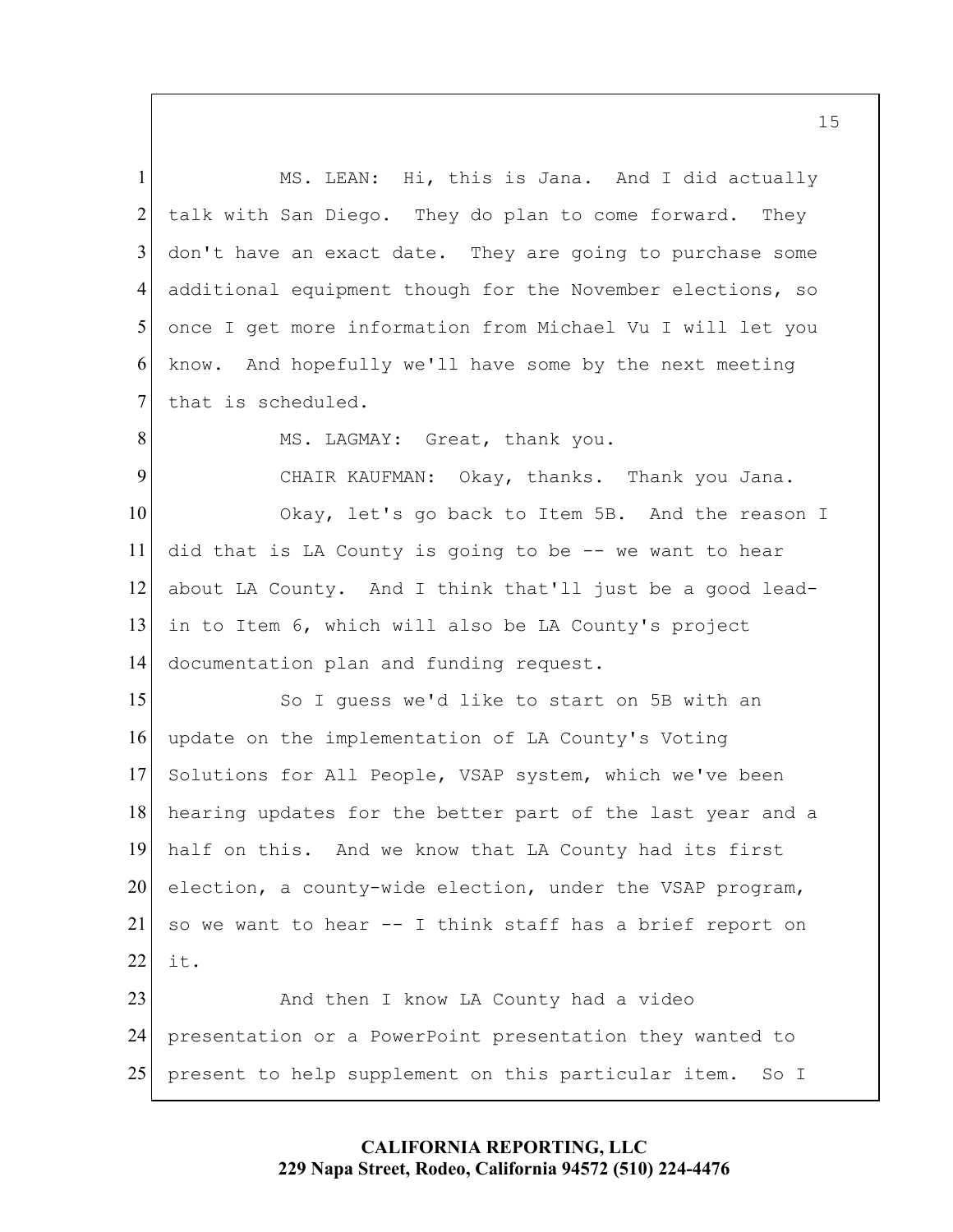5 10 15 20 25 1 2 3 4 6 7 8 9 11 12 13 14 16 17 18 19 21 22 23 24 think it would be a good lead-in for us to fully understand the system before we get to Item Number 6 on the agenda. So let me start with the staff here with respect to the staff report. And then we can segue to Dean Logan and the County. MS. KAKU: Okay. So I will just take back over the screen with the staff report then. (Setting up the report on WebEx.) MS. KAKU: All right. Okay, everybody, can you see the staff report? CHAIR KAUFMAN: Yeah. Isn't that the project documentation staff report up there? MS. KAKU: Okay. CHAIR KAUFMAN: Is there -- let's go on 5B, that one. MS. KAKU: Oh. Oh, you wanted to start with his presentation. Okay. Sorry, I thought you meant this one. CHAIR KAUFMAN: Well is there a staff report on 5B? Or are we just -- MS. KAKU: No, no. He just had a PowerPoint he wanted to share.<br>CHAIR KAUFMAN: Okay. Then I guess we'll go to Dean's on 5B. MS. KAKU: Got it. Okay, apologies for that.<br>Hold on.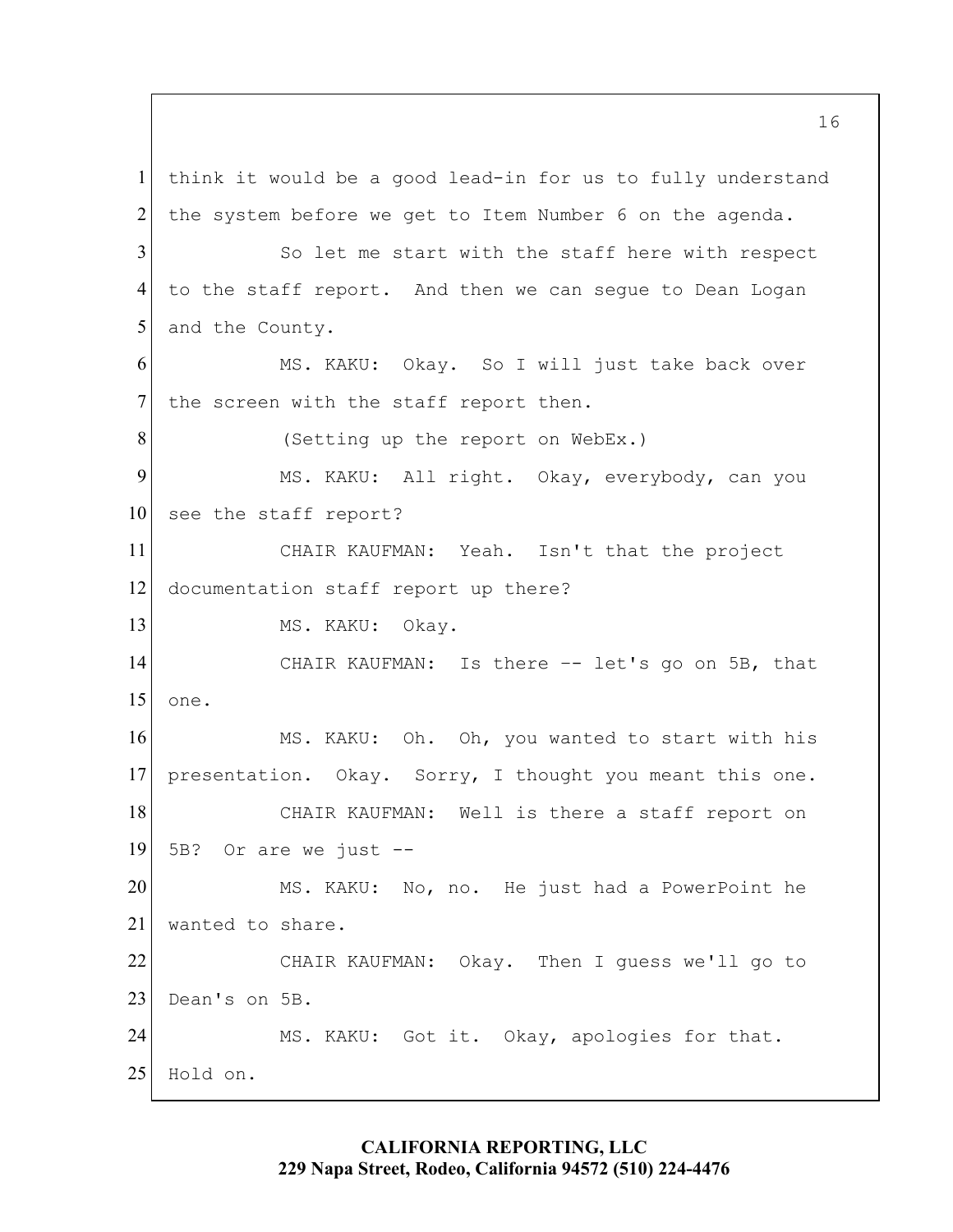1 2 3 MR. LOGAN: All right. Good morning, everybody this is Dean Logan In Los Angeles County. Can you see the PowerPoint?

4

MS. KAKU: Yes.

5 6 7 CHAIR KAUFMAN: Yes, we can. And thank you Dean for being here today and for preparing this presentation for us to go through.

 relatively briefly. As you indicated, Mr. Chair, we have 10 8 9 11 12 13 14 MR. LOGAN: Certainly, so I will do this been providing these reports at each of the meetings I think over the last year. So I think most of this is fairly familiar, so I'll go through this relatively quickly. And then any questions that come up during the funding item we can address those there.

 for in-person voting, early voting over a 10-day period in 15 20 25 16 17 18 19 21 22 23 24 So first of all, just again a reminder that what the Voting Solutions for All People Initiative or program was, was holistic. It was about the entire voting experience in Los Angeles County including the adoption of Voter's Choice Act model, included a modern tally system, the interactive sample ballot, the ballot marking device compliance with the Voter's Choice Act, that is taking place at vote centers. And then utilizing electronic poll books for the check-in at those locations. And then also augmented by the new Vote by Mail experience.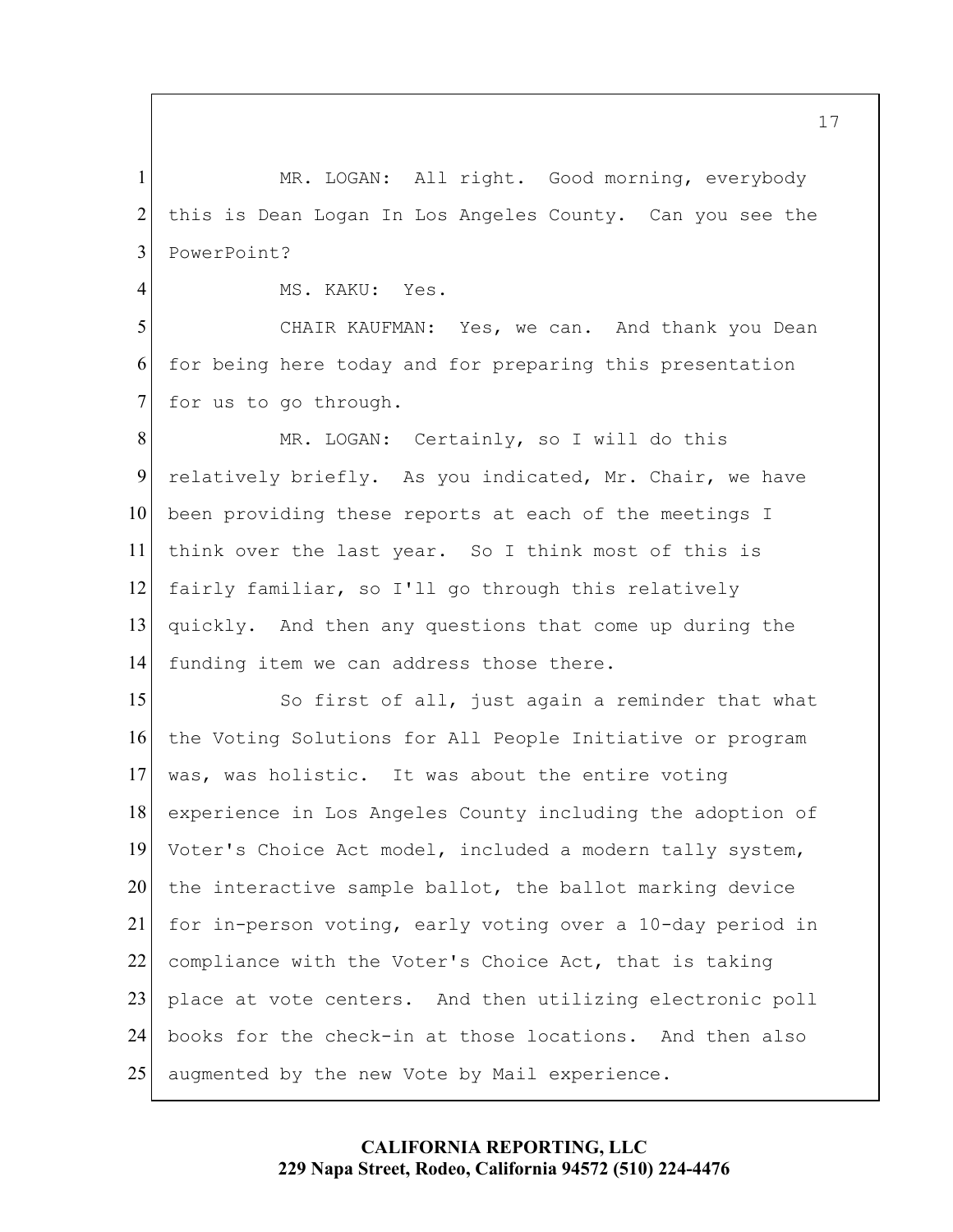system refinement improvements for, and has been submitted those -- most of those components were things that were 5 10 1 2 3 4 6 7 8 9 11 12 13 14 So the current status of that is that that VSAP 2.0 was developed, certified and implemented for the March 3rd, 2020 Presidential Primary. It is now going through for recertification with modifications prior to the November 2020 Presidential General Election. So some of part of the conditions of certification in the initial certification. And then other things that were identified during the March election and that are being refined moving forward. So that application has been committed to the Secretary of State's Office. The Secretary of State's Office has selected a testing consultant and we are working through that process now.

15 16 17 18 19 Just a little bit of history and background on building the system. The VSAP Tally 2.0 was built through a combination of hardware and software manufacturing, software development and procurement of off-the-shelf systems.

20 25 21 22 23 24 So there were a number of components associated with that, the most significant the Ballot Marking devices that are used for in-person voting. Those were developed, they were designed by and with and by LA County with IDEO, who has been their system design firm. And then they were manufactured by Smartmatic, who was selected through a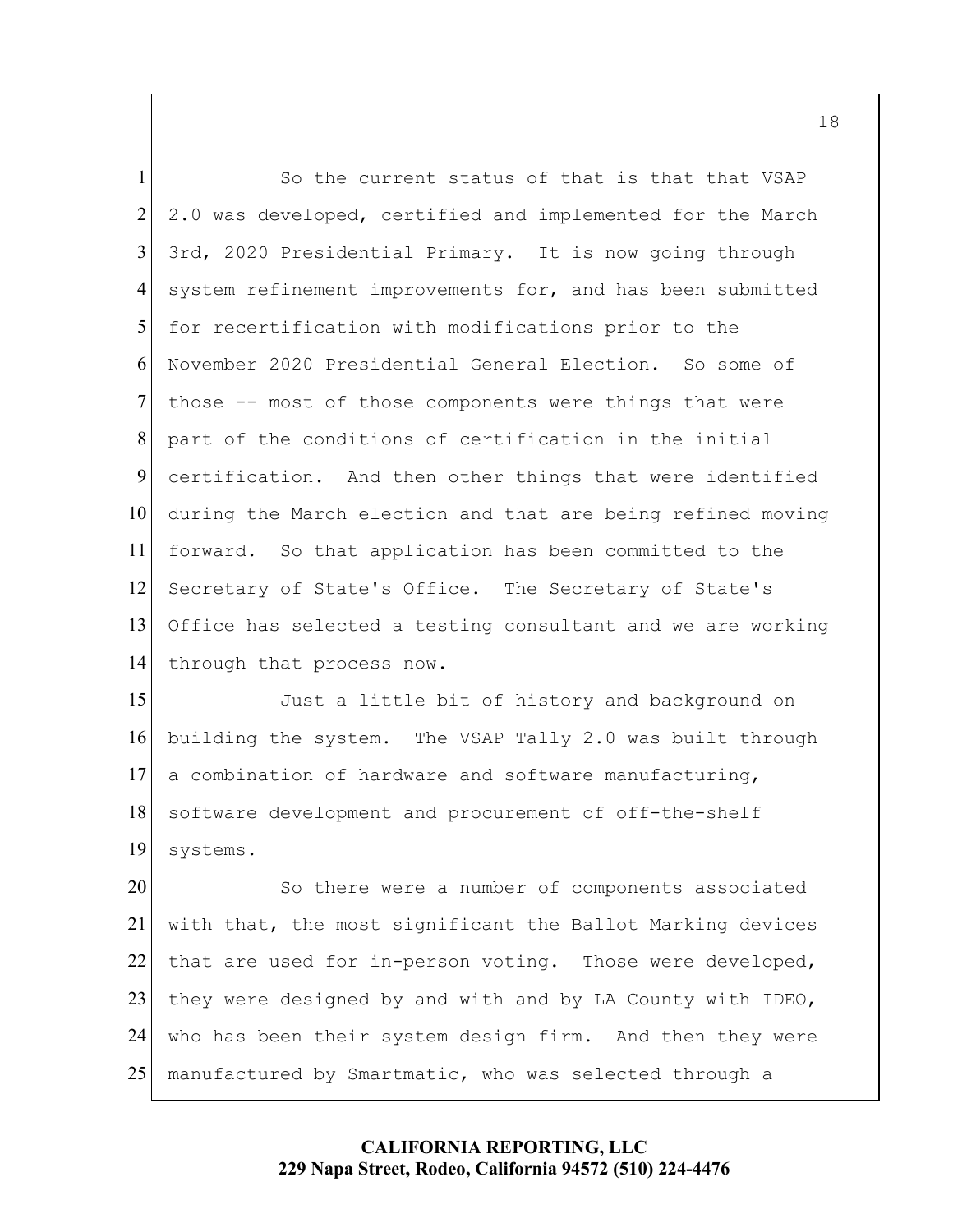competitive bid. But just a reminder that the

1

2 3 specifications for those for that equipment and the design features of that are actually owned by LA County.

5 10 15 4 6 7 8 9 11 12 13 14 16 There was also the development of the Interactive Sample Ballot and Remote Accessible Vote by Mail Solution. And that software was developed based on our specifications. Also by Smartmatic. It was part of the same manufacturing contract. The Interactive Sample Ballot allows a voter to, as the title implies, to interact with their sample ballot ahead of the elections. They get them in electronic form. They can review it, mark their selections and if they so desire that creates what we refer to as a poll pass that they can take with them to the vote center and hand that in to the Ballot Marking Device. It'll pre-populate their selection into the review process before printing out and casting their ballot.

20 17 18 19 A variation or a similar program operates for to comply with the state requirements for a remote, excuse me, remote accessible Vote-by-Mail solution that's part of our accessibility features.

 Digital Foundry. Again, the code belongs and is owned by 25 21 22 23 24 The Tally software was developed by contract with Los Angeles County. We procured off-the-shelf tally servers and scanners. The servers were procured from ePlus. And tally scanners are produced through IBML,

> **CALIFORNIA REPORTING, LLC 229 Napa Street, Rodeo, California 94572 (510) 224-4476**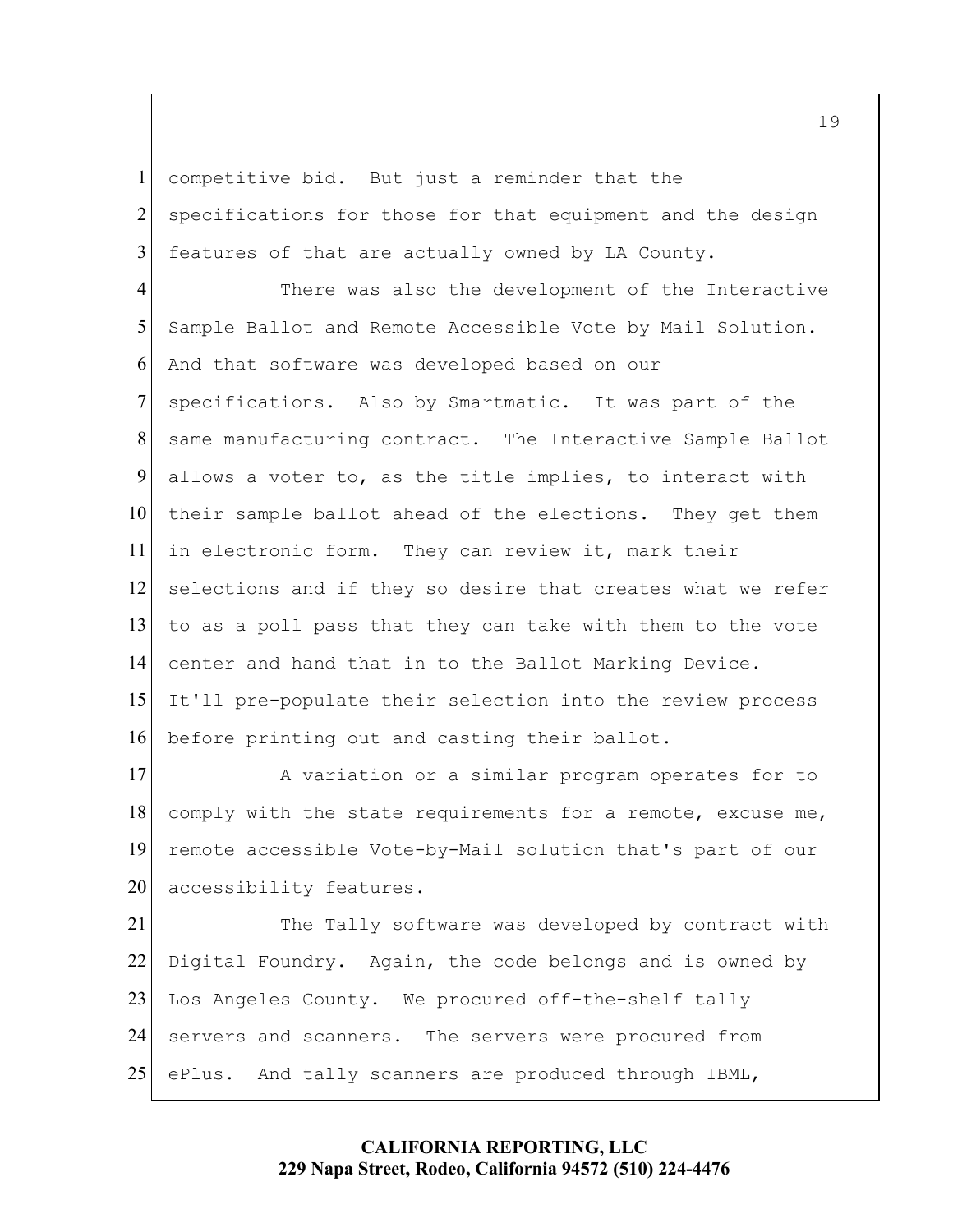1 they're high-speed ballot scanners.

5 2 3 4 6 7 8 9 Additionally, although this isn't part of the funding mechanism that you're looking at today but another component, obviously an important component, is the ePollbook. And we selected through a procurement process the Poll Pads, which were our product from KNOWiNK. And that's an off-the-shelf solution that has been tested and certified and is one of the ePollbook solutions that is authorized for use by the Secretary of State in California.

 certified by the Secretary of State on January 29, 2020. 10 15 11 12 13 14 Certification, I mentioned this earlier but the VSAP 2.0 voting system, which was all inclusive, that includes the BMD and the Tally, received certification from the State on January 24th, 2020. The Interactive Sample Ballot and remote accessible Vote-by-Mail solution was

20 16 17 18 19 21 22 23 Implementation, going back a little bit we implemented the Tally portion, the first version of the Tally portion, VSAP Tally 1.0 and the new VSAP Vote-by-Mail ballots in the November 2018 general election. And we use those in all subsequent election since then leading up to the March election in 2020. And voters responded well to the new VBM ballot and the tally system operated with no challenges.

25 24 We did implement the VSAP 2.0 solution in the Presidential Primary in March of 2020. And that while many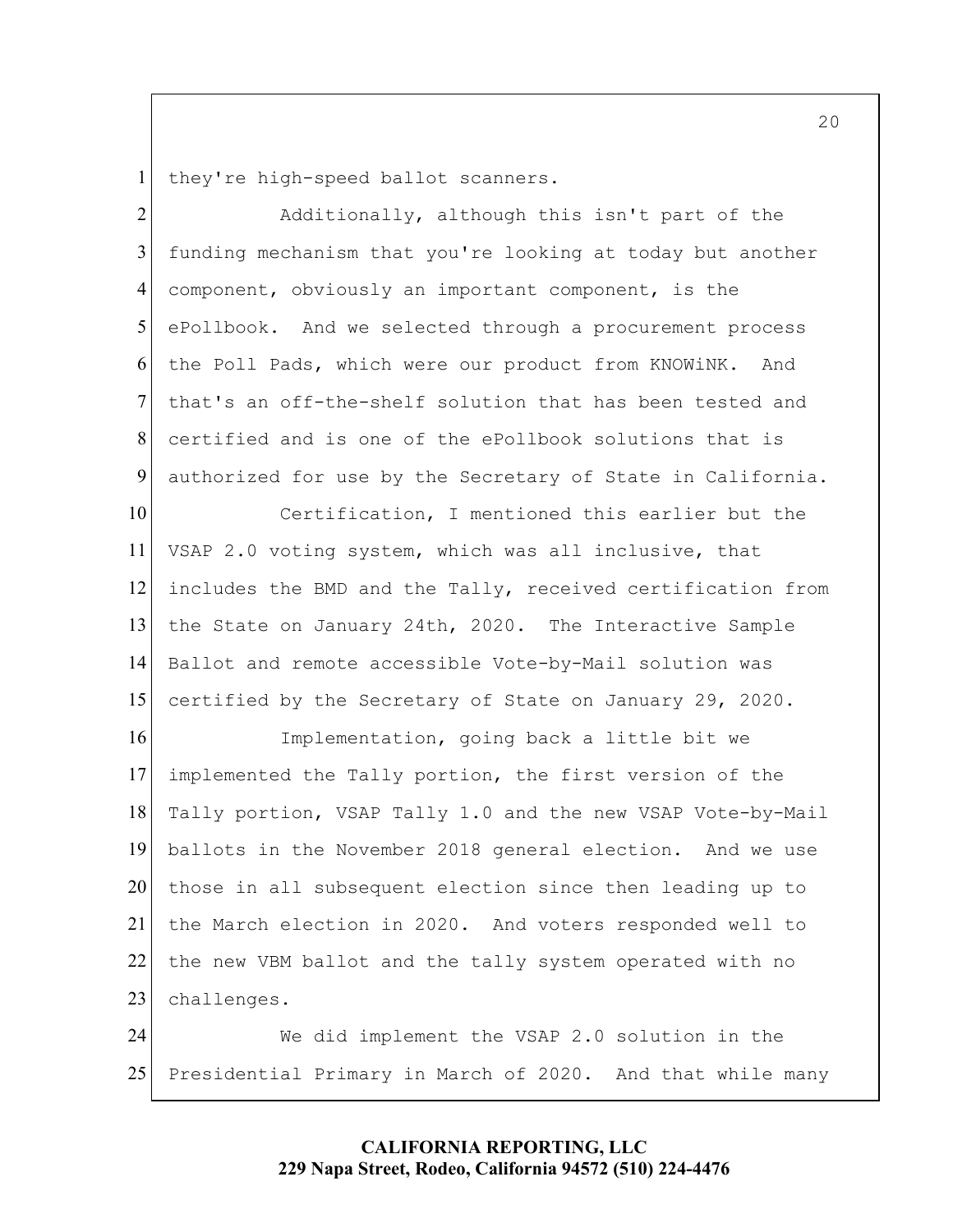with the -– some extensive issues with the vote center 5 1 2 3 4 6 7 8 9 of the components performed well there were some issues check-in process that required analysis and review. That was presented in a report back to the L.A. County Board of Supervisors on April 27, 2020. And as I indicated some of those issues will be addressed in the recertification of the VSAP solution as I referenced before. And then others will be addressed to the ePollbook procurement relationship with KNOWiNK.

CHAIR KAUFMAN: 10 11 12 13 14 Dean, if you could just hold on one sec. May I just ask, somebody is typing on a keyboard or whatever who isn't muted. So if you can just make sure to mute yourself so it doesn't interrupt the presentation we'd appreciate it. Thank you.

15

Go ahead.

20 25 16 17 18 19 21 22 23 24 MR. LOGAN: Sure. So next steps, I just mentioned it, the system refinement that we're doing right now based on learning through the Presidential Primary. And to meet the conditions of certification it does require some further system development and recertification prior to the November 2020 Presidential Election. So again, that application has already been submitted attesting a contractor has already been selected by the Secretary of State and we are moving through that process right now. Similarly, there are some modifications and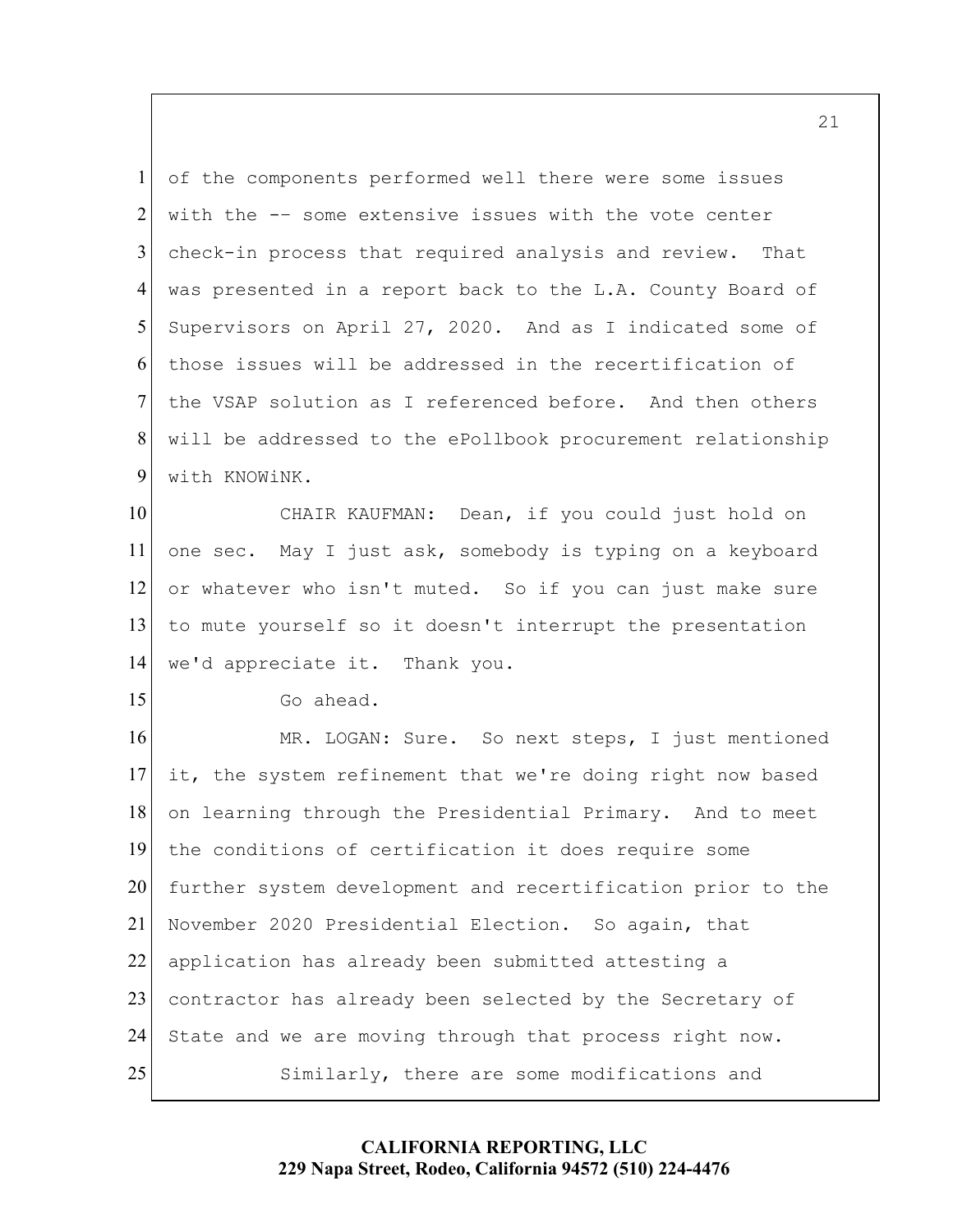1 2 3 improvements under development for the Interactive Sample Ballot and the Tally system as well as the BMD. So that's the work that we're doing right now.

5 4 6 7 I mentioned the application for certification and the new version of that system once certified by the Secretary of State is what we intend to use for the November 2020 Presidential Election.

10 8 9 11 12 13 14 I should mention here that we also had special elections in April of this year in two municipalities in LA County. We have a special Congressional District Election that we're conducting right now that the election date is next Tuesday. And then we also have two special elections on June 2nd. All of those are being conducted using this system as well.

 VSAP Tally 1.0, the Ballot on Demand equipment and 15 20 16 17 18 19 21 22 And just a review as far as specific to the Voting Modernization Board we've been through two rounds of funding, two rounds of successful funding with your Board. And those are highlighted here on the screen. Round 1 was in May of 2019. That was funding for reimbursement for the Peripherals. Round 2 was in May 6th of this year which covered

25 23 24 extensive portion of the Ballot Marking Devices, the Interactive Sample Ballot and the development of the 2.0 version of the Tally system.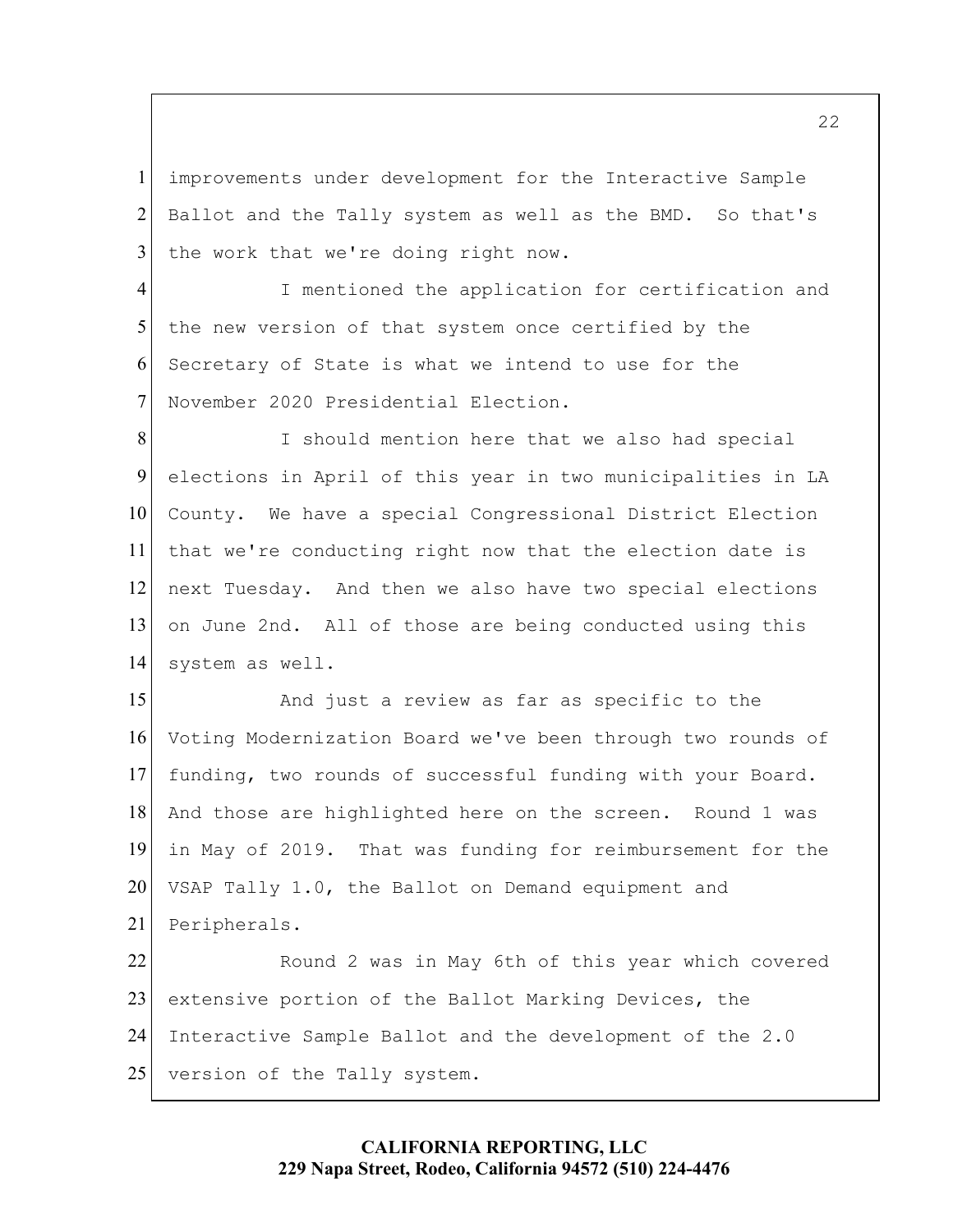And then we have the Round 3, which is before you 5 1 2 3 4 6 today. At the end of that, not to jump in front of the staff report, but there will be a small balance remaining that we will be submitting an application to you by the end of this month for one final round of funding. And then you will be done with us at that point. (Laughter.)

10 7 8 9 11 12 13 14 CHAIR KAUFMAN: He says with confidence. Thank you for that, Dean. I guess I have a couple of questions before we then go ahead on the actual project implementation plan. You mentioned that the ePollbooks are not part of today's submission. Is that basically, because you had enough – basically you had enough in there that we didn't even get to that. Or is there a reason that those are not part of this submission?

 part or for prioritizing the funding. And so the funding 15 16 17 18 19 MR. LOGAN: Yeah, that was just an option on our available to the Voting Modernization Board was targeted towards the development of the Tally system and the Ballot Marking Device.

 CHAIR KAUFMAN: Okay. And if down the road as a 20 25 21 22 23 24 result of the fact that we just saw that there is remaining funding too that's left on the table that becomes available, we could potentially see that or other stuff down the road if there's more funding in the second round? MR. LOGAN: Correct.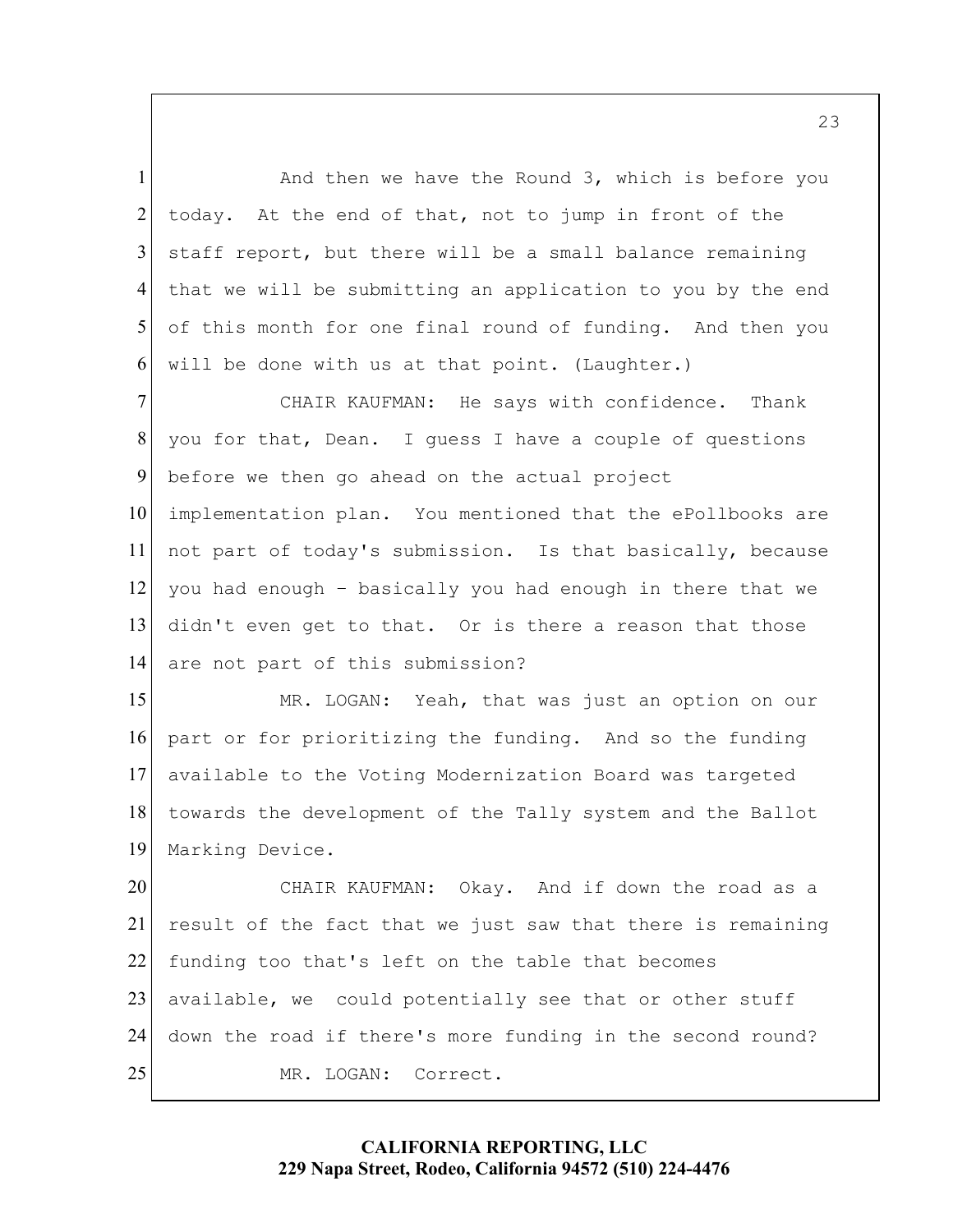CHAIR KAUFMAN: Okay.

1

2

MR. LOGAN: All right.<br>CHAIR KAUFMAN: And more out of curiosity than dealt with on that front at all? 5 10 3 4 6 7 8 9 anything, I know that there is some modifications taking place that will require recertification. And I know on the Secretary of State's original conditional certification there was -- I hate to bring up past issues, but there was an issue about the "MORE" button. Have whatever issues about that been dealt with or are there any issues being

 CHAIR KAUFMAN: Oh, okay. Well a recertification CHAIR KAUFMAN: 15 20 25 11 12 13 14 16 17 18 19 21 22 23 24 MR. LOGAN: That particular condition requires us to do an analysis and report back to the Secretary of State. It was not a condition that was linked to any of the provisions of the voting system standards. Nor was it a provision that required recertification. It was more just a recognition that that issue had been raised and asking for a report back. So that said, we are doing that analysis now. And it is highly likely that there will be a modification presented on that issue, but it is not one of the minimum requirements for us to address for recertification. issue is the problem with issues. MR. LOGAN: Yes. Okay. Fellow Board members do

## **CALIFORNIA REPORTING, LLC 229 Napa Street, Rodeo, California 94572 (510) 224-4476**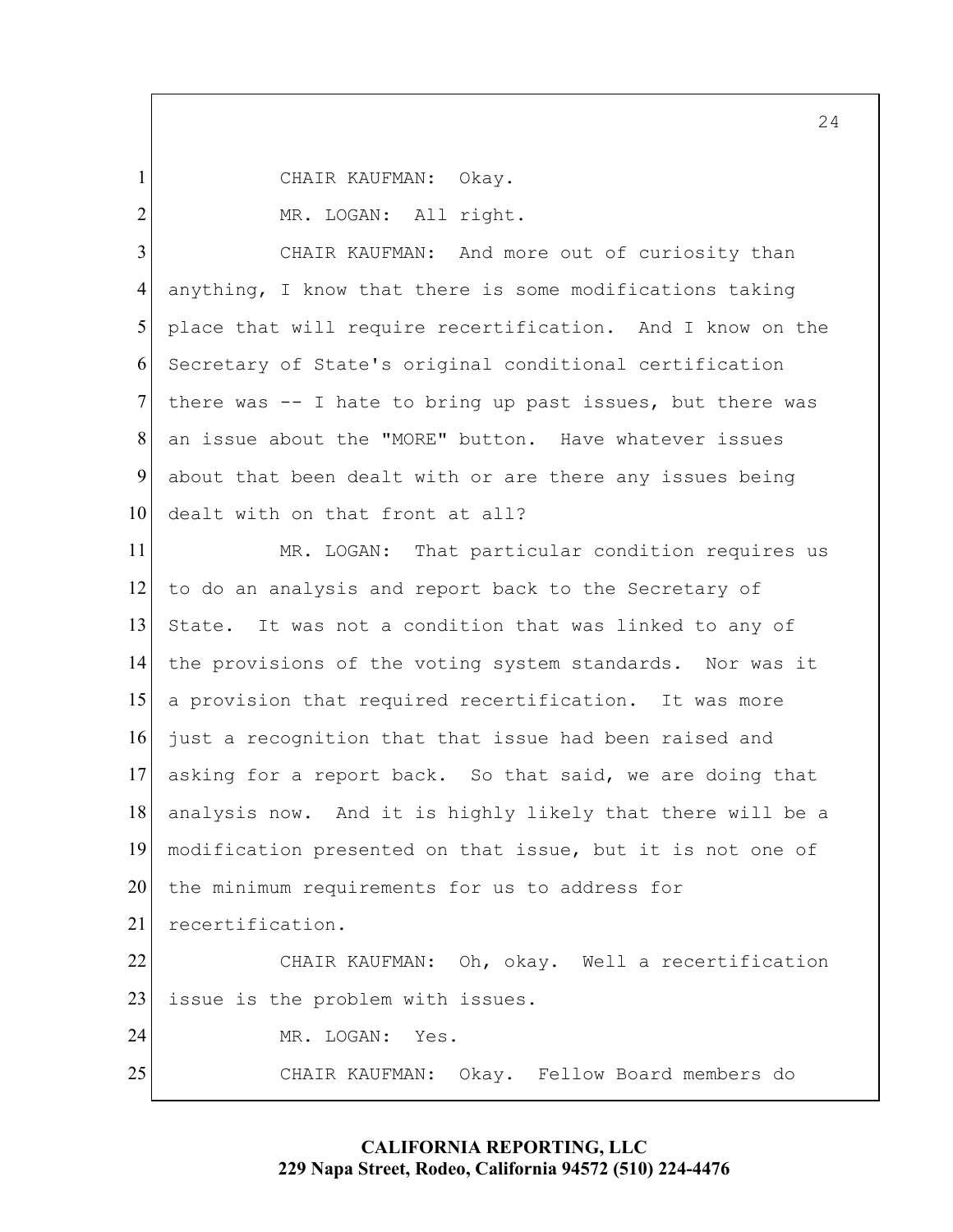we're not getting to the funding request yet but just with 1 2 3 4 you have questions of Mr. Logan regarding the implementation of the VSAP system? Again putting aside, respect to the system itself?

 issues or what comes in to elections in November? 5 6 7 8 9 MR. SANDOVAL: This is regarding some of the issues you raised. Dean Logan, thank you for being here this morning. What were some of the check-in issues that were identified and how is the County addressing those

10 15 20 11 12 13 14 16 17 18 19 MR. LOGAN: Yeah, probably on a more comprehensive basis, Commissioner, I would refer you to the report that we issued to the LA County Board of Supervisors. And I can provide a link to that. But essentially there were issues with the synchronization, the frequency of the synchronization of the ePollbooks to the County's election management system through the voter registration database. And there were also issues with the inventory of those devices in terms of the capacity at the vote centers with the number of functional ePollbooks and the training on the use of those.

25 21 22 23 24 There was also an issue in the configuration or the interface on the ePollbooks that made the voter look-up feature more complex and more time-consuming than what was originally identified to us when we selected the product. And we need to work that out as well. So in other words,

> **CALIFORNIA REPORTING, LLC 229 Napa Street, Rodeo, California 94572 (510) 224-4476**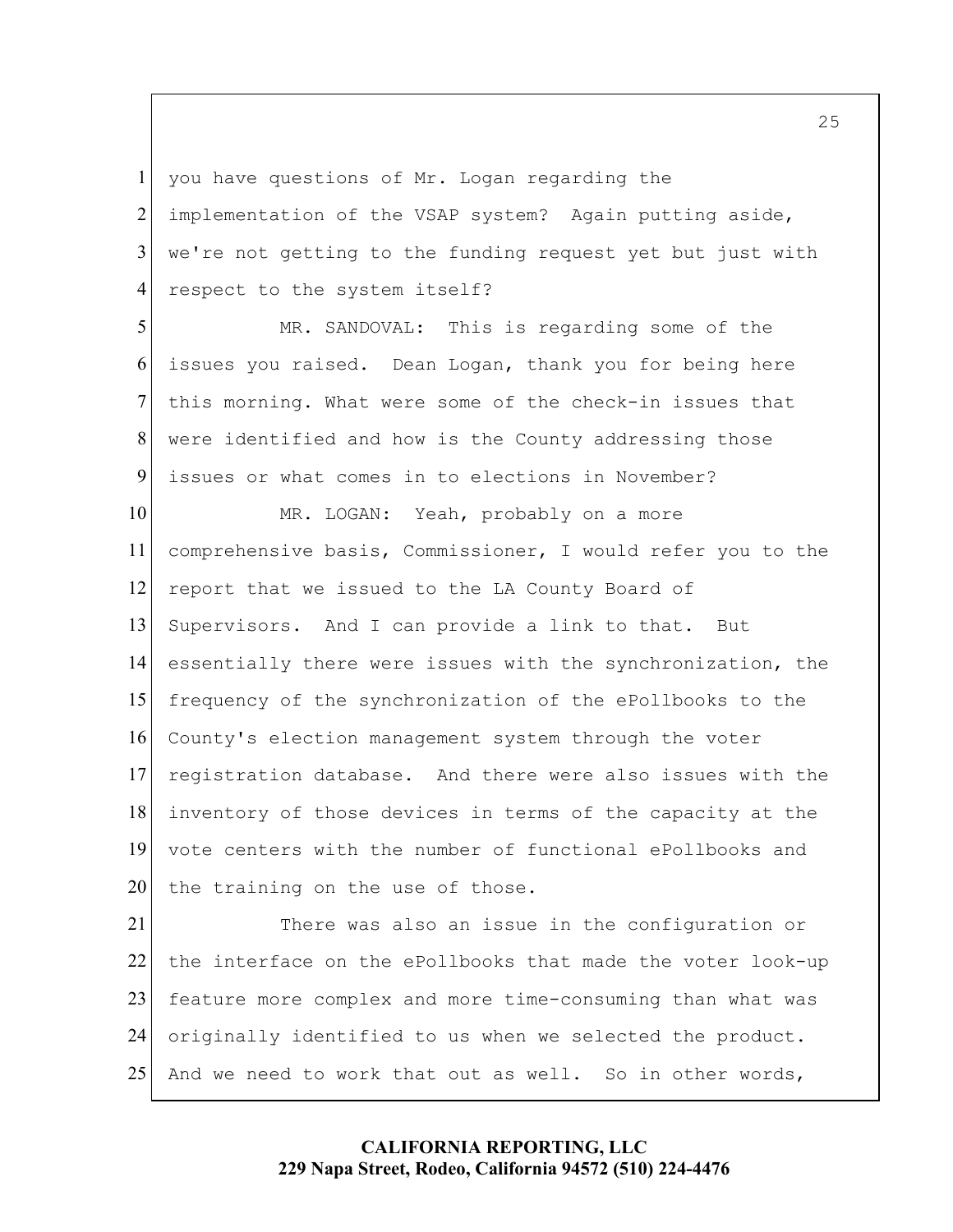number of other entries in order to find the voter. And CHAIR KAUFMAN: Commissioner Lagmay, any MS. LAGMAY: Hi, June Lagmay here. Hi Dean, how to be addressed by systems, which will be improved on CHAIR KAUFMAN: Commissioner LaVine. have any questions. I've read the report. Thank you. 5 10 15 20 25 l 1 2 3 4 6 7 8 9 11 12 13 14 16 17 18 19 21 22 23 24 with a database of 5.6 million registered voters it was a fairly broad look-up feature. So if you had a common name it required people would have to scroll through and do a that contributed to longer periods of time for voters to get checked in. MR. SANDOVAL: Thank you. questions? are you? MR. LOGAN: I'm good thanks. MS. LAGMAY: So the matter that you just expressed, that it took longer than you would have expected, the looking-up that was not discovered during like a practice run? It had to have happened during the real thing, and so it did. And then that became a problem later? MR. LOGAN: That's correct. MS. LAGMAY: Okay. Okay, thank you. That's all I have. MS. LAVINE: This is Jill LaVine. And no, I don't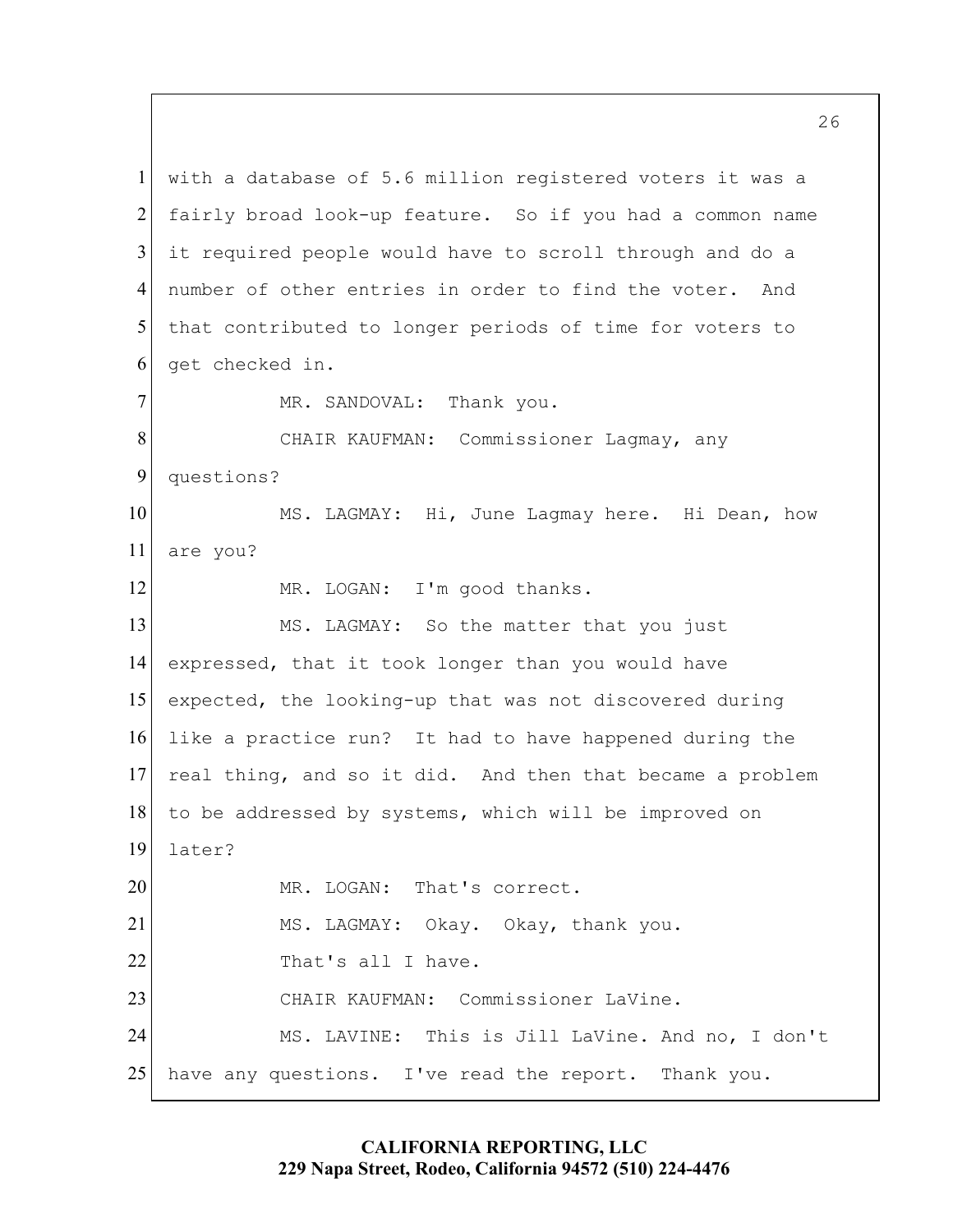CHAIR KAUFMAN: Good.

1

 CHAIR KAUFMAN: Sorry, I missed that. CHAIR KAUFMAN: David Holtzman. CHAIR KAUFMAN: Hi there, David. a 20 percent mail rate of the Ballot Marking Devices, the 5 10 15 20 25 2 3 4 6 7 8 9 11 12 13 14 16 17 18 19 21 22 23 24 Do we have any public comments on this item? Not with respect to Item 6A the County's submission, but just with respect to the presentation of the status of the implementation of the VSAP program. MS. KAKU: Stephen, I see that Mr. Holtzman has his hand raised in the WebEx. MS. KAKU: Yeah, there you go (overlapping colloquy) MR. HOLTZMAN: Hello. MR. HOLTZMAN: Get me off –- yeah, now I'm unmuted. Hi. Hello everybody. I just wanted to say hi. The PBM polling situation was overall pretty cool. I went to several polling places to check it out though and wanted to mention a couple of things I think Mr. Logan left out of his report. One is where I went there was pretty consistently BMD (indiscernible) You know, one in five, two in ten, seeing those (indiscernible) so many of them were kicked out of service, because they weren't working. I also noticed that some polling places the poll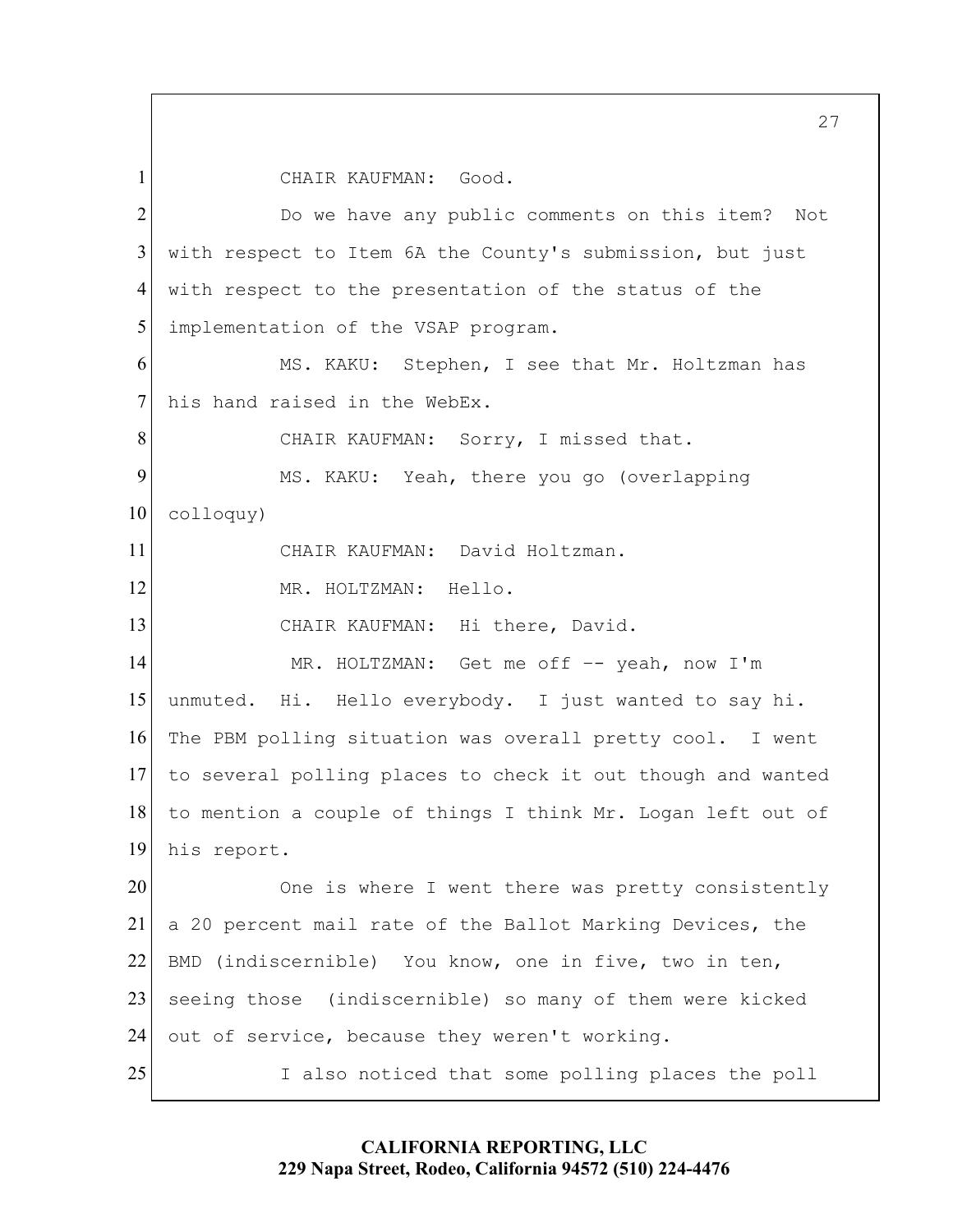1 2 3 4 workers were taking ballots out of the machines and putting them on the tables face up. And I could read the votes of some voters that way, so one might want to tighten up those procedures.

5 10 6 7 8 9 11 12 13 And also to -- well I guess that's going to be the next item -- but also wanted to point out Mr. Logan mentioned the poll pass feature. And I just wanted to let you know in case you don't already know that I wrote an article that was about the poll pass feature that was published on the LA City Watch site and on the LA Progressive site. And I encourage you to read my article before you vote to approve any more funds for anything like the poll pass feature.

15 14 So those are my comments for this item. Thank you.

CHAIR KAUFMAN: 20 25 16 17 18 19 21 22 23 24 Okay. Thank you, Mr. Holtzman. Okay, with that let us move on to Item 6A on the agenda, which is the Project Documentation Plan for Los Angeles County and the Funding Reward request. And this is Phase 3 of the County's submission. And I just wanted to note the staff report, and just for the record, that at the bottom of the first page I think it says, "Phase 2," which is Phase 3. But just to be clear we are in Phase 3 at this point.

And so let's take a staff report on this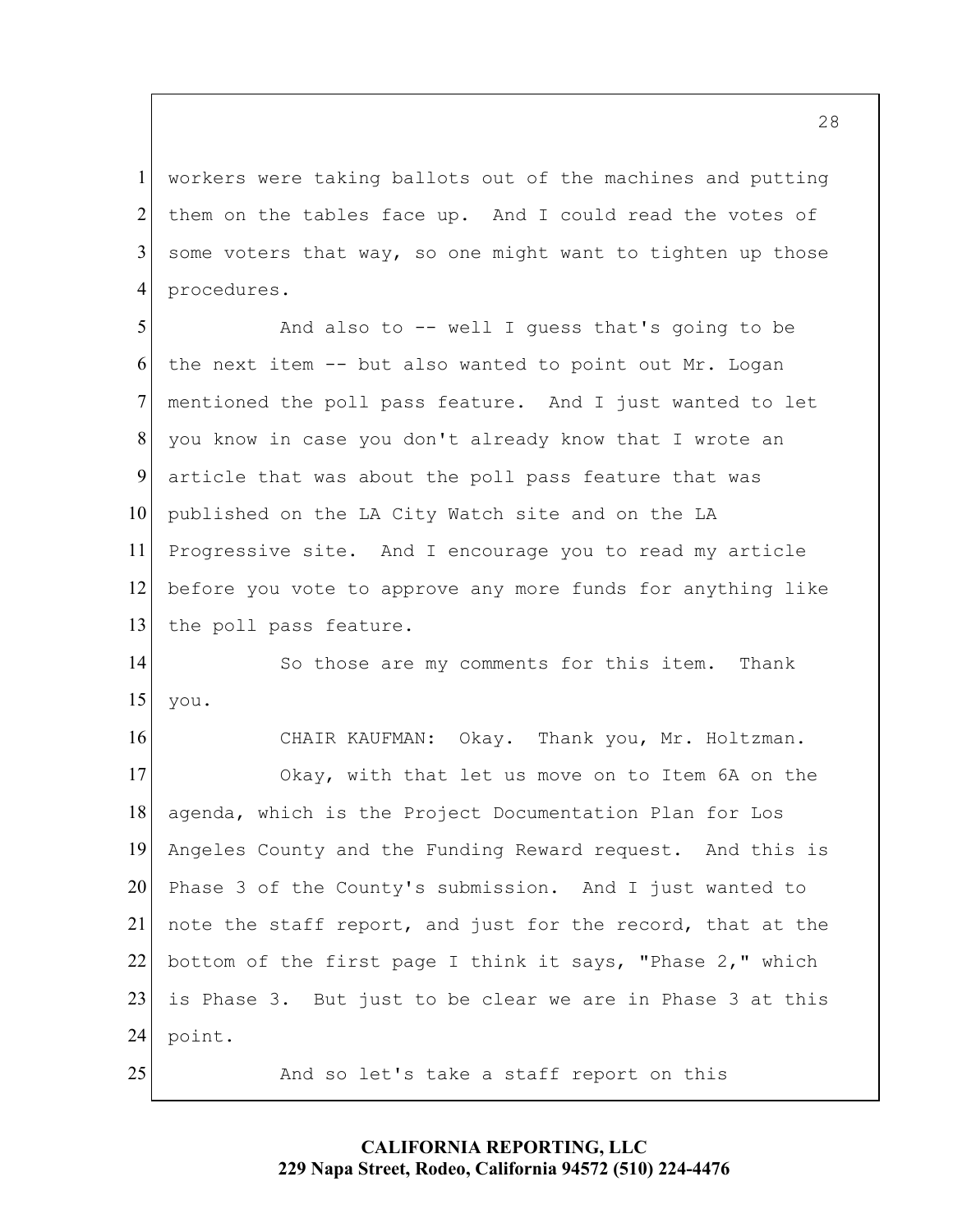5 1 2 3 4 6 7 submission that's just something you've been waiting for here for quite a long time. I know this we've (indiscernible) waiting to get to this point. And we've been waiting to get to this point, because it is a significant chunk of money that we've been holding in advance for LA County for some time. And I'm personally very glad we are finally at this place.

10 8 9 11 12 13 So let's have the staff presentation on this. And then we can ask questions of staff and we can ask the counties. I know Mr. Logan is here and some other folks from the County are at the meeting so they can make some comment on their submission as well. But let's start with the staff report.

MS. KAKU: Okay, thank you, Stephen.

14

 Angeles County. And I will start with the table noted Back in 2004 the County was -- this was awarded \$639,000 15 20 25 16 17 18 19 21 22 23 24 So if everyone can see on their screen we have the Phase 3 Project Documentation Staff Report for Los here for their funding requests. I will note there was another funding request that the County came before the Board. However, it was rescinded later on so I just didn't include it because there were no funds dispersed to the County. However, the Los Angeles County was initially allocated this [\\$49,636,590.28](https://49,636,590.28) for their Phase 1 funding. but was only disbursed \$610,353.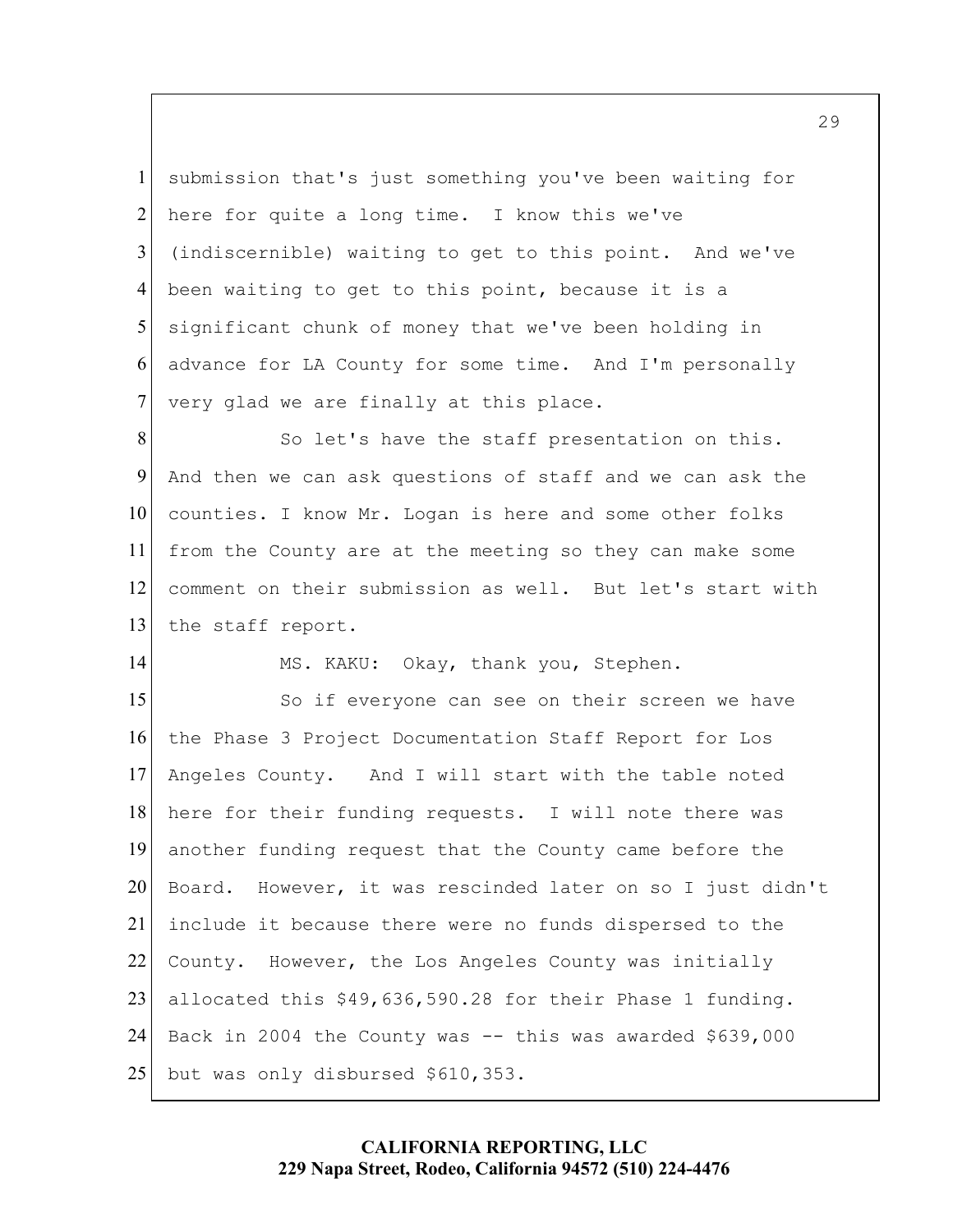5 1 2 3 4 Came back for a Phase 2 last year in May. The County came before the Board with a system cost of \$4,697,952, however they were only awarded like [2,803,990.25](https://2,803,990.25). That was disbursed and provided to the County later on.

10 6 7 8 9 11 And today the County comes before us with a project for the second part of the VSAP. The office is recommending \$[46,520,245.84](https://46,520,245.84); out of that \$46 million, \$222,246. The estimated total system cost is \$62 million and upon approval of the recommended funding award amount, the County would have a remaining [\\$170,000.06](https://170,000.06).

15 12 13 14 16 17 So for this third modernization phase, that second phase of the Voting Solutions for All People, the County has submitted payment requests in the amount for some IBML Imagetrac Scanners, Ballot Marking Devices, servers as well as some software as Dean had mentioned earlier in his presentation.

 on January 24th, 2020, by the California Secretary of 20 18 19 21 22 The VSAP 2.0 system was conditionally certified State's Office. Los Angeles County's second phase of the VSAP 2.0 system was fully implemented during the March 2020 Presidential Primary Election.

25 23 24 Los Angeles County Phase 3 Project Documentation Plan appears the funding application requirements for completeness. The VSAP 2.0 system and corresponding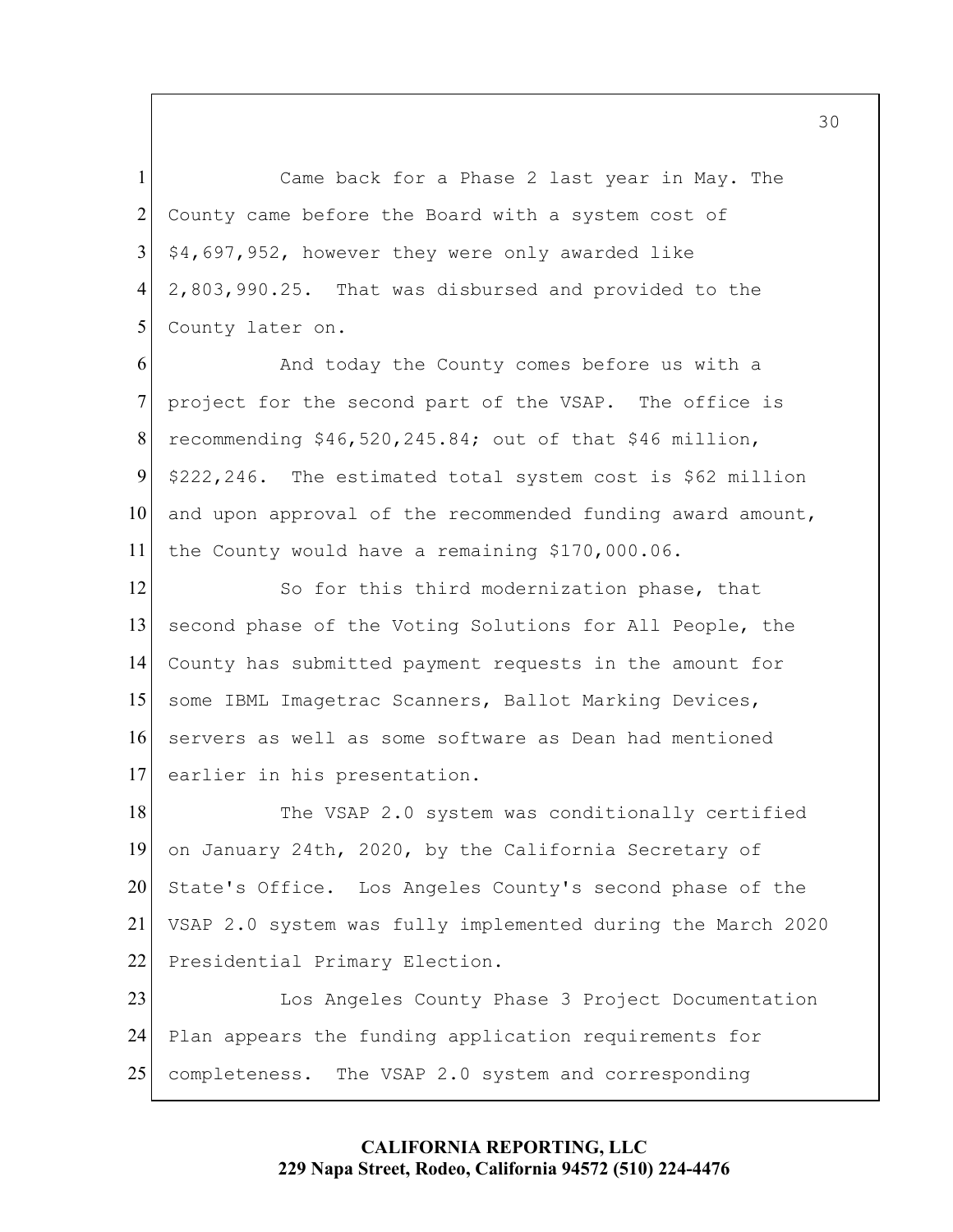5 1 2 3 4 components are certified for use by Los Angeles County. The VSAP project was launched by Los Angeles County back in 2009 in response to growing voting system needs and unique challenges as a result of the increasing voting population and complexity of election administration.

10 6 7 8 9 11 12 13 The County asserts that the previous voting system did not offer the technical and functional elasticity necessary to accommodate the growing demands of the electorate's diversity and size. As such, Registrar-Recorder/County Clerk's Office sought to create a comprehensive system that could fulfill the goals of increased accuracy, transparency and security with a humancentered focus.

 this VSAP system. The County was awarded funds for their 15 20 25 14 16 17 18 19 21 22 23 24 Los Angeles County has adopted a multi-phased approach to modernizing its voting system. Phase one funding was awarded to the County for 171 AccuVote TS Diebold units back in 2004. Phase 2 of the County's modernization strategy was the first step in implementing new Vote-by-Mail Tally system in May of 2019. This included a redesigned Vote-by-Mail ballot, a modernization polling system and a certified ballot-on-demand system. These components were fully implemented during the November 2019 general election. So for Phase 3 of the County's voting system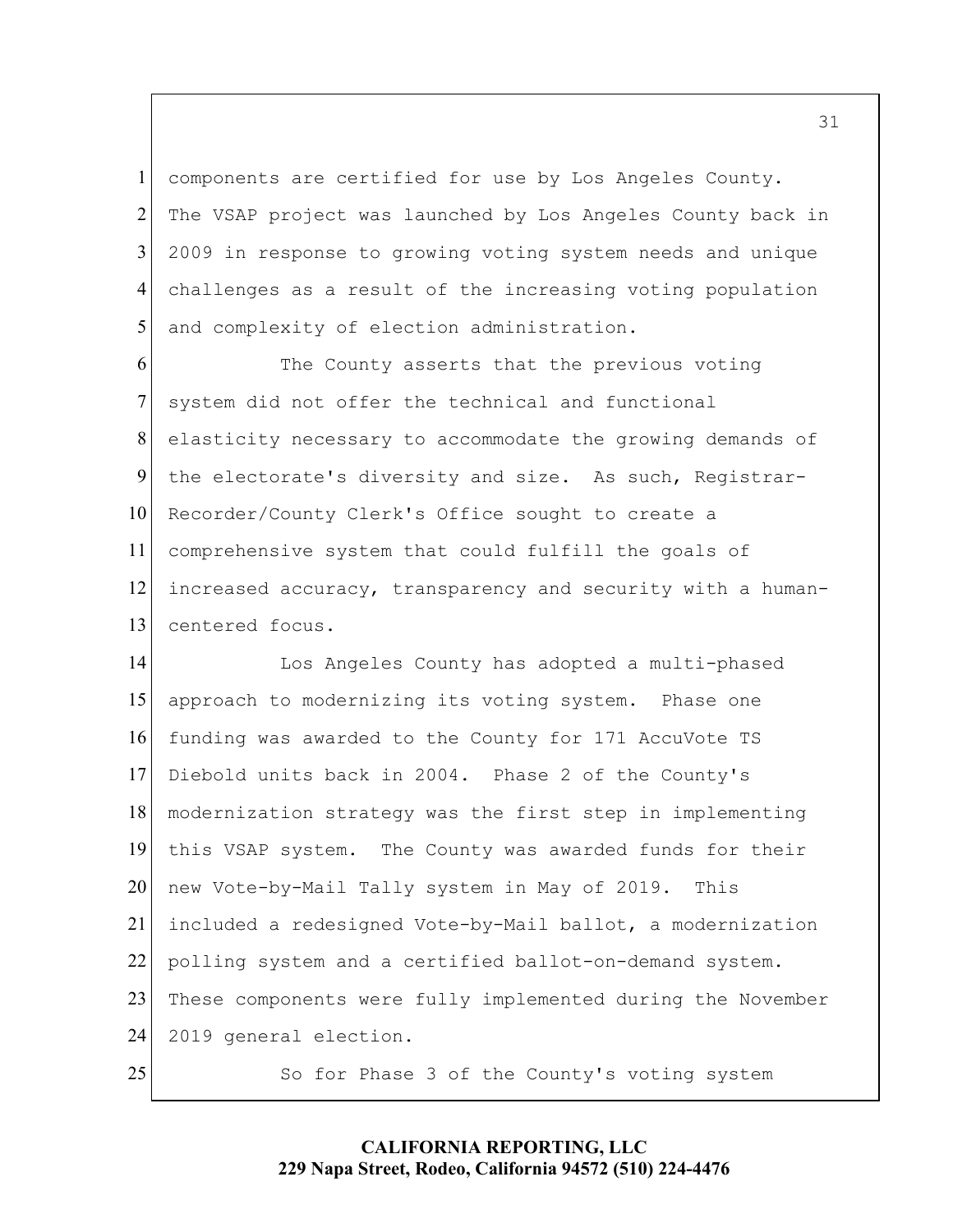5 1 2 3 4 6 7 8 9 modernization Los Angeles County contracted with Digital Foundry, Smartmatic USA Corporation, IBML and E-PLUS Technologies to complete the VSAP 2.0 system. That system is the "in-person voting experience" consisting of the expansion of the Vote-by-Mail Tally system that was part of the previous Phase 2 modernization, ePollbooks, Interactive Sample Ballot and ISB Remote Accessible Vote-by-Mail systems and Ballot Marking Devices; again as Dean highlighted earlier.

10 15 20 11 12 13 14 16 17 18 19 21 22 23 24 So Los Angeles County contracted with Digital Foundry for services that included development, manufacturing and testing of software which directly led to the completion and acquisition of the conditionally certified VSAP 2.0 system. This includes the expansion of the tally system and ballot layout. The County partnered with Smartmatic USA Corporation for manufacturing the BMDs as well as ISB and ISB RAVBMS software solutions, the sample ballot and remote accessible Vote-by-Mail ballot. So the County purchased additional IBM tally centers in order to expand the VSAP Tally system for which they had previously been reimbursed in 2019. Finally, the County purchased servers from E-Plus Technologies to accommodate the VSAP system. The County has established two formal advisory

25 committees to provide insight and expertise on the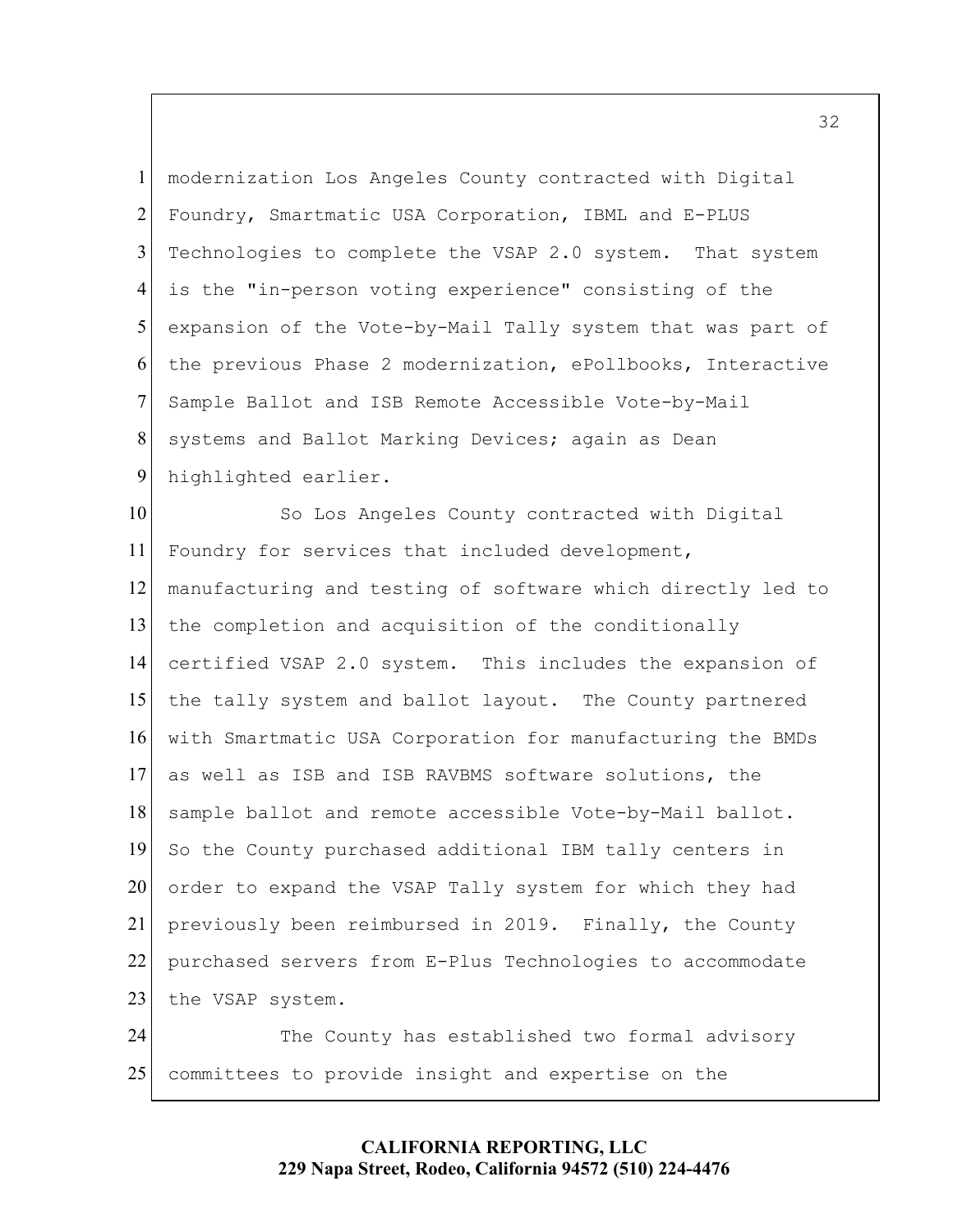5 1 2 3 4 6 7 implementation of their system. The VSAP Advisory Committee continues to be an active part of the implementation of the VSAP project. And is composed of 24 members, including community leaders from language minority groups, voters with disabilities and various ethnic communities to advise LA County on the creation and implementation process.

10 8 9 11 12 13 14 So the County also established the VSAP Technical Advisory Committee to provide oversight on the testing and implementation of the new software and hardware components. Los Angeles County contends that maintaining these committees helps the County maintain its goals and ensure in open, transparent, and data-driven process for modernizing its elections.

 The County will only receive the VMB payments to future stewardship of the VSAP are not allowable for 15 20 25 16 17 18 19 21 22 23 24 once they have submitted a payment request with detailed invoices for its certified voting equipment and software. Please note that the staff proposed funding award amount is based on allowable reimbursement under Proposition 41 for a certified voting equipment hardware and software. BMDs for vote center lab testing as well as activities related reimbursement under Proposition 41. Please note that other funding mechanisms are available to the County to seek reimbursement of these items.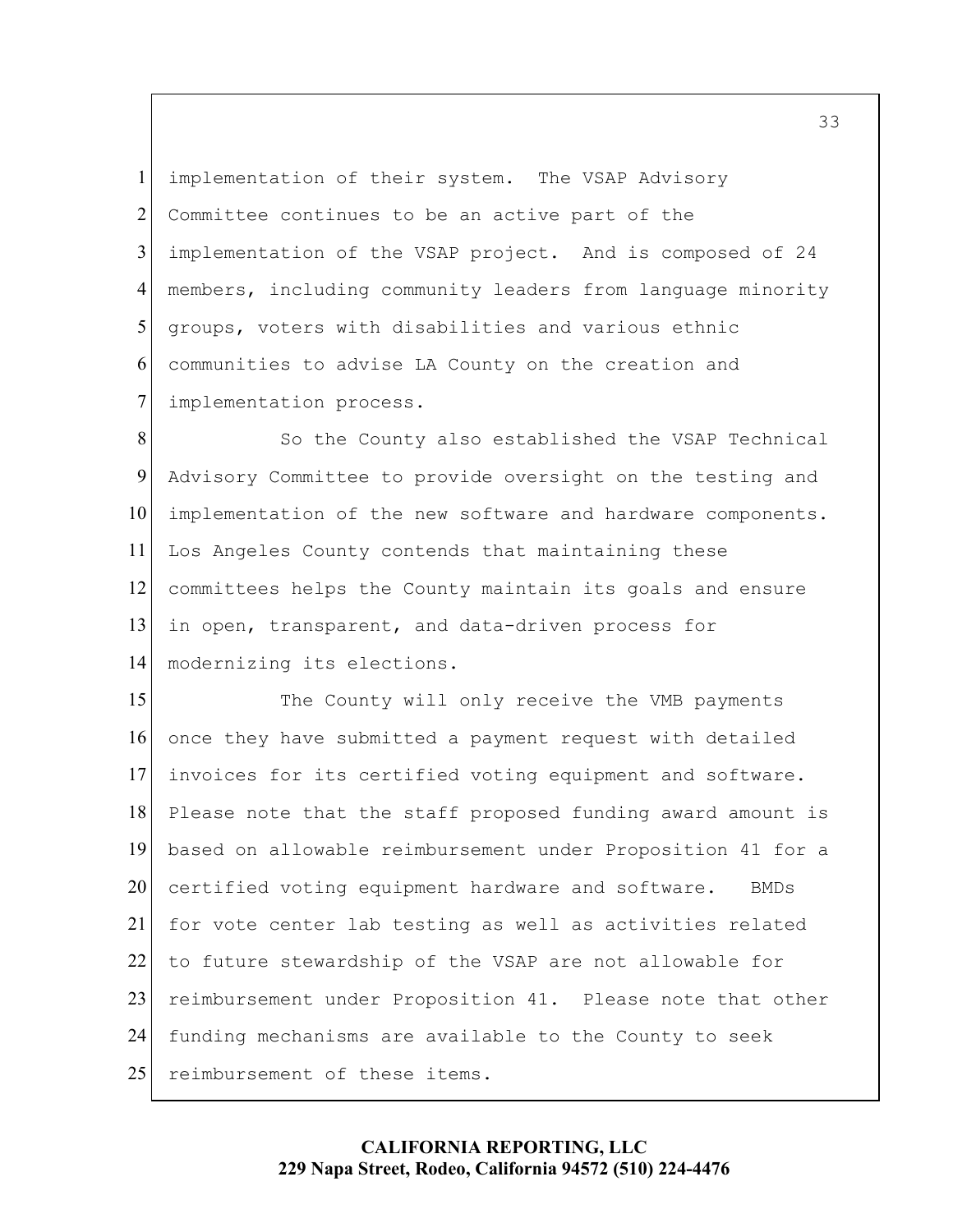1 2 3 A chart of non-allowable expenses is attached detailing all ineligible expenses from Los Angeles's Phase 3 Voting Modernizations.

5 4 6 7 So it is our recommendation that Los Angeles County's Phase 3 Project Documentation Plan be approved, and a Funding Award Letter be issued in the amount of [\\$46,520,245.84.](https://46,520,245.84)

 CHAIR KAUFMAN: Okay. Thank you for that, questions of staff. Then we'll have Dean Logan and the County comment. Then we can ask questions of them, we can 10 8 9 11 12 13 And there is the Chart of Non-Allowable Expenses. Jordan. I think well let's start with some just clarifying take public comment and then move forward with this.

 from the County to support their request. And that the 15 20 25 14 16 17 18 19 21 22 23 24 I had a question for clarification on the nonallowable expenses. Well, first of all I just wanted to say I know we were provided with substantial documentation staff did a rigorous review of all of the documentation to try and sort through and determine the allowable and nonallowable expenses. So I'm wondering, Jordan, if you could just kind of just perhaps comment on that process and just comment on the -- a little further on the non-allowable expenses. And one of my questions I know it's with regard to the BMDs for the vote center lab testing. I wondered, and I could pose this to the County as well, but were those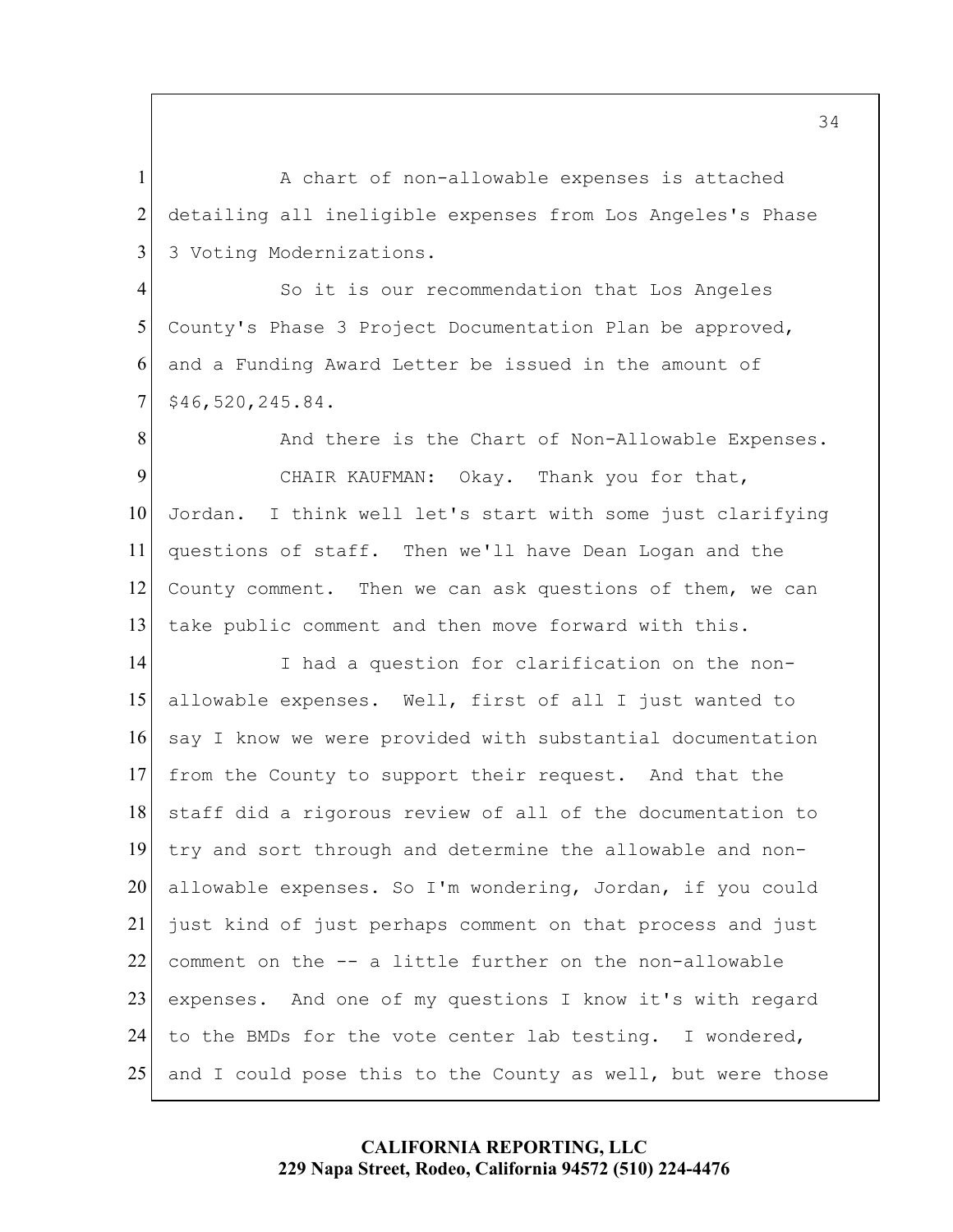1 2 BMDs strictly used for –- did we determine that those BMDs were used strictly for testing and not for other purposes?

 MS. KAKU: So when I reached out to the County I testing. So we just ruled it out. 5 3 4 6 7 8 9 asked if these were for certification of the system. And was told that they were for internal testing and they were not for certification. So we just ruled it out. However, beyond that it's we don't know what they have used those for. But that was what the invoice was for, was for lab

CHAIR KAUFMAN: of allowable payments under the VMB's mandate. 10 11 12 13 14 Okay, we can direct further questions on that to the County. And appreciate that you guys have gone through and really tried to suss out to make sure that the requested amounts all fall within the scope

15 16 Other Board members have questions of staff before we turn to the County's presentation on this?

17 18 MR. SANDOVAL: No, I don't have. This is Gabriel.

 first page, the first table of the Phase 1, so you made a 20 25 19 21 22 23 24 MS. LAGMAY: June Lagmay here. Jordan, on the differentiation that \$639,000 was awarded but only \$610,000 was dispersed. So that means the County has not yet invoiced for like what, the \$28,000 difference, is that correct?

MS. KAKU: Yes. What I could see was that there

# **CALIFORNIA REPORTING, LLC 229 Napa Street, Rodeo, California 94572 (510) 224-4476**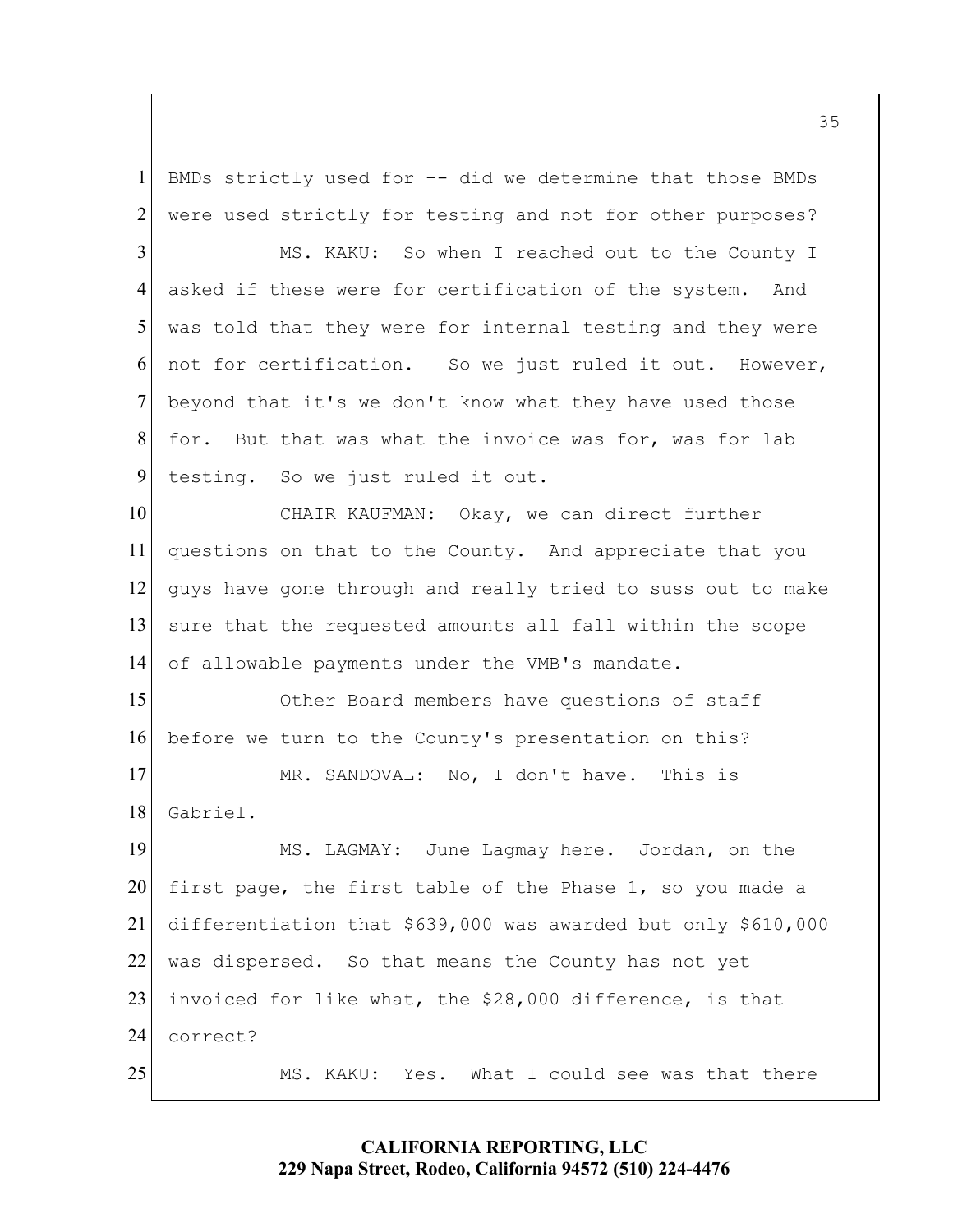Board? allocation. So they didn't submit invoices for the full includes that diverted \$28,000? 5 10 15 20 25 1 2 3 4 6 7 8 9 11 12 13 14 16 17 18 19 21 22 23 24 wasn't another payment for that funding request. So it just from my understanding just goes back to the Board for it. And I could probably just go to staff who were here back in 2004 who could remember. MS. LAGMAY: I'm sorry, did you say that money reverted back and so it has to be requested again from the MS. KAKU: It just goes back into the total. MS. LEAN: Yeah. This is Jana, so that's correct. So it goes back into LA County's total amount, so yes it is still in Los Angeles County's allocation. MS. LAGMAY: So the \$170,000 that's left, that MS. LEAN: Yes, ma'am. Yes. MS. LAGMAY: Okay. Okay, and the last little thing is you've got it down on the first table ending in 6 cents, but on the reverse table you got it ending in 24 cents. So I think 24 cents is the correct figure if you do the subtraction. On Page 1 that \$[170,000.06](https://170,000.06) should maybe be .24 cents is all I'm saying. MS. KAKU: .24 cents. Okay. MS. LEAN: Thank you, ma'am. We will get that updated.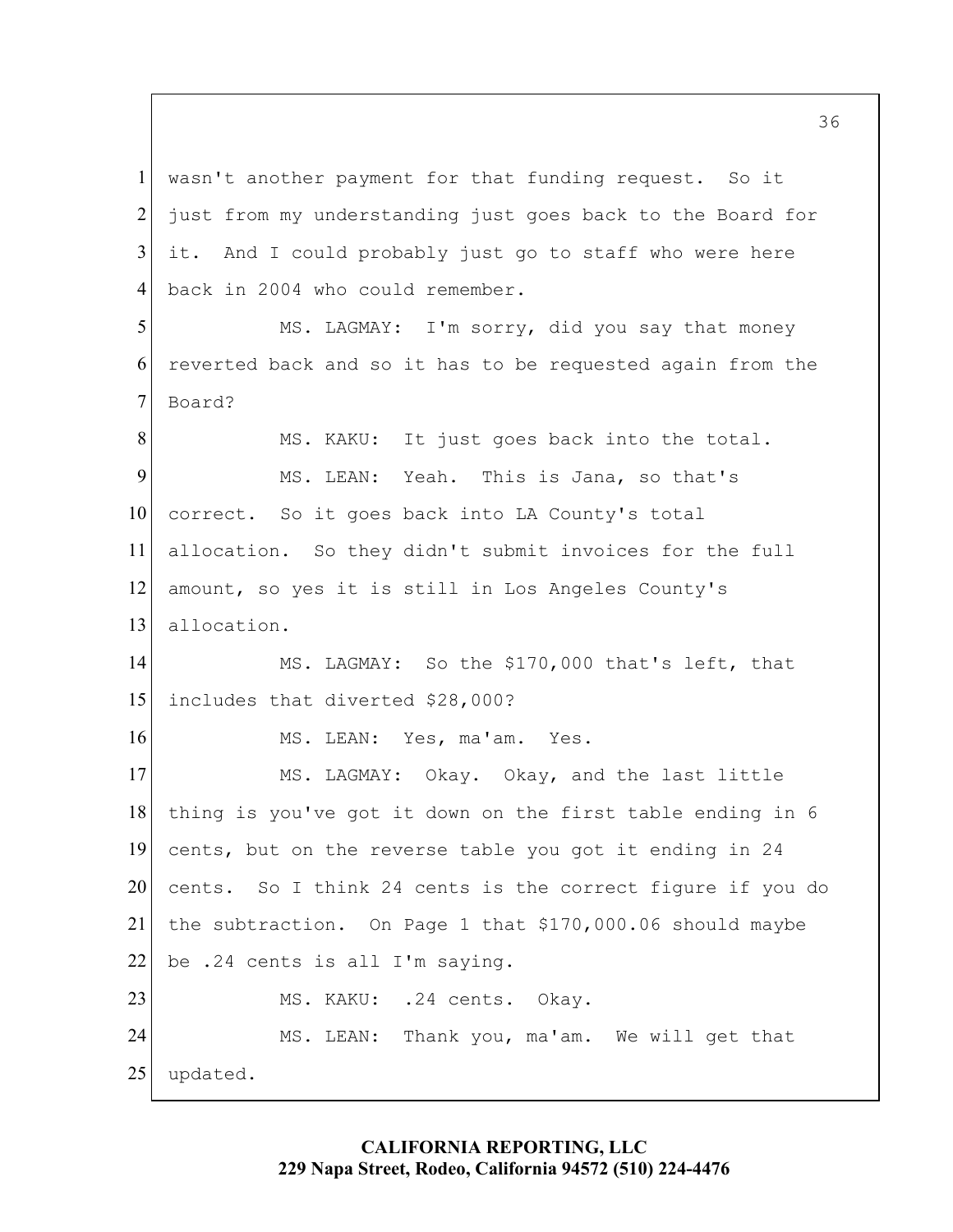MS. KAKU: Yeah.

1

 CHAIR KAUFMAN: And thanks, June, for clarifying CHAIR KAUFMAN: Gabriel, do you have any CHAIR KAUFMAN: Sorry about that. And Jill CHAIR KAUFMAN: Okay, then let's turn to Mr. 5 10 15 20 25 2 3 4 6 7 8 9 11 12 13 14 16 17 18 19 21 22 23 24 MS. LAGMAY: Just a little thing. Thank you so much. That's all I have. the remaining funding in that carry-over amount. MS. LAGMAY: Great. questions of staff before we get to the County? MR. SANDOVAL: No, I mentioned that I didn't have any staff questions at this time. Thank you. LaVine? MS. LAVINE: This is Jill LaVine and actually you asked my question, so I'm okay. Thank you. Logan and then anyone else from the County who may be part of this, part of the presentation. MR. LOGAN: Thank you, Mr. Chair. So this is Dean Logan from Los Angeles County. I think most of what was covered in the staff report was also covered in my report to you. The only thing that I would add is just to make note of, and this was covered earlier in your agenda, that what started this project it was based on the age and the deficiencies with the County's Legacy voting system. But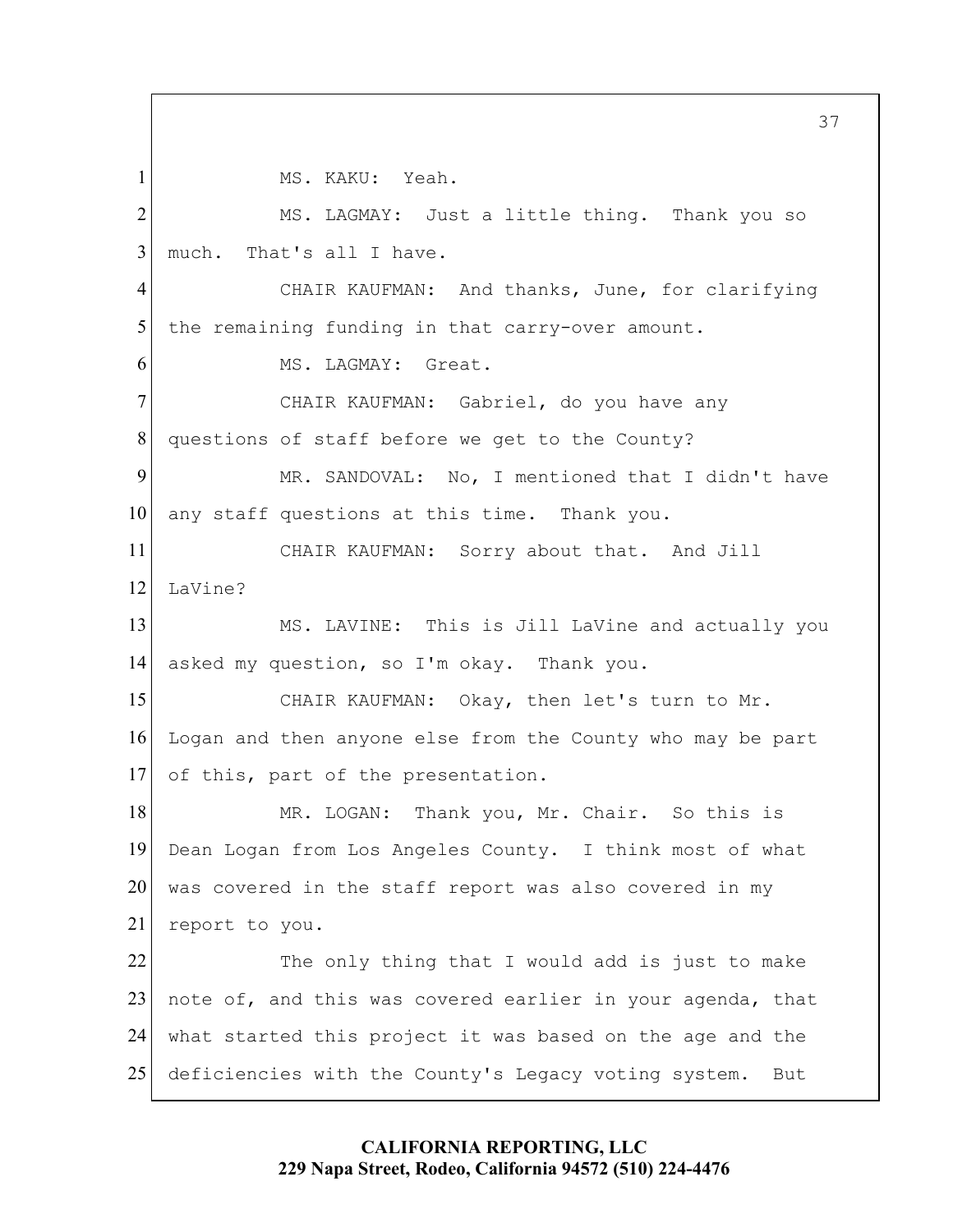1 2 3 4 over the migration of the project, the County's voting system also was subject to the decertification of the system the Secretary announced prior to the 2020 election cycle.

5 10 6 7 8 9 So just so that it's on the record that there was a mandated need for a new voting system in Los Angeles County. And further there was an analysis conducted that demonstrated that the certified and viable -- or certified and available systems for use in California were not scalable or viable for Los Angeles County.

 those expenses there was early on -- there was an inquiry 15 20 11 12 13 14 16 17 18 19 The only other thing I would add is, and I appreciate your question Mr. Chair, under the Phase 3 notallowable expenses in the staff report. While there was considerable back-and-forth with the County on the future stewardship backlog and we do not dispute the exclusion of about the BMDs for vote center lab testing. And we responded to that. And then we didn't hear back further on that until we saw this report, so we would dispute the exclusion of that amount.

25 21 22 23 24 While those the BMDs were delivered for test lab purposes they were also associated with a deliverable in the contract that very clearly shows that those are production units. So they are part of the inventory about marking devices that have been certified for use in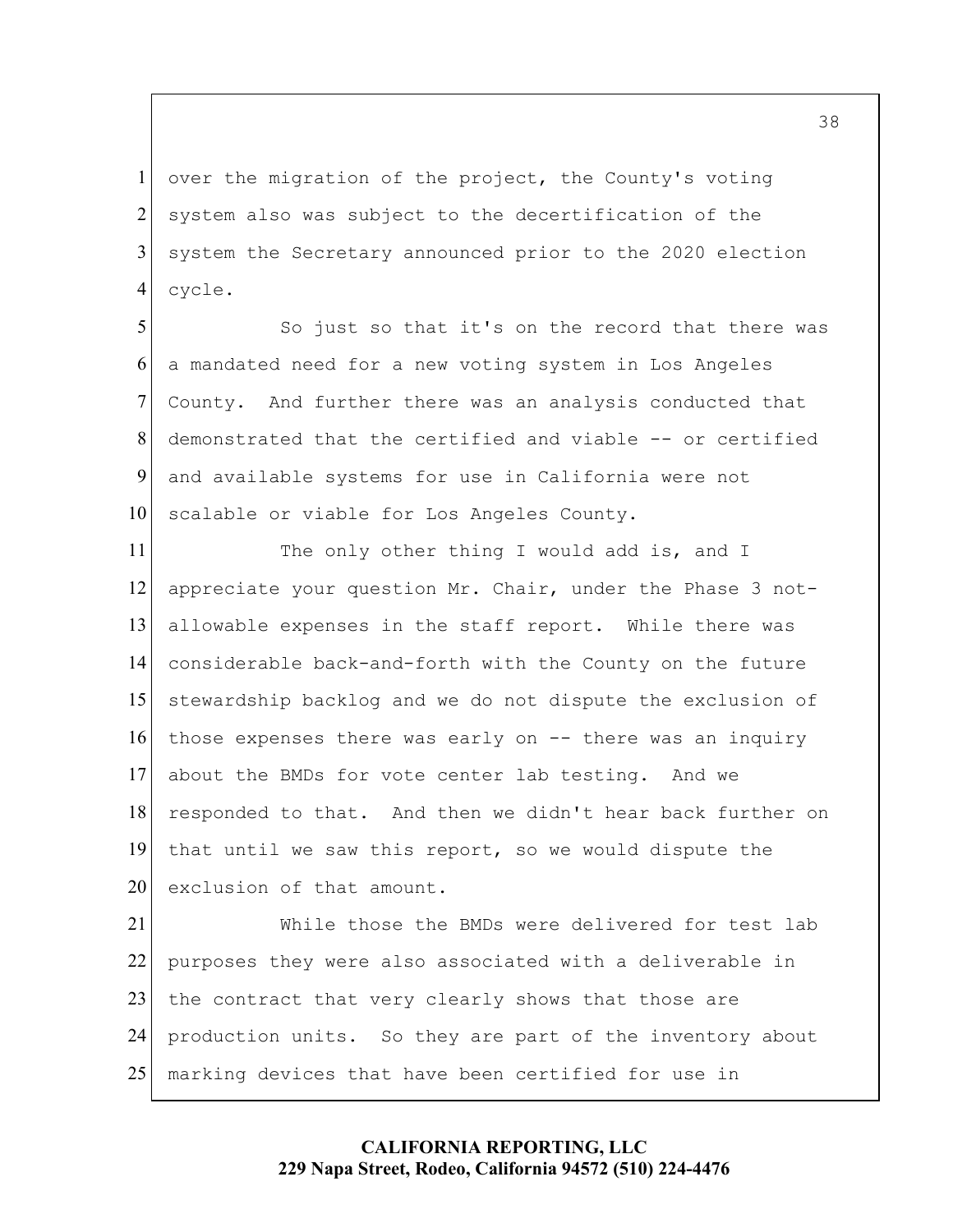1 2 elections for the County. So we believe that they are viable and eligible for reimbursement.

5 10 3 4 6 7 8 9 We're not asking you to rule on that today. We will resubmit that with our -- are we well consider I should say resubmitting that with our final funding request of the remaining balance of the [170,000.24](https://170,000.24). And that can be looked at that point. But like we'd want to at least get that on the record so that if that does come back as part of our future package, that there was a record that we discussed that today.

CHAIR KAUFMAN: 15 20 25 11 12 13 14 16 17 18 19 21 22 23 24 Otherwise, I just want to thank the Board and the staff at the Secretary of State's office for working so diligently and closely with us. We recognize that we've known for quite some time that this particular project was a little bit outside the box of what was contemplated when the BMD was initially constituted. And we've had to go through some growing pains together on that, but I think at the end of the day this represents what the voters in the state intended with Prop 41 and we are pleased to finally be at the point where we are near completion of the funding. Thank you.<br>CHAIR KAUFMAN: Thank you. Thank you, Mr. Logan. So I just wanted to, again, just so we're all clear on the record we will put the issue of the BMDs for vote center lab testing to the side today per the staff

## **CALIFORNIA REPORTING, LLC 229 Napa Street, Rodeo, California 94572 (510) 224-4476**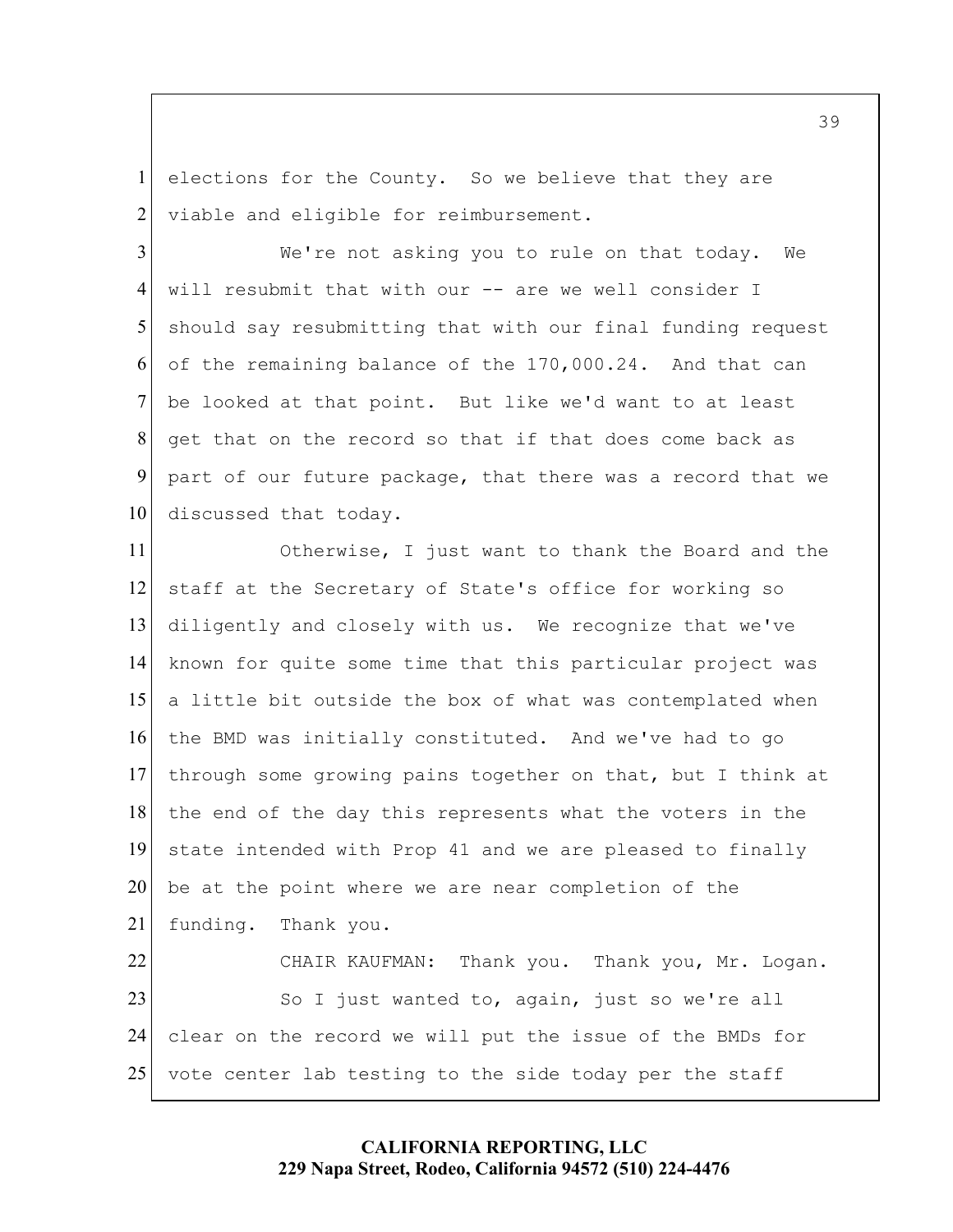1 2 3 report on this, on the presumption and assumption that there is going to be another funding request from the County.

5 4 6 7 8 But I do want to just clarify again on that issue one more -- again what you said. So were those BMDs actually put to use in the March election? Or are they actually going to be put to use in the November election as part of the County's general allocation of BMDs?

10 9 11 MR. LOGAN: Yes. Those devices are part of the full inventory of certified devices that can be deployed and used in any election conducted in LA County.

 CHAIR KAUFMAN: Okay. When will they be in 12 13 place?

 in November. There are some changes. November is a 15 20 14 16 17 18 19 21 MR. LOGAN: I suspect that they will be deployed little bit up in the air because of the COVID-19 pandemic and the County's recent decision to adopt the more generic provisions of the Voter's Choice Act, which include mailing ballots to every registered voter in the County in November. So we are still evaluating and determining the

25 22 23 24 number of vote centers that will be used in the November election. And part of that determination will be the number of ballot marking devices that are deployed in each of those units. But I guess to get to the broader question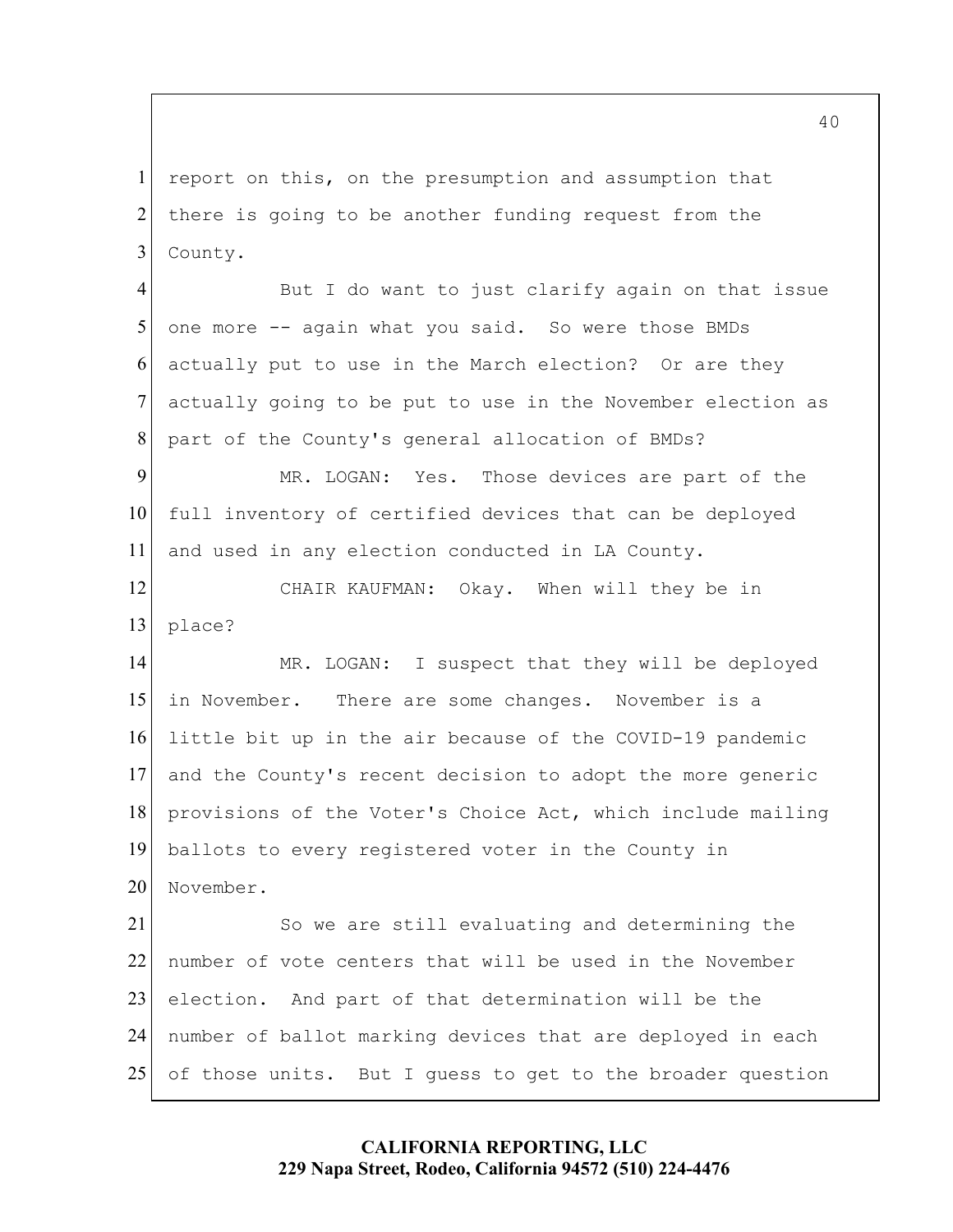1 2 it is our intent to have the full inventory available and functional for the November election as needed.

 CHAIR KAUFMAN: Okay, so just to further clarify -- and I'm sorry for beating a dead horse here -- but just used for testing, they are now part of the whole general 5 3 4 6 7 8 9 to further clarify while those BMDs were once let's say, an advanced shipment or a segregated shipment that was being population. And they'll be treated like every other BMD device in the County for use in elections?

 semantics issue, is that the test labs, that is not the testing that was done for certification. The test labs 10 15 11 12 13 14 16 17 18 MR. LOGAN: Yes, and then actually they always have been. So I guess to clarify, and maybe it's a were simulation exercises that the County did with election center workers and setting up mock vote centers and walking through the voting process. So those were the first delivery of production units and they were used in those test labs.

20 19 21 22 23 24 They were identified separately in the contract, because they had an earlier deliverable date. And they were associated with this deliverable for conducting those simulations. But they were not the units that's brought in for testing of the BMDs, they were brought in to test the entire model.

CHAIR KAUFMAN: Okay. Thank you.

25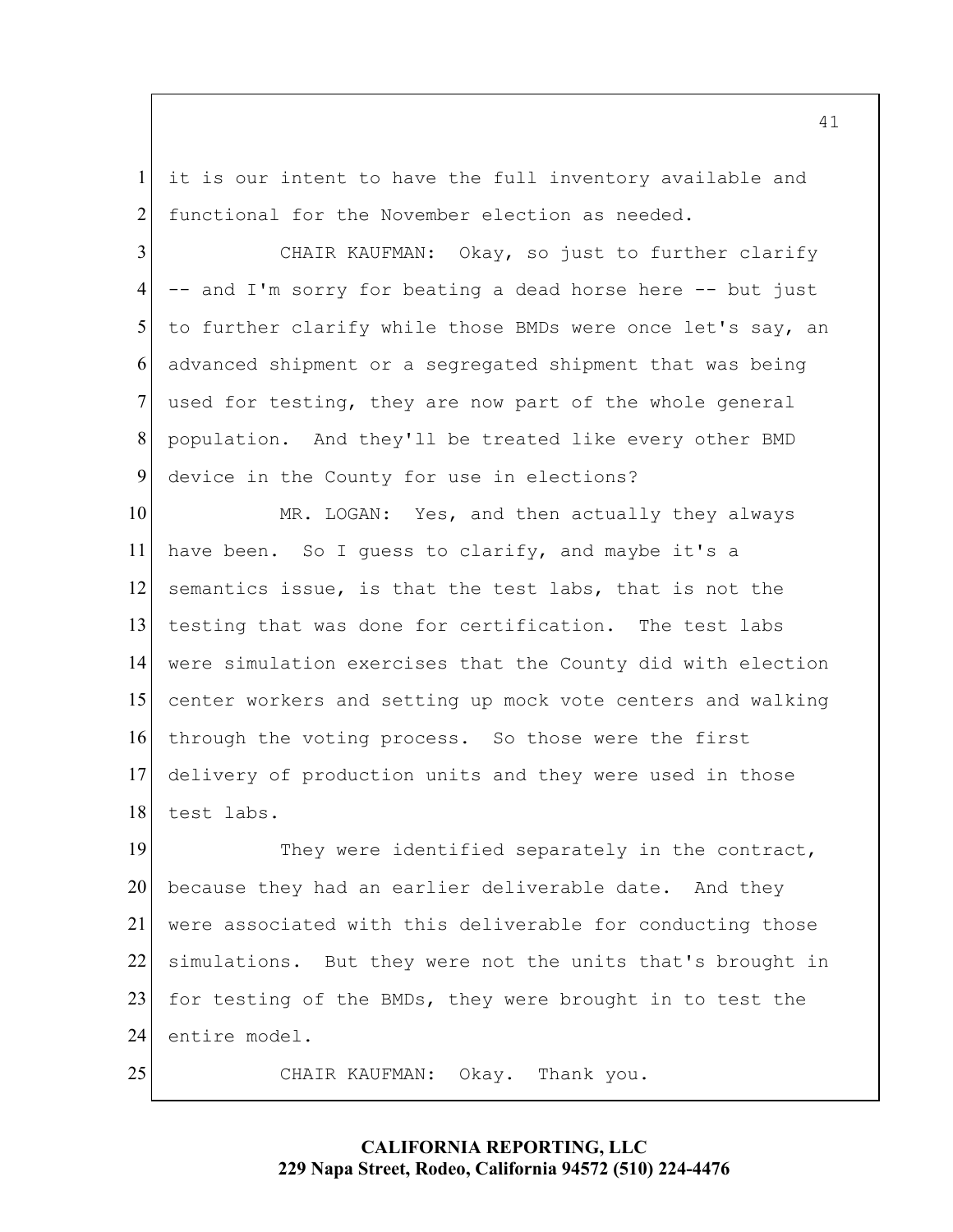CHAIR KAUFMAN: Okay, June Lagmay, any questions? CHAIR KAUFMAN: CHAIR KAUFMAN: CHAIR KAUFMAN: CHAIR KAUFMAN: So you have a couple minutes to – MR. HOLTZMAN: Great. Thank you, Mr. Kaufman. I 5 10 15 20 25 1 2 3 4 6 7 8 9 11 12 13 14 16 17 18 19 21 22 23 24 Gabe did you have any other questions? MR. SANDOVAL: I do not. MS. LAGMAY: No further questions, no. Okay. Jill LaVine? MS. LAVINE: No further questions. No. Okay. And then --MS. LAVINE: No further questions. Thank you for that. Okay. Then do we have any public comment on this particular item with respect to the County, Item 6A, on the County's Project Documentation Plan? I'm seeing a nod of Mr. Holtzman's head. So you can unmute yourself. MR. HOLTZMAN: Hello? don't see any other documents about the LA County Phase 3 online other than the staff report that I see is up on your site now that you've been referring to. The staff report has a detailed list of non-allowable expenses at the end. But I don't think you should approve this item without a similarly detailed listing, a more detailed listing, of what allowed expenses would be under the grant that you are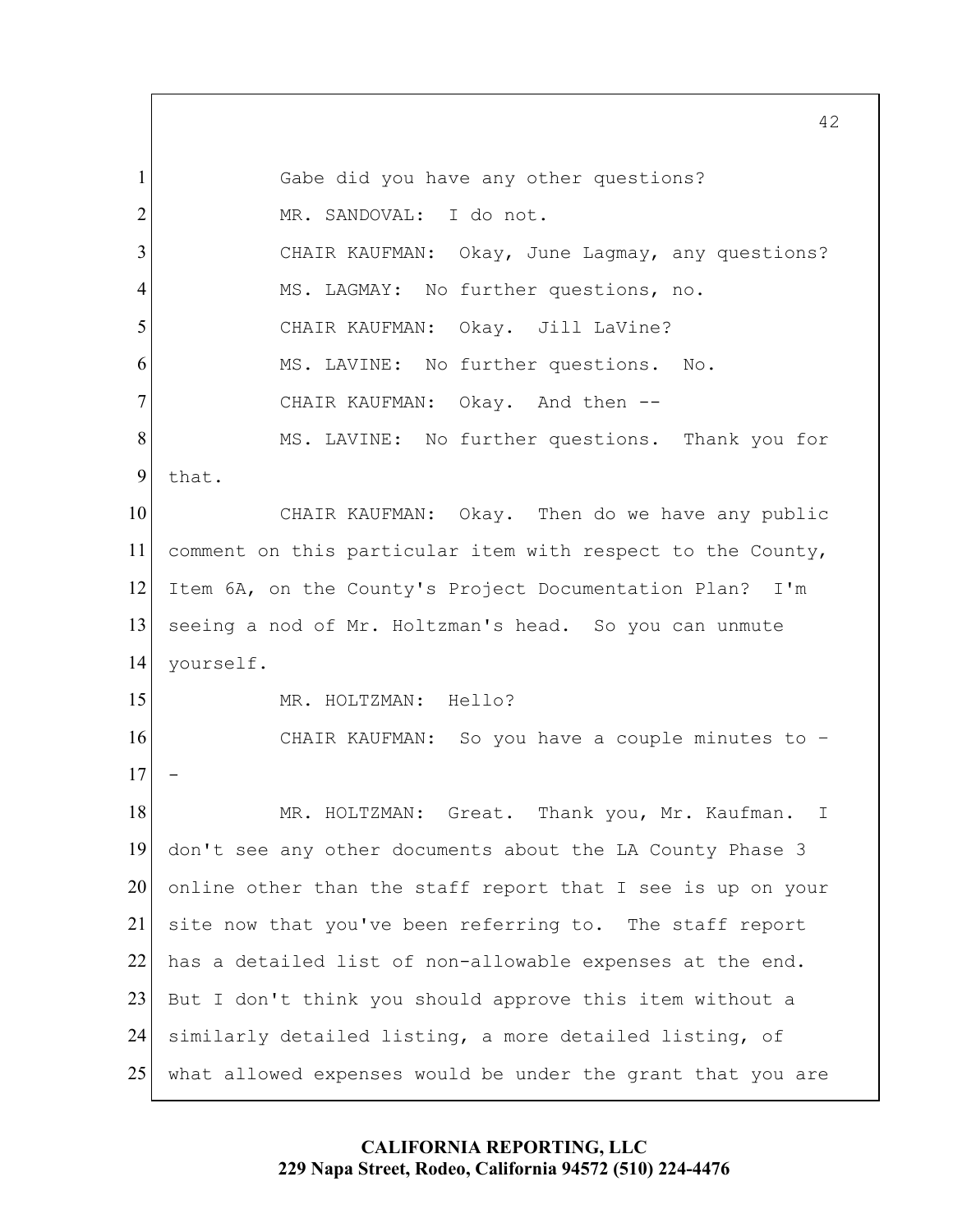1 considering.

 that and put this off for a future meeting. And that's 5 2 3 4 6 And then I think you should give the public the time to review such a listing before you approve it. So maybe you should do that and put -- I think you should do basically my main comment.

 request, or you should look in to this into revising the 10 15 7 8 9 11 12 13 14 16 The only other comment has been Mr. Logan didn't point out the Vote-by-Mail issue and the coronavirus pandemic. I think you should consider -- I mean the County should reconsider perhaps revising a budget for its budget, adjusting the budget for the increased interest in Vote-by-Mail now that's been prompted by the prevalence and the incidence of COVID-19. Maybe a lot more money should go into the Vote-by-Mail stuff and getting it out to people and the County.

17 18 19 I don't know if you need much more money for that, but also you may find that you don't need as much money for the in-person voting equipment.

(Audio cuts in and out)

20

25 21 22 23 24 (Indiscernible) adjust the budget in reaction to what's going on with voter interest, and yeah (indiscernible). CHAIR KAUFMAN: (Overlapping) Thank you, Mr. Holtzman, for your comments.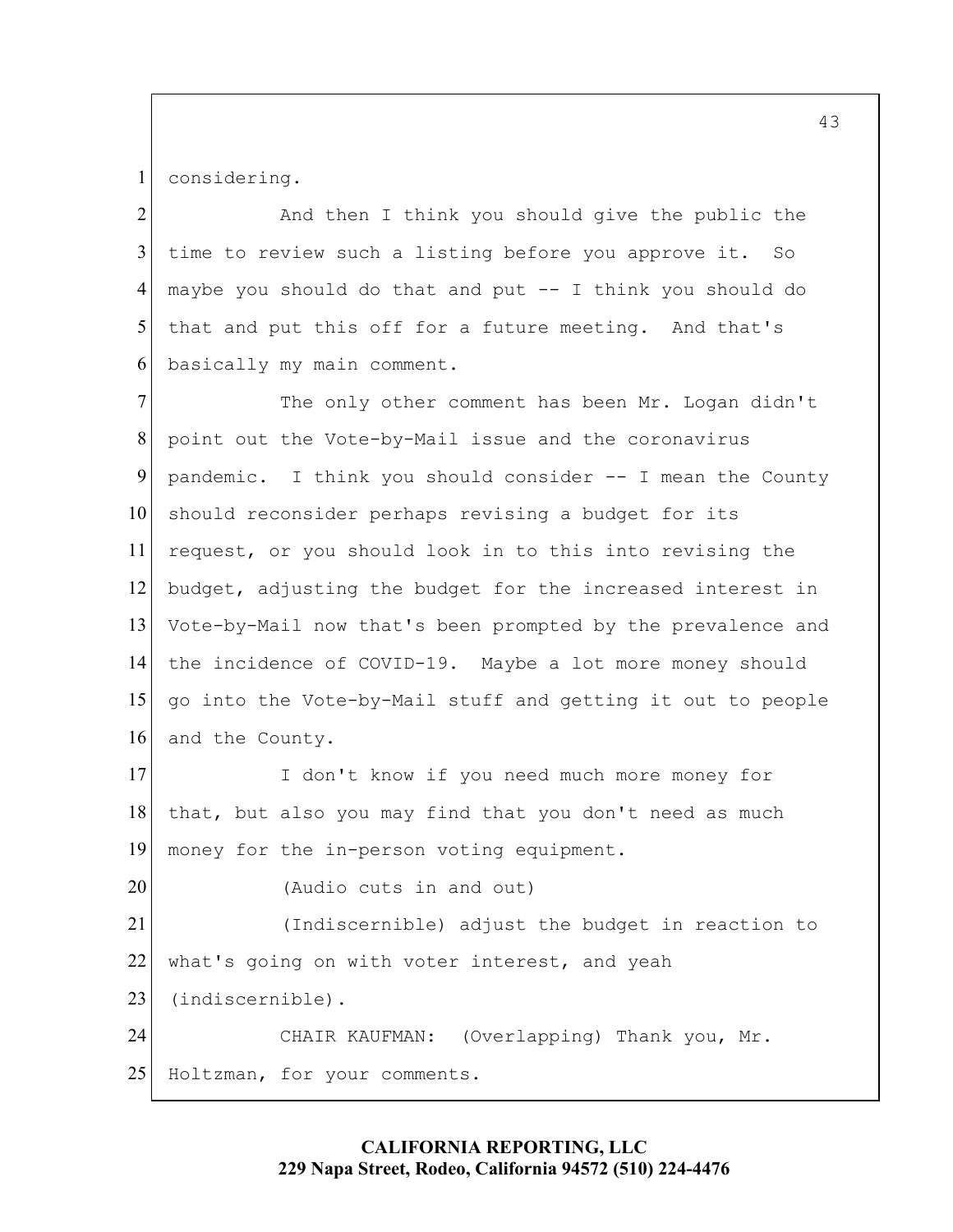MR. HOLTZMAN: Thank you. Thank you for your 1 2 time.

 online. And maybe, Jordan, you can just comment on that. 5 10 15 20 25 3 4 6 7 8 9 11 12 13 14 16 17 18 19 21 22 23 24 CHAIR KAUFMAN: Just to respond to one thing you raised, and just so you know there were extensive documentation that was submitted supporting the allowable expenses, there were contracts and invoices. And per the reports that were submitted I don't know whether we - enough on this. I don't know exactly what was accessible But there was a very extensive and detailed package that supported the funding requests and which we all had the opportunity to review in detail in advance of this meeting. So, just so -- MR. HOLTZMAN: (Overlapping) I don't know if you were aware of that -- (Overlapping colloquy.) CHAIR KAUFMAN: Just so you're aware of that. You don't necessarily need to respond, but I would ask Jordan to find out and make sure on our end what was booked in, but -- MR. HOLTZMAN: Check your documents page. Check the documents page although I didn't see much at all on there. CHAIR KAUFMAN: Jordan, can you just –- (Overlapping colloquy)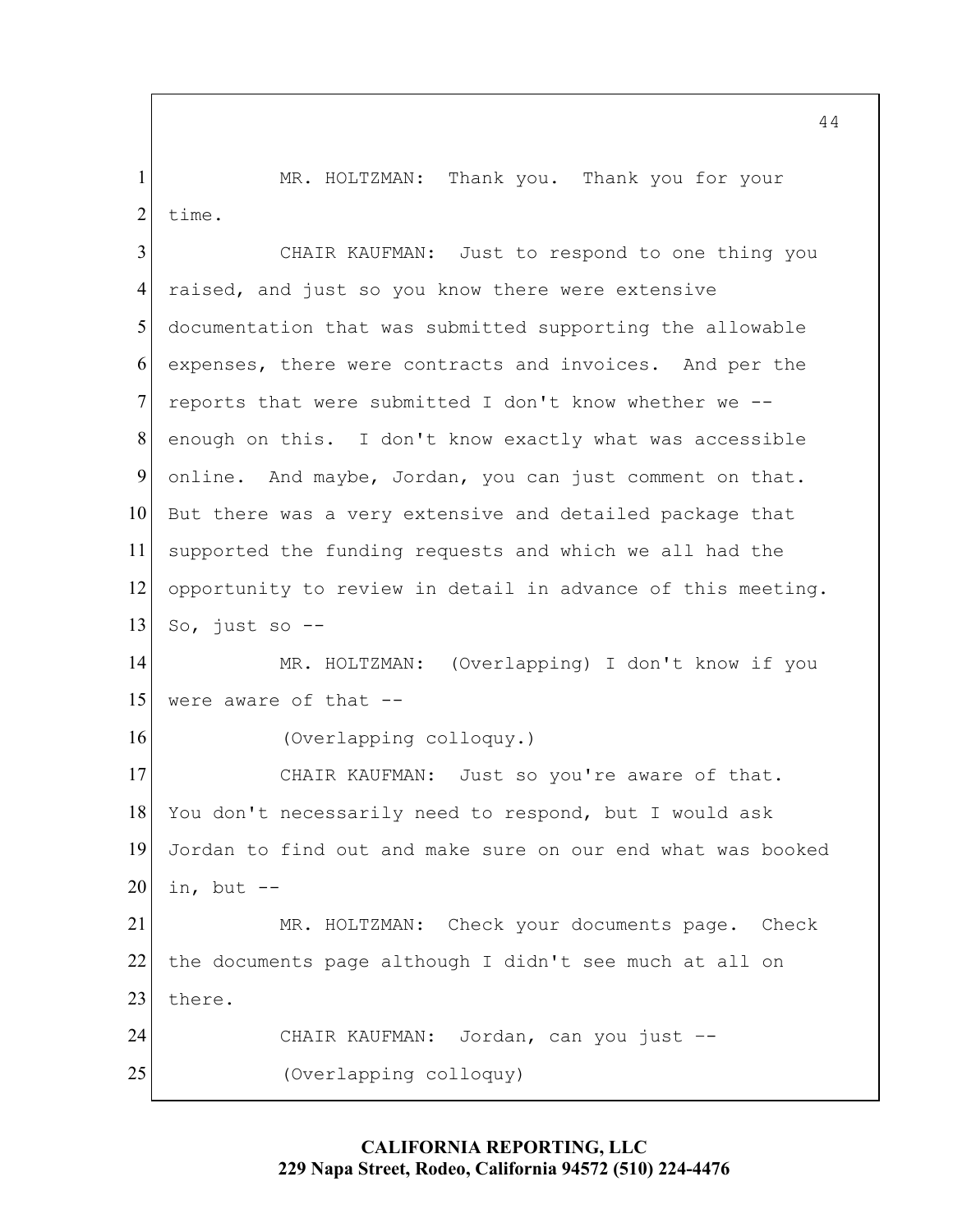online is the staff report and any expenses that we would been the policy of the Board. So I just wanted to make the County of LA here is entirely consistent with what MS. LEAN: That would be correct, sir. 5 10 15 20 25 1 2 3 4 6 7 8 9 11 12 13 14 16 17 18 19 21 22 23 24 MS. LEAN: Yeah, this is Jana Lean. So sorry, hi. We do not post the contracts online. That is not anything that we have ever done as back to the Board. So there is a lot of potential confidential information in the contracts between the counties and the vendor, so that is not anything we have done previously. What we do post like to propose as not being allowable. So that is what is provided online and what has sure that you understood that. CHAIR KAUFMAN: Okay. And so what was done with we've done with every other county funding request for the last what, 18 years? CHAIR KAUFMAN: Okay. Thank you. Okay, I guess I would turn to my fellow Commissioners. Is there anything, any issue for discussion with respect to the County's funding award request? MS. LAGMAY: June Lagmay here, so actually I think it's significant this COVID-19 situation. Maybe Dean, you could expand a little bit about how that has entered your thinking. And how it may affect the November election in L.A. and how -- I think it's something worth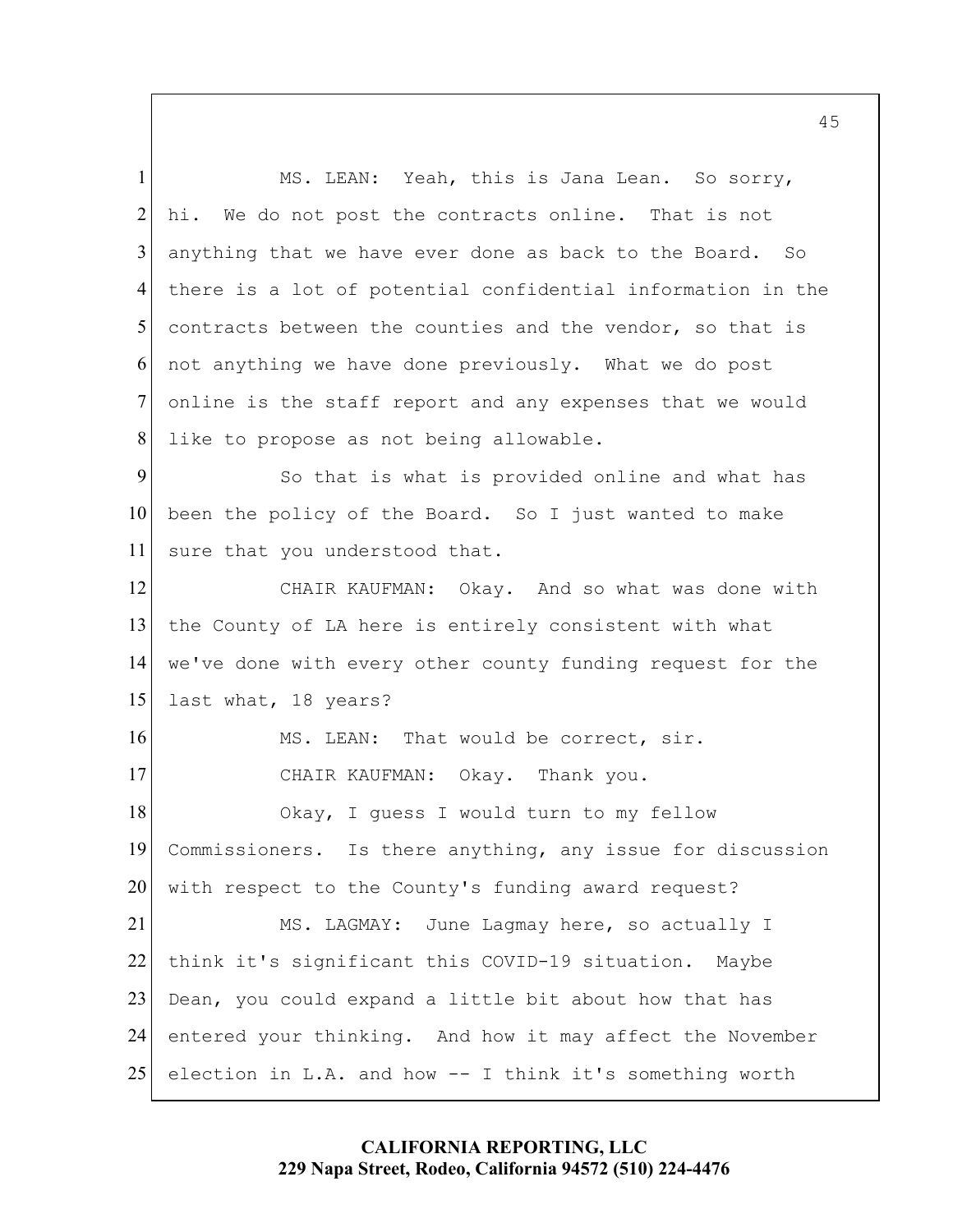1 having a moment of discussion on.

5 10 15 20 25 2 3 4 6 7 8 9 11 12 13 14 16 17 18 19 21 22 23 24 MR. LOGAN: Sure I'm happy to address that. I think it's important though to clarify on the record that the funding package that is before you is reimbursement for expenses that have already been –- MS. LAGMAY: -- already been spent. MR. LOGAN: -- been spent and that, of course, there's history on that with the Board, so I think it's important to recognize that. I'm happy to address that. CHAIR KAUFMAN: And I'm sorry, and that's not to interrupt you, but I'm interrupting you. And that's a mandate that we require. We can't award -- we can only award funding for items that have already been spent and incurred. MR. LOGAN: Correct. Yeah, and so –- but I'm happy to talk about that issue. I think what is clear in Los Angeles County and I believe will be clear across the state is that there will still be demand and expectation for in-person voting. So the action that the LA County Board of Supervisors took recently to move to a system where we mailed everybody a Vote-by-Mail ballot will not eliminate the in-person for vote (recording cuts in and out) election or for any future elections beyond November. So we will still have vote centers, we will still use this voting equipment. It meets the accessibility and language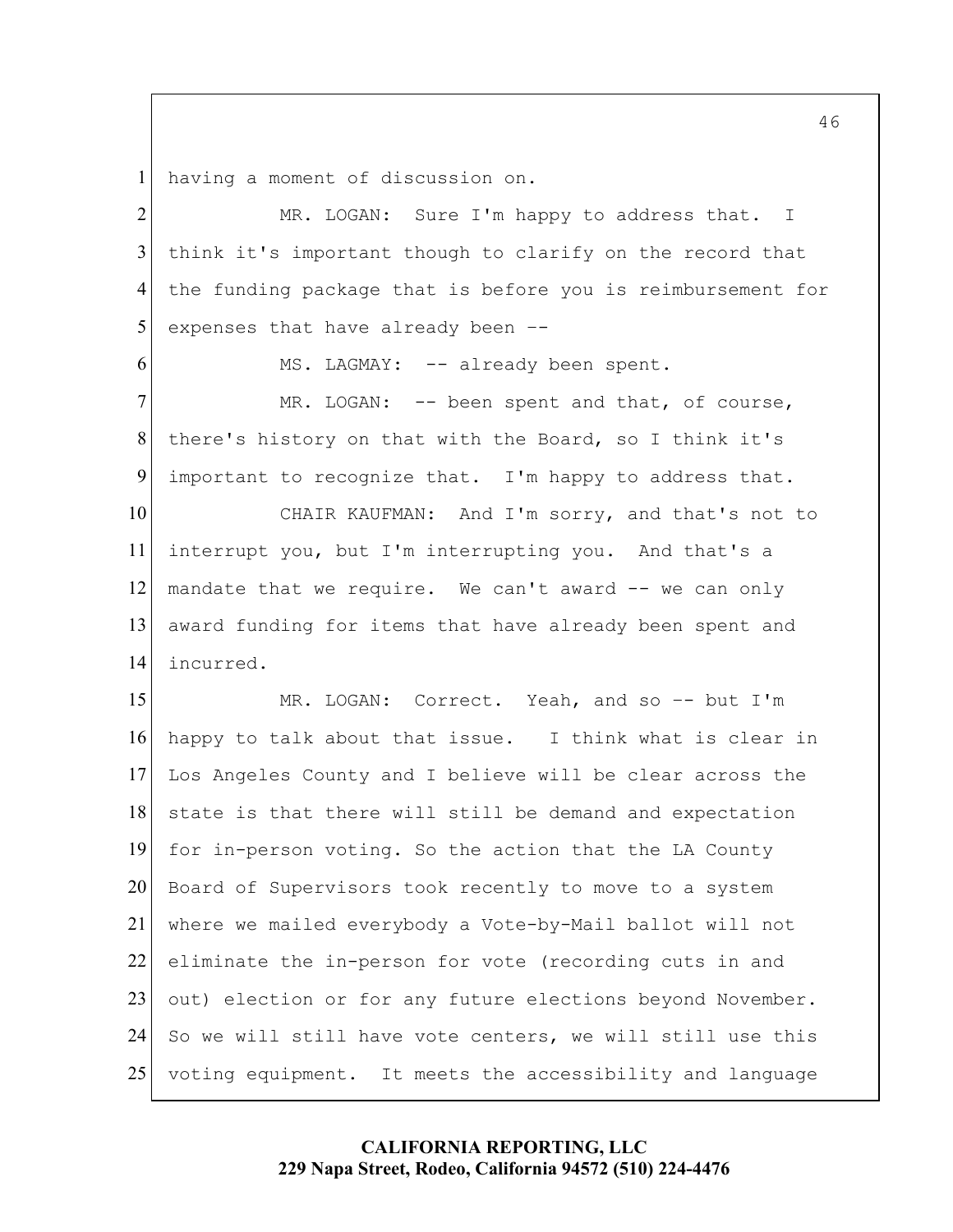1 2 3 needs that are very unique and particular to Los Angeles County. So I think it's important that we maintain the viability and the utility of this equipment going forward.

5 10 4 6 7 8 9 11 12 13 We have as I mentioned earlier we have conducted elections in April, and we are conducting an election right now that follows that model where every registered voter was mailed a Vote-by-Mail ballot. That we are -- so for instance, at the March 12 or the May 12th Congressional special election that's happening right now, we are in the in-person early voting period right now. So we have six voting locations with a unit are deployed right now and functioning of access. That will continue daily for Election Day.

 in a public setting is supposed -- that we do have 15 20 25 14 16 17 18 19 21 22 23 24 So I think that some of the things that we've done related to that is modified the setup of the vote centers to allow for social distancing. We have required all of our employees to have personal protective equipment, so they wear gloves. They wear face coverings. We have hand sanitizer available at the location. We spaced out the queuing of the voters so that they maintain a six-foot distance under the County's Public Health Order. Everyone disposable face coverings, so if anybody does arrive to vote and is without a face covering we provide that. Each of the pieces of equipment that are used in

## **CALIFORNIA REPORTING, LLC 229 Napa Street, Rodeo, California 94572 (510) 224-4476**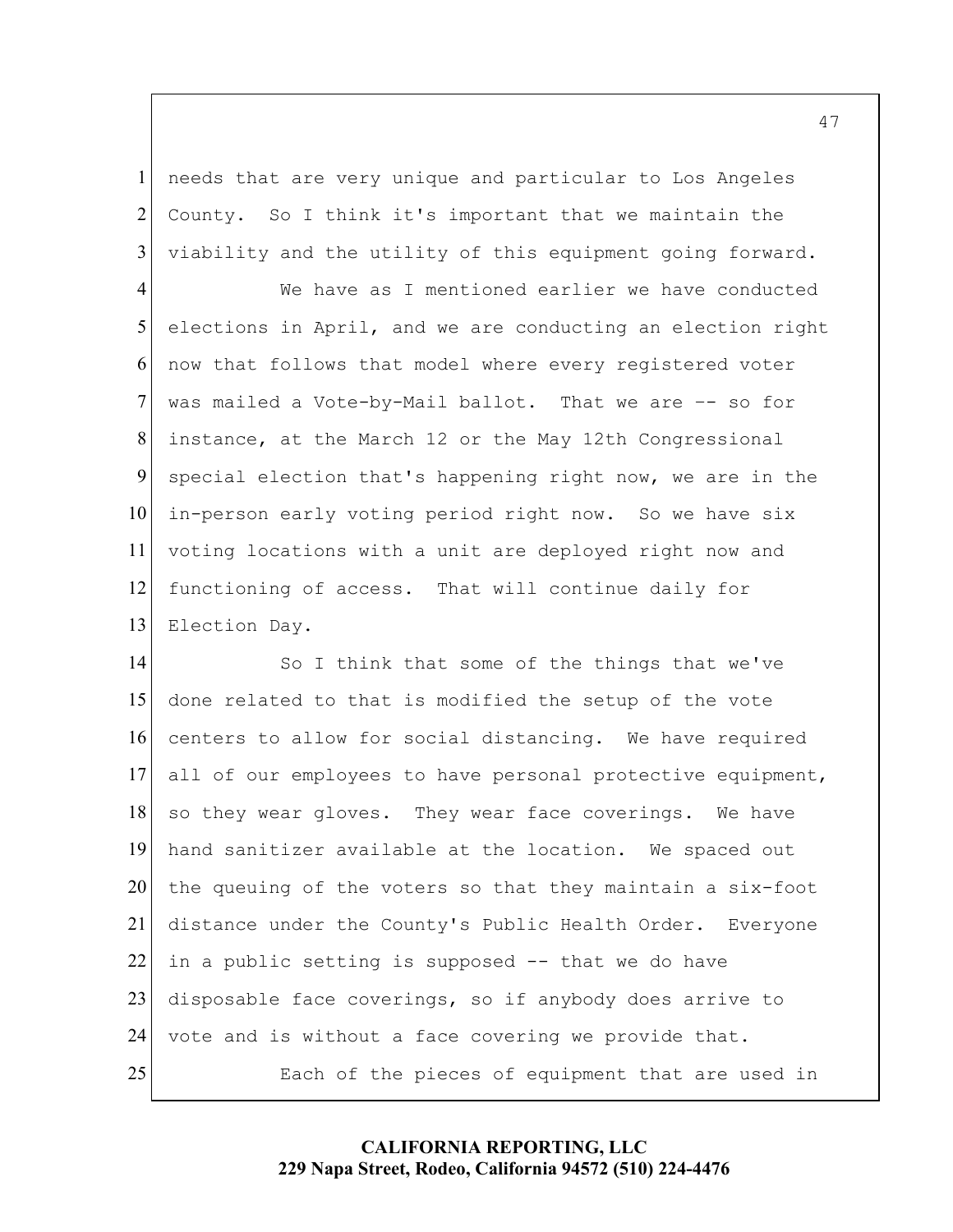we will carry those forward. Our assumption is that we 5 1 2 3 4 6 7 the voting process are sanitized and wiped down after each use. And entire area is extensively cleaned every hour throughout the voting process too. So those are those are provisions we put in place in with the guidance and direction from the County Department of Public Health. And will carry those forward through to the November election.

10 15 8 9 11 12 13 14 Again, we expect that there will be some changes in the Public Health Orders as soon as this week. We also expect that there is likely to be an Executive Order from the Governor specifically addressing how elections might be conducted in November given the ongoing issues with COVID-19. So we're monitoring that closely. That may or may not, we don't know yet, may or may not affect the number of vote centers that will be open for November.

20 16 17 18 19 21 22 Of course, absent COVID-19 under the provisions of the Voter's Choice Act there are minimum ratios for the number of vote centers per registered voter for the ten-day voting period and for the final four-day voting period. Those are floors not ceilings. And even if you look back to March under the previous ratios, LA County far exceeded the minimum ratios.

25 23 24 We are in close contact with stakeholder groups and advisory committees. And we're hearing loud and clear, and as was done and what we saw in the March election, we

> **CALIFORNIA REPORTING, LLC 229 Napa Street, Rodeo, California 94572 (510) 224-4476**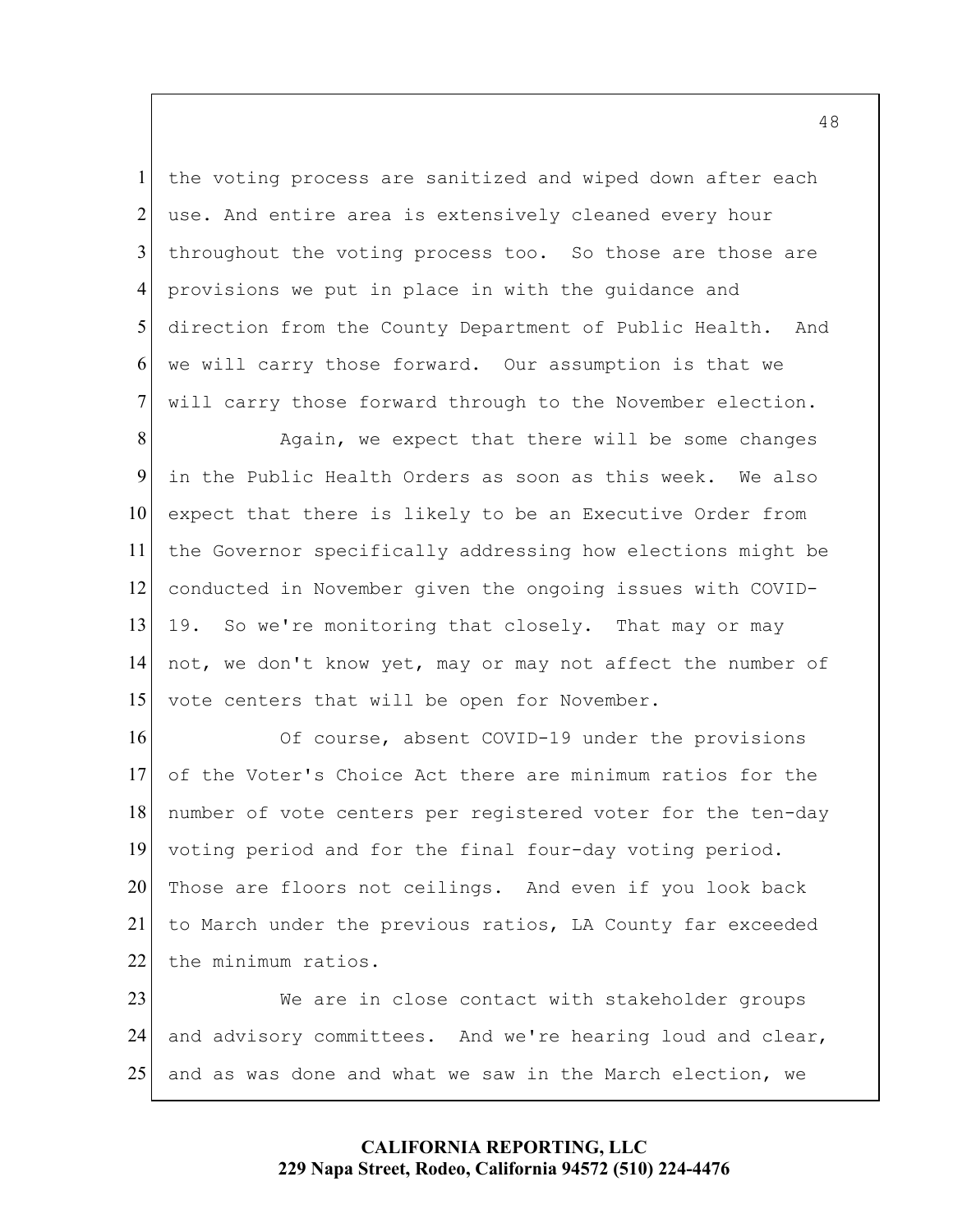registration, which does require you -- at least for now CHAIR KAUFMAN: Thank you, Dean. 5 10 15 20 25 1 2 3 4 6 7 8 9 11 12 13 14 16 17 18 19 21 22 23 24 recognize that for November in the Presidential Election with the expected turn-out that there is going to be high demand for in-person voting. And for conditional voter requires you to come in, do that in-person in there. So while there will be modifications under the model with the Vote-by-Mail ballots and the impact of COVID-19 vote centers will remain a critical component of the voting experience in Los Angeles County. MS. LAGMAY: June Lagmay, here. Excellent presentation, Dean, thank you. It sounds like you have your arms around it. Thank you for informing us of the long view to November. So again, thank you so much. MR. LOGAN: Thank you. CHAIR KAUFMAN: He has his arms around it, but he's social distancing. So he's got his gloves on and he's keeping his distance and he's got his theoretical arms around it. MS. LAGMAY: Okay. CHAIR KAUFMAN: Okay. Do we have a motion to approve LA County's Funding Award request in the amount stated by the staff,  $$46$  -- make sure I get the amount correct -- [\\$46,052,245.84?](https://46,052,245.84) MR. SANDOVAL: I move that --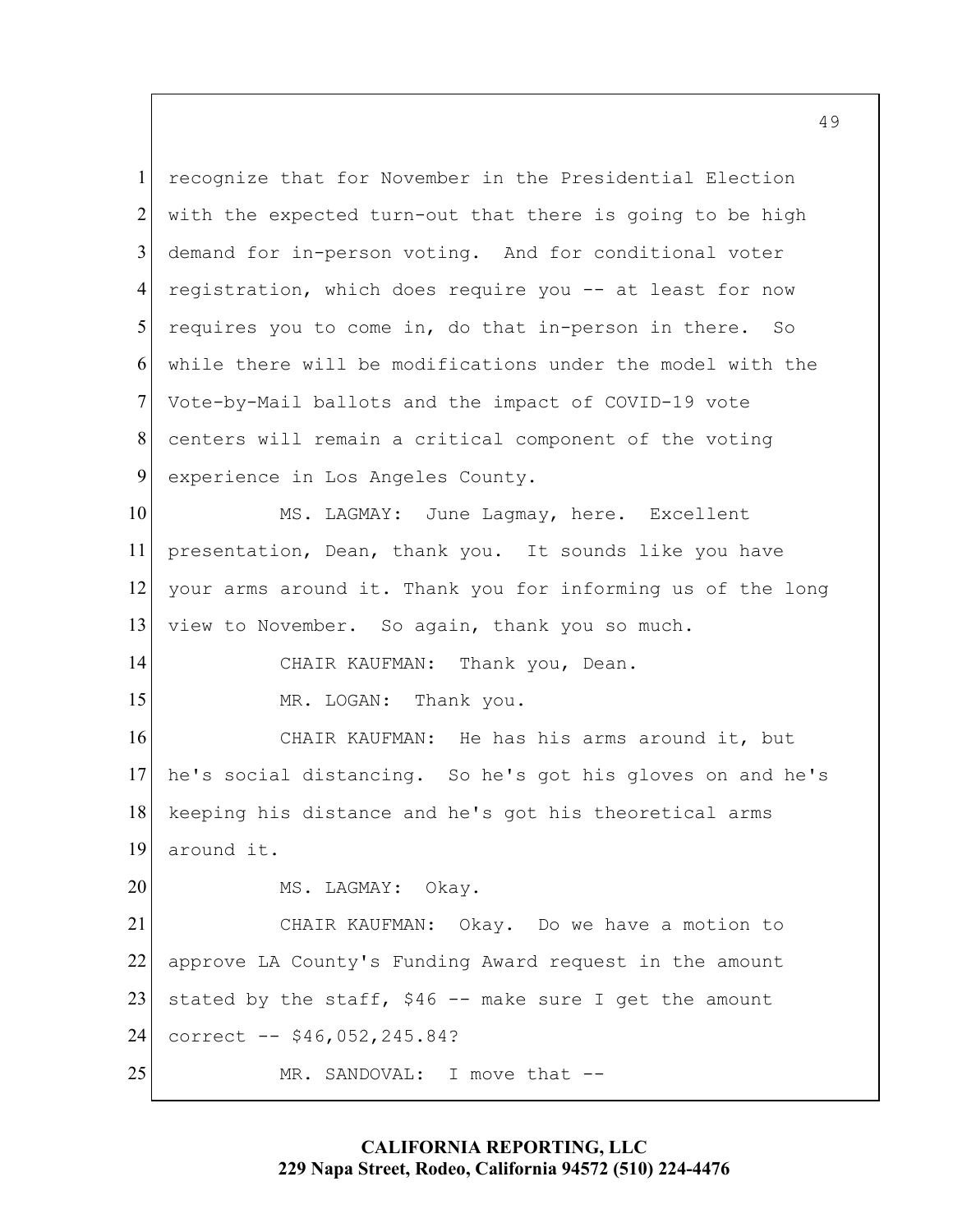MS. LAGMAY: June Lagmay here, I -– oh. and make that motion, so you and June can fight out who's CHAIR KAUFMAN: All right. Jordan, do you want take a roll call vote on this. Wait, I'm sorry, hold on. CHAIR KAUFMAN: Okay. Jordan, do you want take a CHAIR KAUFMAN: Aye. MS. LAGMAY: Aye. MS. KAKU: Jill LaVine? 5 10 15 20 25 1 2 3 4 6 7 8 9 11 12 13 14 16 17 18 19 21 22 23 24 (Overlapping colloquy.) MS. LAVINE: This is Jill LaVine. I will make that motion. CHAIR KAUFMAN: I think I heard Gabriel pipe up seconding. MS. LAVINE: This is Jill. I'll second it. MS. LAGMAY: Okay. Any further discussions? UNIDENTIFIED SPEAKER: No. roll call vote on this?<br>MS. KAKU: Sure. Stephen Kaufman? MS. KAKU: June Lagmay? MS. LAVINE: Aye. MS. KAKU: Gabriel Sandoval? MR. SANDOVAL: Aye. CHAIR KAUFMAN: Okay. We have a consensus and a unanimous vote to approve LA County's Funding Award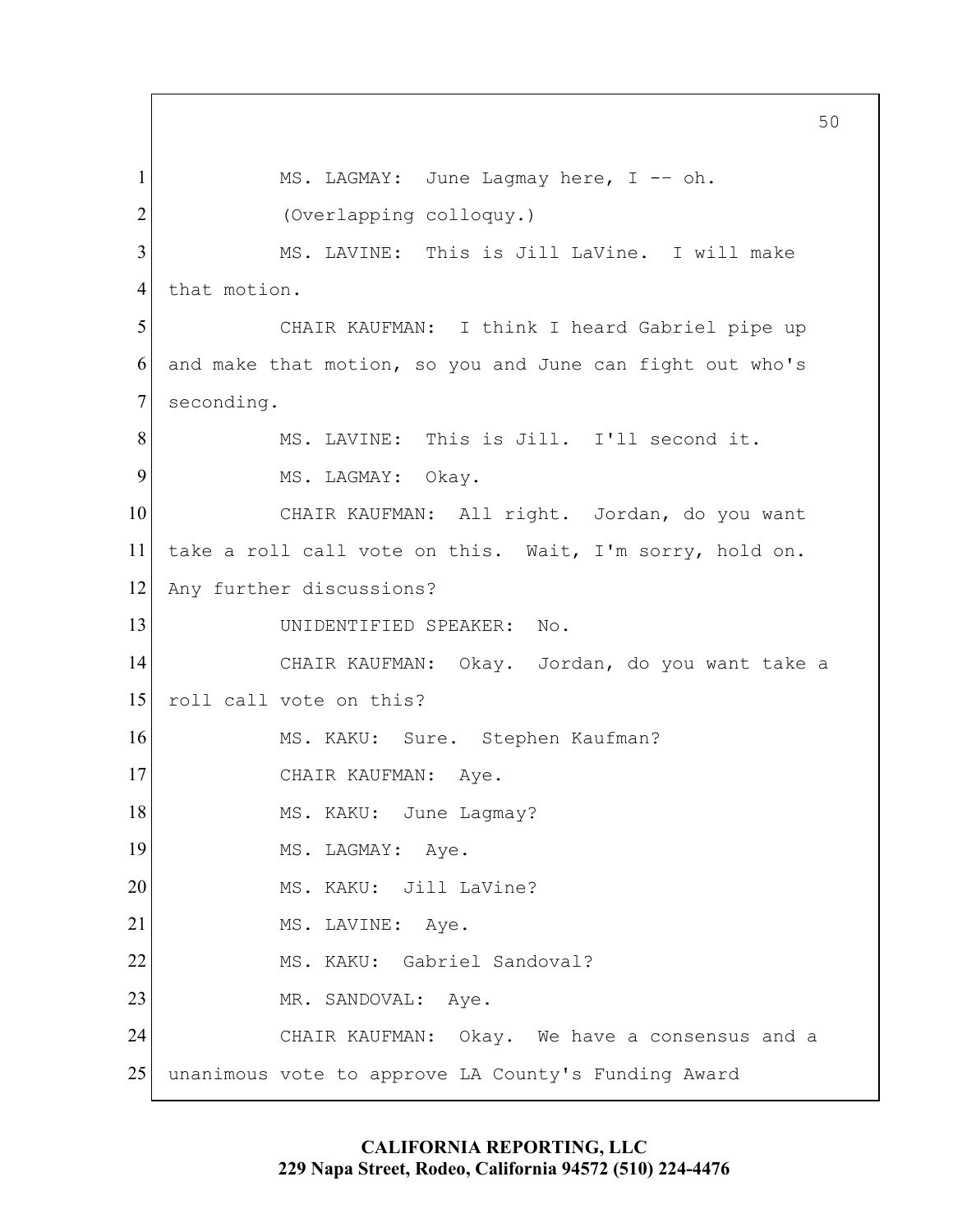request. Dean, and all of you at the County, 1 2 congratulations. And we appreciate all of your efforts.

5 10 3 4 6 7 8 9 11 12 And I know this has been a slog, if not a climb to get here in many ways. And there are still refinements to be done. But you're to be congratulated for implementing a system that goes a long way in getting us to an ideal in terms of our elections. I know we still have some way to go and some discoveries in the last go-round that need to be worked out. But you are to be congratulated in putting this system together and getting to the point where you're fulfilling your vision of how elections in Los Angeles County should be run.

 as close to a perfect system as we can have. 15 20 13 14 16 17 18 19 And despite this current hiccup with our current pandemic hopefully we can get to the point in November where we all want to see our elections going and we can have an election free of obstacles for people or for whoever wants to vote be able to cast their ballots in that, in the Presidential Election. So thank you for everybody that's working to improve our system and make it

25 21 22 23 24 MR. LOGAN. Thank you. I appreciate those comments. And obviously it's a group effort. It takes all of us to do this. It's complicated work and it's more complicated by the current environment. But I think working together, California is poised to deliver in

> **CALIFORNIA REPORTING, LLC 229 Napa Street, Rodeo, California 94572 (510) 224-4476**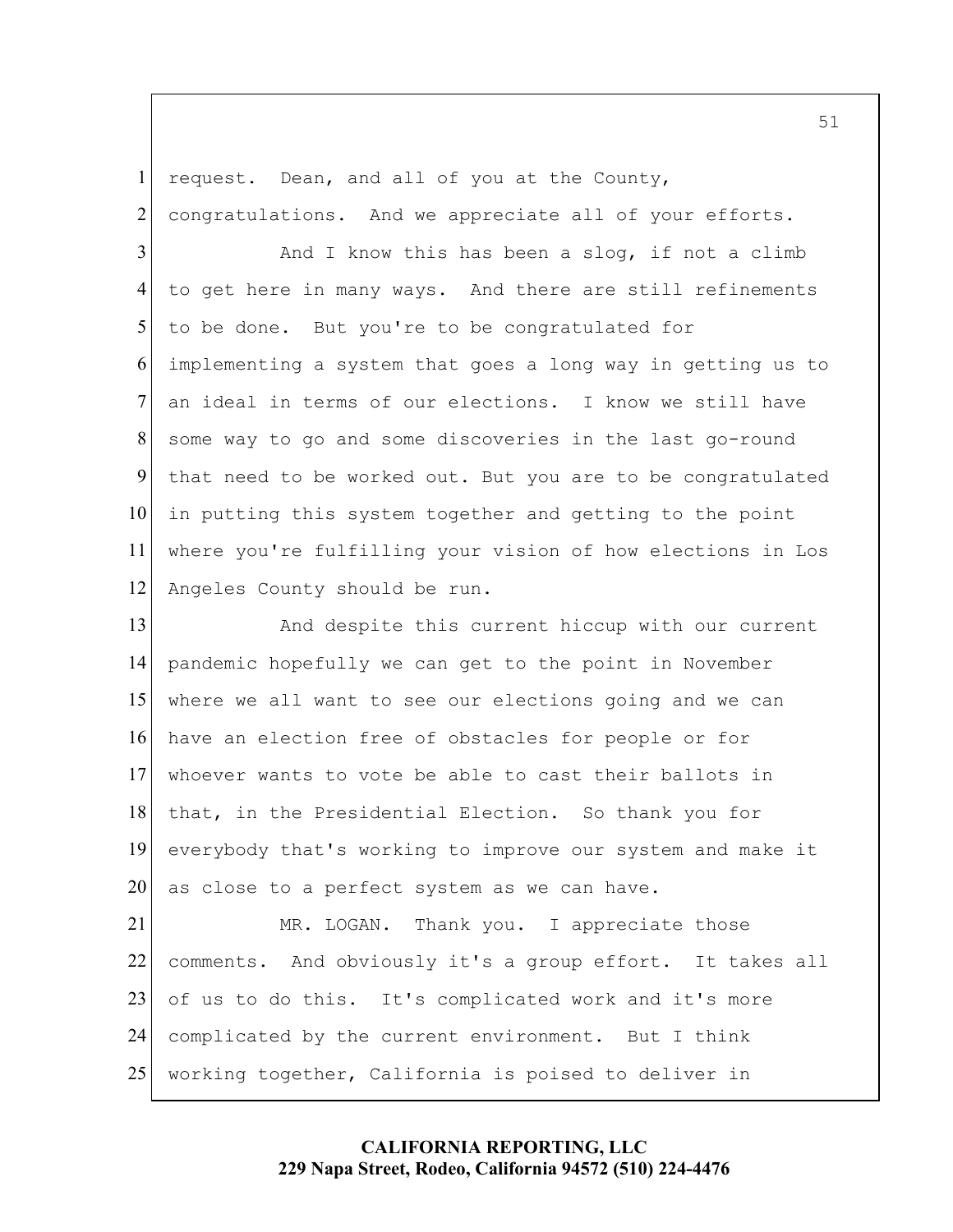1 November, so appreciate the work and support of this Board.

5 2 3 4 6 CHAIR KAUFMAN: Let's hope we can all be a model for the rest of the country in November. Okay. And we will figure out the mechanics of giving you a signed Funding Documentation Letter. We'll work with staff to get that to the County.

 MR. SANDOVAL: Hi can we -- can I make a request 10 15 20 25 7 8 9 11 12 13 14 16 17 18 19 21 22 23 24 All right, let's talk about other business. And in that context I know that Mr. Logan referenced another funding request coming from the County and we know there's still some others sitting out there. So we should probably talk about getting another meeting on the agenda, at least getting a calendar at this point, at a reasonable time in advance of November to handle both another request from the County of LA and anybody else that may be seeking to get their matters heard in advance of the November election. MS. KAKU: We do have July 29th on the schedule. Did you want to make good notes of them? CHAIR KAUFMAN: Not necessarily. If that still works for everybody I guess we can hold to that and see where we are. Sounds like a reasonable period of time. that we get the documents a week before the meeting? MS. KAKU: Yes. MR. SANDOVAL: Thank you. MS. LAGMAY: So June Lagmay here, July 29th works

## **CALIFORNIA REPORTING, LLC 229 Napa Street, Rodeo, California 94572 (510) 224-4476**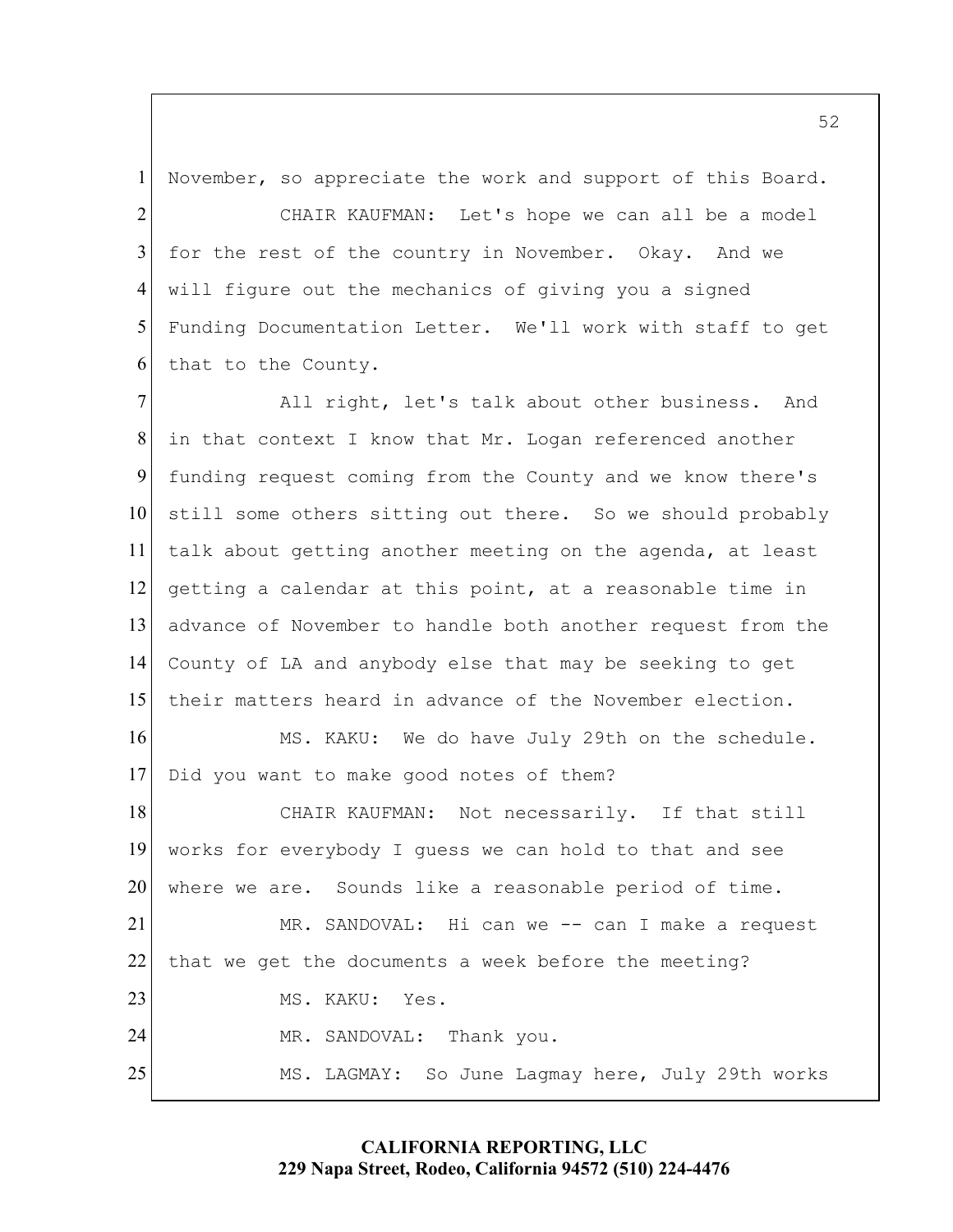fine with me. And, Jordan, am I correct that there is one is okay with L.A. Do they have any problem with elections ones coming back, correct? Do we have anything else on the doesn't seem to be anything as well on that? 5 10 15 20 25 1 2 3 4 6 7 8 9 11 12 13 14 16 17 18 19 21 22 23 24 tentatively scheduled after that on September 30th? MS. KAKU: Yes, and December 16th. MS. LAGMAY: Okay. CHAIR KAUFMAN: Cool. Okay, we'll have –- (Overlapping colloquy) CHAIR KAUFMAN: Sorry, Jill? MS. LAVINE: This is Jill LaVine. Is July 29th or anything else, because it looks like they will be the horizon that might be coming in at that time? MS. KAKU: No. CHAIR KAUFMAN: I think we'll probably do the usual rounds with folks who may or may not come back. Although you all, Jana and Jordan, I guess you said that conversations were already had with Alameda. But there MS. KAKU: Not yet. CHAIR KAUFMAN: Okay. Well, you'll be in touch with the County of L.A., we'll see where they're at. I don't want to pressure them to get it in if the date works for them they will settle. As we get closer we'll see where everybody's at. And if it doesn't make sense at that point we'll push it off to September. And with that